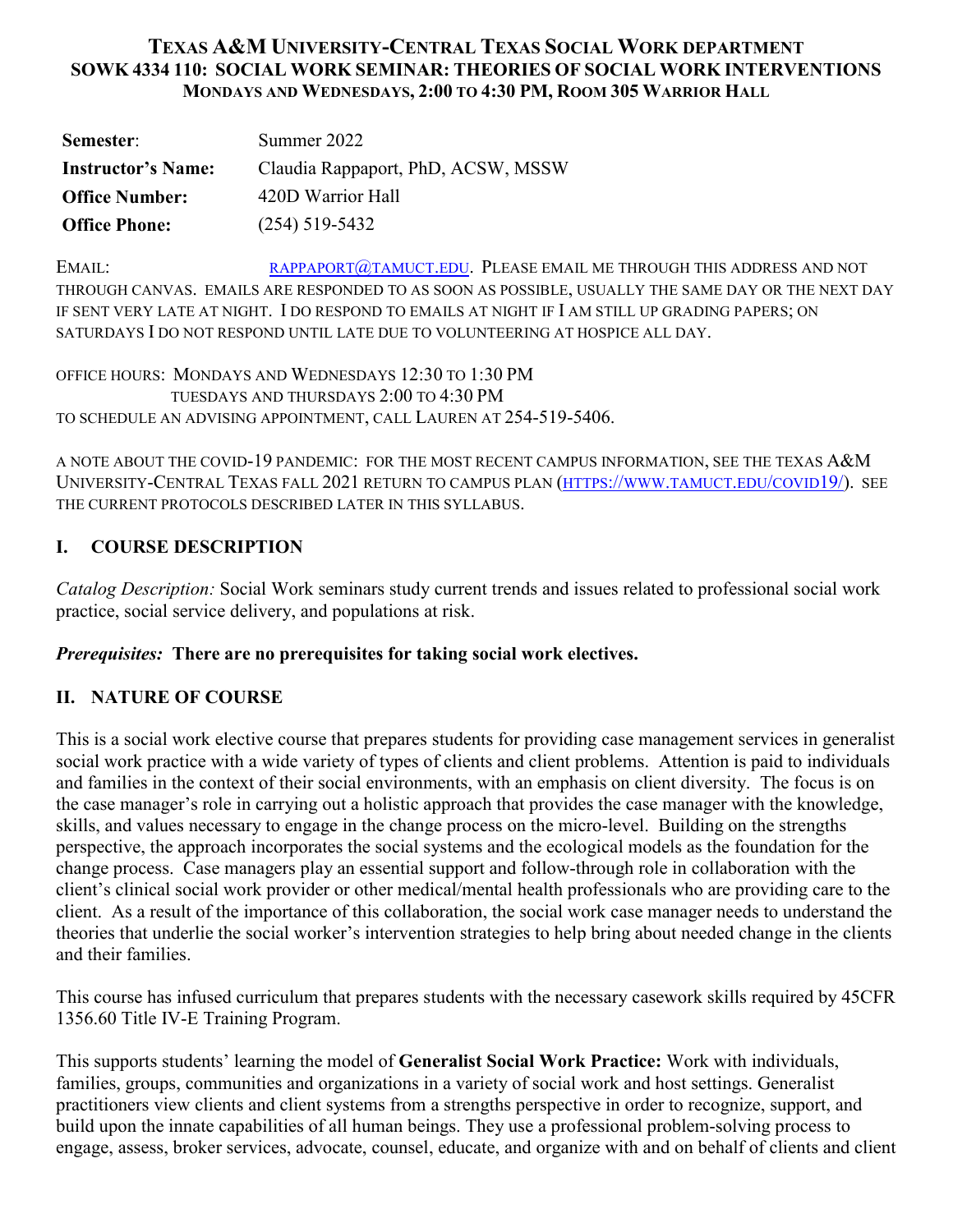systems. In addition, generalist practitioners engage in community and organizational development. Finally, generalist practitioners evaluate service outcomes in order continually to improve the provision and quality of services that are most appropriate to client needs. Generalist social work practice is guided by the NASW Code of Ethics and is committed to improving the well-being of individuals, families, groups, communities and organizations and furthering the goals of social justice. (From the website of the Association of Baccalaureate Social Work Program Directors, Inc.)

*Teaching Method:* This course meets face-to-face, and the primary teaching approaches are collaborative and active learning. Material in the course will be presented through interactive class discussions on readings and on additional material presented by the professor in handouts, class activities, videotapes, and client scenarios. .

*Grading:* As much as possible, Dr. Rappaport tries to have assignments graded by the class after they were due. For longer assignments it may be the second class after they were due. Twice during the semester Dr. Rappaport will complete grade sheets to show each student where their course grade stands at that time. You can also check the GradeBook in Canvas, **but remember that the grade there does not reflect your actual grade in the course because it does not include the grades for class attendance and class participation**.

Note: Handouts for the course will be available via the Canvas Online Learning system. Please ensure that you have access to it. For concerns, please contact the Help Desk Central, 24 hours a day, by using the Canvas Help link located at the bottom of the left-hand menu. Select Chat with Canvas Support, submit a support request through "Report a Problem," or call the Canvas support line at 1-844-757-0953.

# **III. DEPARTMENT MISSION**

The mission of the BSW Program at Texas A&M University - Central Texas is to prepare high quality graduates for entry-level generalist social work practice and for advanced education. This education is delivered in a rigorous and student-centered learning environment that promotes professional behavior, values and ethics, human and community well-being, respect for human diversity, and a global perspective, and is guided by a person-in-environment framework, knowledge based on scientific inquiry, and social work competencies.

Until Fall 2014 the TAMUCT Social Work Department had accreditation through the Council on Social Work Education (CSWE) as a branch campus of Tarleton State University. Now our Department has our own independent accreditation, effective February 2017.

## **Department Framework**

The Social Work Department curriculum is rooted in a framework established by the Council on Social Work Education (CSWE). Specifically, the Department endeavors to develop social workers who promote human and community well-being by being able to demonstrate the 9 core competencies in CSWE's EPAS (2015 version). Each core competency also has specific, measurable practice behaviors that help students and their professors determine whether the competency has been achieved. The following explains how this course intends to help students achieve those practice behaviors and core competencies.

# **IV. COURSE OBJECTIVES AND RELATED CSWE-MANDATED CORE COMPETENCIES AND PRACTICE BEHAVIORS**

This course provides content (through reading materials, assignments, and class discussions and activities) that helps to prepare you, the student, to engage in the following CSWE competencies and related practice behaviors:

(1) Competency 1: Demonstrate ethical and professional behavior.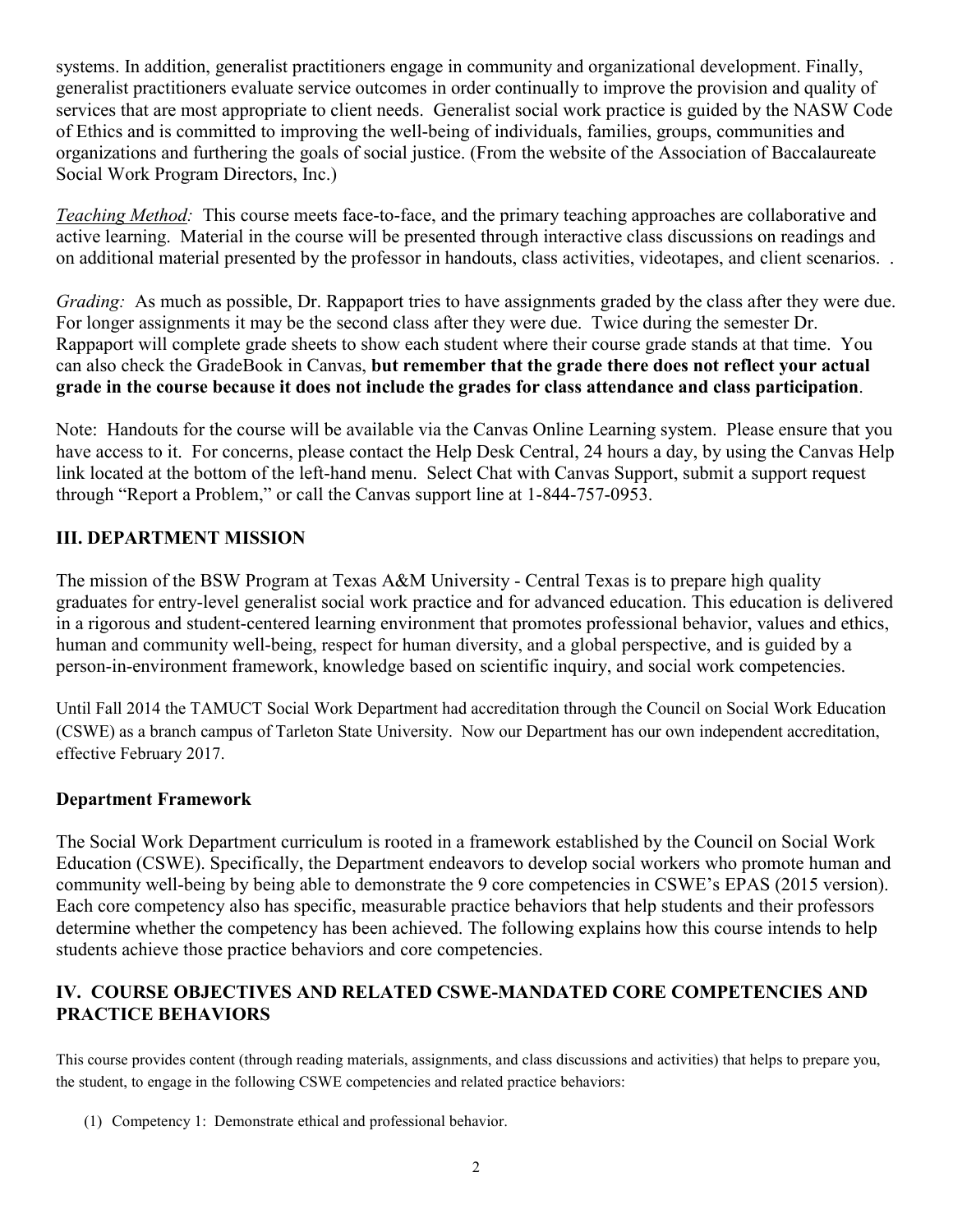- a. Behavior 1: Make ethical decisions by applying the standards of the NASW Code of Ethics, relevant laws and regulations, models for ethical decision-making, ethical conduct of research, and additional codes of ethics as appropriate to content.
	- i. Course assignments: Client assessments, Child Observation Essay, Class discussions of readings and videotapes, Concept mastery quizzes, and Exams
- b. Behavior 2: Use reflection and self-regulation to manage personal values and to maintain professionalism in practice situations.
	- i. Course assignments: Client assessments, Child Observation Essay, Class discussions of readings and videotapes, Concept mastery quizzes, and Exams
- c. Behavior 3: Demonstrate professional demeanor in behavior … and oral [and] written … communication.
	- i. Course assignments: Client assessments, Child Observation Essay, Class discussions of readings and videotapes, Concept mastery quizzes, and Exams
- (2) Competency 2: Engage diversity and difference in practice.
	- a. Behavior 1: Apply and communicate understanding of the importance of diversity and difference in shaping life experiences in practice at the micro, mezzo, and macro levels.
		- i. Course assignments: Client assessments, Child Observation Essay, Class discussions of readings and videotapes, Concept mastery quizzes, and Exams
	- b. Behavior 2: Present themselves as learners and engage clients and constituencies as experts of their own experiences.
		- i. Course assignments: Client assessments, Child Observation Essay, Class discussions of readings and videotapes, Concept mastery quizzes, and Exams
	- c. Behavior 3: Apply self-awareness and self-regulation to manage the influence of personal biases and values in working with diverse clients.
		- i. Course assignments: Client assessments, Child Observation Essay, Class discussions of readings and videotapes, Concept mastery quizzes, and Exams
- (3) Competency 3: Advance human rights and social, economic, and environmental justice.
	- a. Behavior 1: Apply their understanding of social, economic, and environmental justice to advocate for human rights at the individual and system levels.
		- i. Course assignments: Client assessments, Child Observation Essay, Class discussions of readings and videotapes, Concept mastery quizzes, and Exams
	- b. Behavior 2: Engage in practices that advance social, economic, and environmental justice.
		- i. Course assignments: Client assessments, Child Observation Essay, Class discussions of readings and videotapes, Concept mastery quizzes, and Exams
- (4) Competency 4: Engage in practice-informed research and research-informed practice.
	- a. Behavior 1: Use and translate research evidence to inform and improve practice, policy, and service delivery
		- i. Course assignments: Client assessments, Child Observation Essay, Class discussions of readings and videotapes, Concept mastery quizzes, and Exams
- (5) Competency 5: Engage in policy practice.
	- a. Behavior 1: Identify social policy at the local, state and federal level that impacts well-being, service delivery, and access to social services.
		- i. Course assignments: Client assessments, Child Observation Essay, Class discussions of readings and videotapes, Concept mastery quizzes, and Exams
	- b. Behavior 2: Assess how social welfare and economic policies impact the delivery of and access to social services.
		- i. Course assignments: Client assessments, Child Observation Essay, Class discussions of readings and videotapes, Concept mastery quizzes, and Exams
	- c. Behavior 3: Apply critical thinking to analyze, formulate, and advocate for policies that advance human rights and social, economic, and environmental justice.
		- i. Course assignments: Client assessments, Child Observation Essay, Class discussions of readings and videotapes, Concept mastery quizzes, and Exams
- (6) Competency 6: Engage with individuals, families, groups, organizations, and communities.
	- a. Behavior 1: Apply knowledge of human behavior and the social environment, person-in-environment, and other multidisciplinary theoretical frameworks to engage with clients and constituencies.
		- i. Course assignments: Client assessments, Child Observation Essay, Class discussions of readings and videotapes, Concept mastery quizzes, and Exams
		- b. Behavior 2: Use empathy, reflection, and interpersonal skills to engage diverse clients and constituencies effectively.
			- i. Course assignments: Client assessments, Child Observation Essay, Class discussions of readings and videotapes, Concept mastery quizzes, and Exams
- (7) Competency 7: Assess individuals, families, groups, organizations, and communities.
	- a. Behavior 1: Collect and organize data, and apply critical thinking to interpret information from clients and constituencies.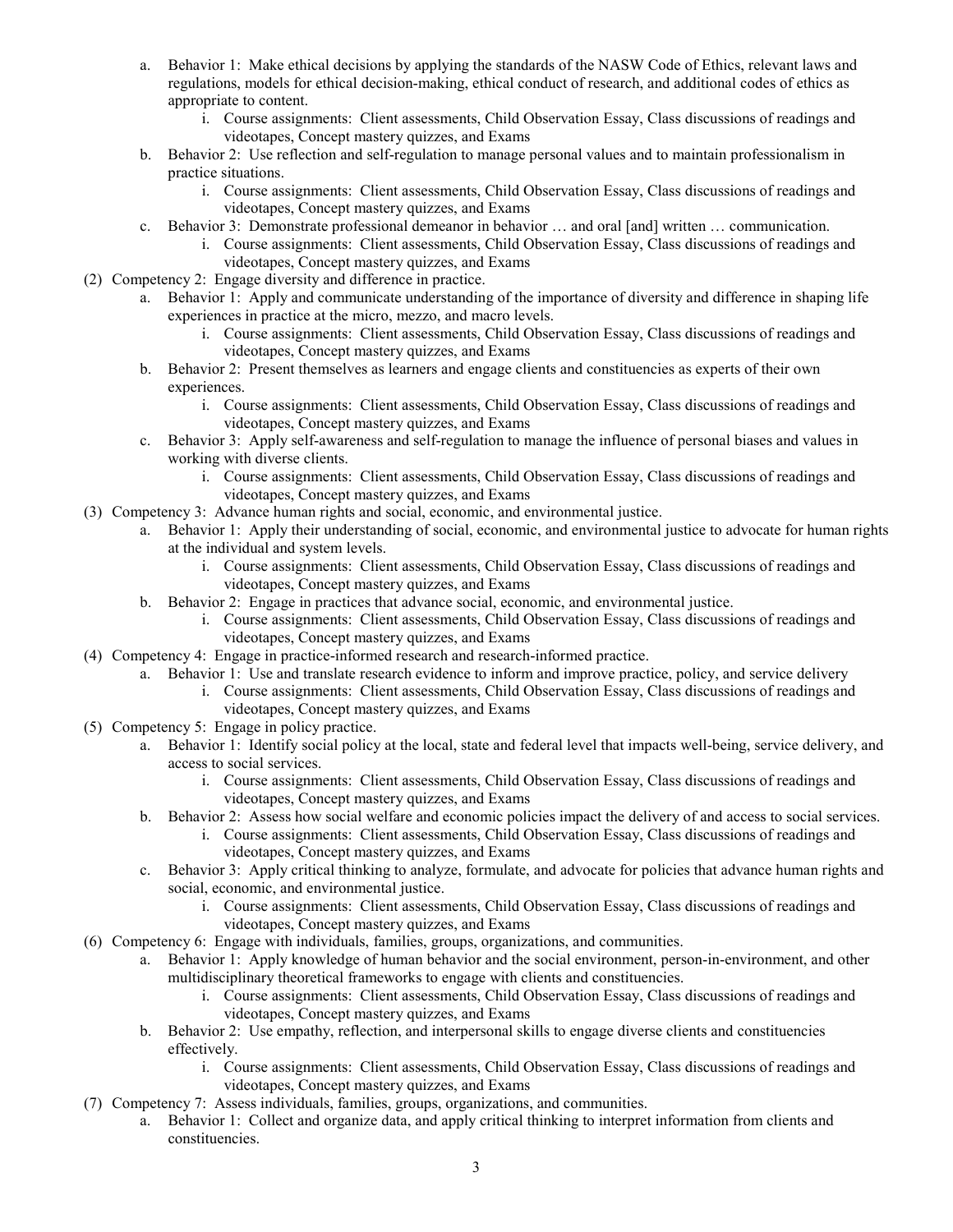- i. Course assignments: Client assessments, Child Observation Essay, Class discussions of readings and videotapes, Concept mastery quizzes, and Exams
- b. Behavior 2: Apply knowledge of human behavior and the social environment, person-in-environment, and other multidisciplinary theoretical frameworks in the analysis of assessment data from clients and constituencies.
	- i. Course assignments: Client assessments, Child Observation Essay, Class discussions of readings and videotapes, Concept mastery quizzes, and Exams
- c. Behavior 3: Develop mutually agreed-on intervention goals and objectives based on the critical assessment of strengths, needs, and challenges within clients and constituencies.
	- i. Course assignments: Client assessments, Child Observation Essay, Class discussions of readings and videotapes, Concept mastery quizzes, and Exams
- d. Behavior 4: Select appropriate intervention strategies based on the assessment, research knowledge, and values and preferences of clients and constituencies.
	- i. Course assignments: Client assessments, Child Observation Essay, Class discussions of readings and videotapes, Concept mastery quizzes, and Exams
- (8) Competency 8: Intervene with individuals, families, groups, organizations, and communities.
	- a. Behavior 1: Critically choose and implement interventions to achieve practice goals and to enhance capacities of clients and constituencies.
		- i. Course assignments: Client assessments, Child Observation Essay, Class discussions of readings and videotapes, Concept mastery quizzes, and Exams
	- b. Behavior 2: Apply knowledge of human behavior and the social environment, person-in-environment, and other multidisciplinary theoretical frameworks in interventions with clients and constituencies.
		- i. Course assignments: Client assessments, Child Observation Essay, Class discussions of readings and videotapes, Concept mastery quizzes, and Exams
	- c. Behavior 3: Use inter-professional collaboration as appropriate to achieve beneficial practice outcomes.
		- i. Course assignments: Client assessments, Child Observation Essay, Class discussions of readings and videotapes, Concept mastery quizzes, and Exams
	- d. Behavior 4: Facilitate effective transitions and endings that advance mutually agreed-on goals.
		- i. Course assignments: Client assessments, Child Observation Essay, Class discussions of readings and videotapes, Concept mastery quizzes, and Exams
	- e. Behavior 5: Negotiate, mediate, and advocate with and on behalf of diverse clients and constituencies.
		- i. Course assignments: Client assessments, Child Observation Essay, Class discussions of readings and videotapes, Concept mastery quizzes, and Exams
	- f. Behavior 6: Facilitate effective transitions and endings that advance mutually agreed-on goals.
		- i. Course assignments: Client assessments, Child Observation Essay, Class discussions of readings and videotapes, Concept mastery quizzes, and Exams
- (9) Competency 9: Evaluate practice with individuals, families, groups, organizations, and communities.
	- a. Behavior 1: Select and use appropriate methods for evaluation of outcomes.
		- i. Course assignments: Client assessments, Child Observation Essay, Class discussions of readings and videotapes, Concept mastery quizzes, and Exams
		- b. Behavior 2: Apply knowledge of human behavior and the social environment, person-in-environment, and other multidisciplinary theoretical frameworks in the evaluation of outcomes.
			- i. Course assignments: Client assessments, Child Observation Essay, Class discussions of readings and videotapes, Concept mastery quizzes, and Exams

## **V. COURSE REQUIREMENTS**

### A.*Required Texts:*

Turner, Francis J. (2017). *Social work treatment: Interlocking theoretical approaches* (6<sup>th</sup> ed.). New York: Oxford University Press.

Greenstone, James L.; and Leviton, Sharon C. (2011). *Elements of crisis intervention: Crises and how to respond to them.* Cengage Learning.

Gottlieb, Lori (2019). *Maybe you should talk to someone: A therapist, her therapist, and our lives revealed.*  Boston: Houghton Mifflin Harcourt.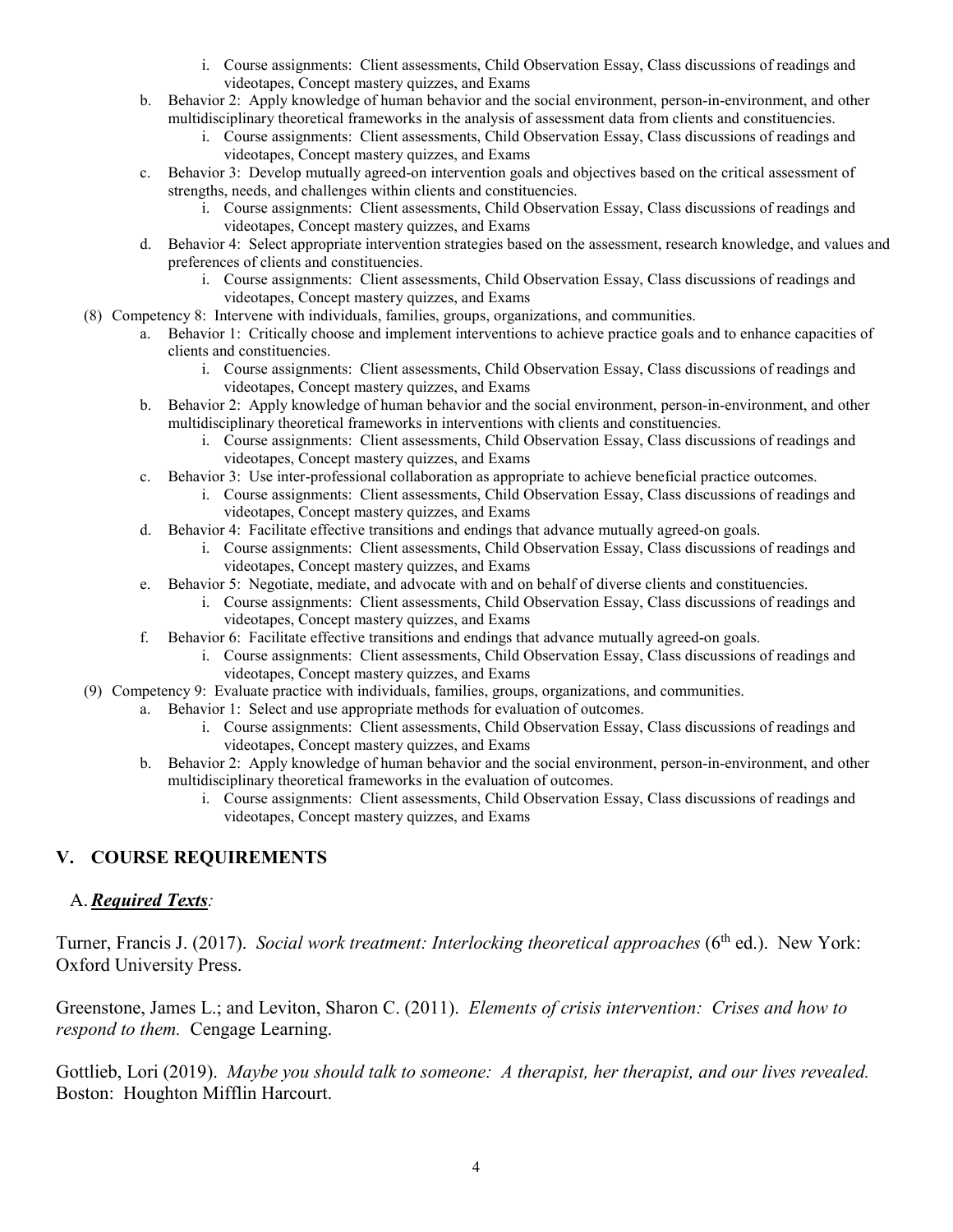# *B. Final Grades*

A total of 10,000 points may be earned from the course assignments, as follows:

| Course Assignment                                       | Percentage of final<br>grade | Total possible points    |
|---------------------------------------------------------|------------------------------|--------------------------|
| Theory Essays/Gottlieb quiz questions                   | 20%                          | 2,000                    |
| Mid-Term Exam                                           | 10%                          | 1,000                    |
| Final Exam                                              | 10%                          | 1,000                    |
| Paper on a client with theoretical frameworks guiding   |                              |                          |
| interventions                                           |                              |                          |
| Draft $1 -$ Story, strengths, challenges, priorities    | $1\%$                        | 100                      |
| Draft 2 – Corrected draft 1 plus service goals          | 3%                           | 300                      |
| Draft $3$ – Corrected draft 2 plus first 2 case         |                              |                          |
| management visits                                       | 3%                           | 300                      |
| Draft 4 – Corrected draft 3 plus next 2 case            |                              |                          |
| management visits                                       | 3%                           | 300                      |
| Final complete paper                                    | 10%                          | 1,000                    |
| Videotaped interview of role-played client intervention | 15%                          | 1,500                    |
| Student self-analysis paper of the videotaped interview | 15%                          | 1,500                    |
| Class attendance                                        | $5\%$                        | 500                      |
| Participation in class discussions                      | $5\%$                        | 500                      |
| <b>TOTALS</b>                                           | 100%                         | 10,000                   |
|                                                         |                              | (Total points divided by |
|                                                         |                              | 100 equals final grade)  |

Final Class Grades are based on the following:

A: 90 to 100 (9,000 to 10,000 points)

- B: 89 to 80 (8,900 to 8,000 points)
- C: 79 to 70 (7,900 to 7,000 points)
- D: 69 to 60 (6,900 to 6,000 points)
- F: 59 or less (5,900 points or less)

As much as possible, graded papers are returned the class after they are handed in. Two to three times during the semester, students will be given a grade sheet to show the status of their grade at that point in the course.

## C. *Course Assignments*

The following activities will be completed during the semester.

## *1. Theory Essays/Gottlieb quiz questions (20% of final grade)*

 At the beginning of a number of class sessions, students will need to turn in a theory essay applying a theoretical concept to one of the seven "established clients" we will be considering throughout the semester. For each theory essay, the student will pick ONE of the clients and will describe ways in which they think the assigned theory from that day's reading assignment could be used by the client's social worker to help that particular client and how your case management services could help that effort be more successful. As the title of each essay assignment, state which client you are writing about and which theory you are exploring. For each theory essay, you need to write about one intervention you would carry out with the client based on a concept you selected from that theory. The way you will STRUCTURE each essay will be: Which particular concept from the theory are you using? What does that concept mean to you, and what about the client's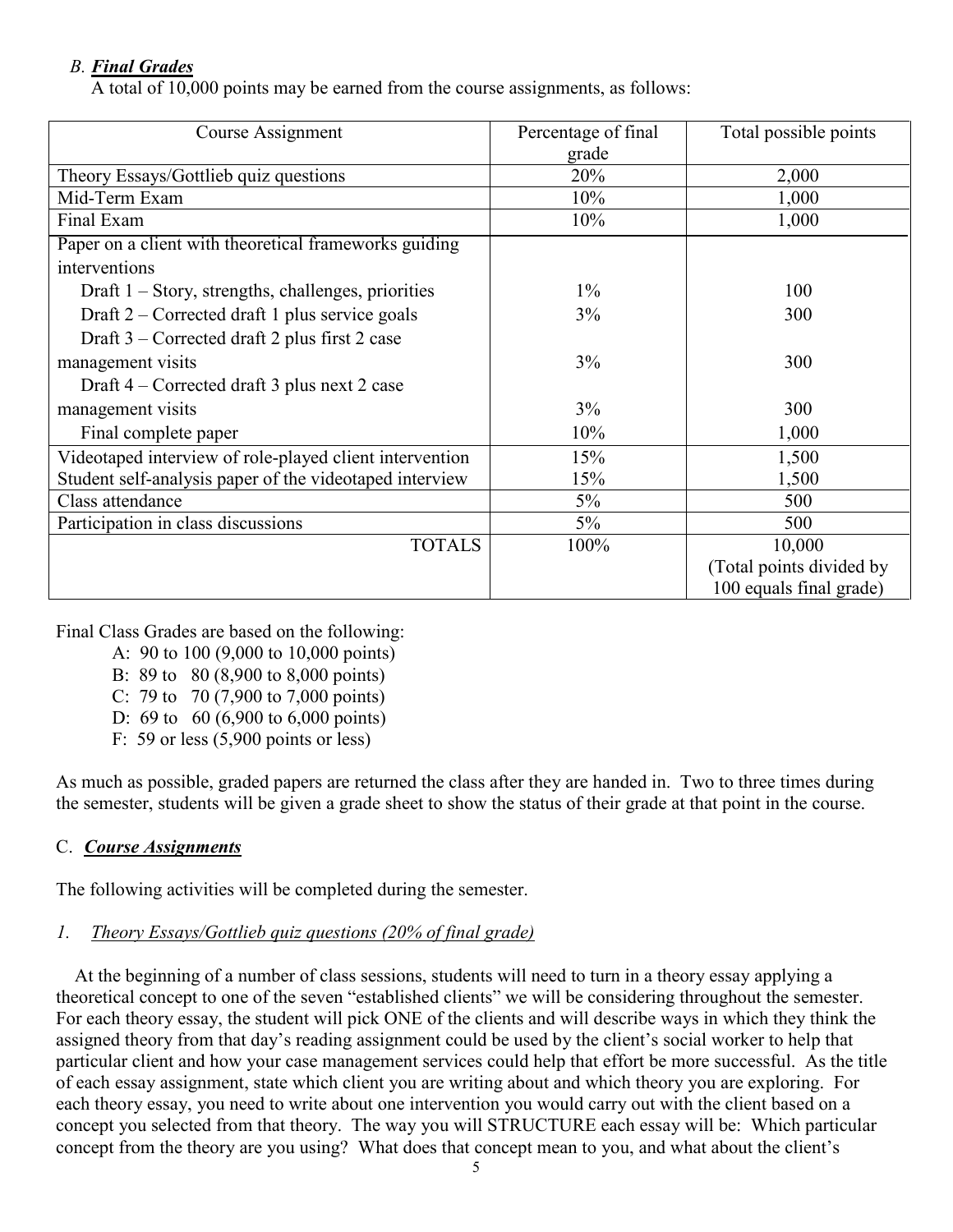situation makes that a helpful concept for the social worker and you to use to help him/her? HOW would you use it with the client (what would you say or do with the client, how would they respond, and what change might occur because of what you and the client are doing? Each essay will be graded based on your creativity in discussing the theory's concept and the appropriateness of you and the social worker using that theory with the particular client you chose. **Be sure you use appropriate APA-style citations for any information you take from the textbook, handouts, or lectures while writing your essays.** At the end of the course, the AVERAGE of all your theory essays (after dropping the lowest single grade) will make up 20% of your final grade in the course.

 **NOTE: IT IS IMPORTANT THAT STUDENTS READ AND USE THE TEXTBOOK INSTEAD OF ONLY RELYING ON THE "KEY CONCEPTS" SUMMARIES OF THE THEORIES THAT ARE PROVIDED. YOU MUST USE THE TEXTBOOK AND HAVE CITATIONS FROM IT ON EACH THEORYJOURNAL; YOU WILL HAVE A GRADE DEDUCTION IF YOU ONLY CITE THE "KEY CONCEPTS" SHEETS.**

 **In addition, for some of the theory essay assignments there will be a question/questions about the Gottlieb book that also need to be answered as part of that assignment. Those questions will be given out the class period before a particular theory essay is due.**

 NO late papers will be accepted; they must be turned in at the beginning of the class in which they are due. If you miss the class, you must email the assignment to the professor before the class begins in order for it to be accepted. If you miss turning in a paper on time, the grade will be a 0 (zero). At the end of the course, the ONE lowest essay grade will be dropped from the average.

 These client stories are fairly brief and do not address all possible factors in each client's situation. You are allowed to add additional facts about a particular client's history or current situation if this will help you apply a particular theory concept to that client, as long as the facts you add are consistent with the client scenario you have been given. If you decide to add facts, be sure you explain in your essay what facts you have added to the client's story. **Each student must use every one of the clients in at least one essay and cannot use the same client in more than two essay assignments, so you need to keep track of which clients you have already used.** 

 At the end of each essay, you also need to write a case management visit note as you would write it in your client record, based on what you said you did with the client related to that particular theory, how they responded, what change occurred as a result of your interventions, and how your efforts supported and expanded the work of the client's clinical social worker. Also indicate when you plan to see the client next. This will give you practice in how to write actual progress notes in clients' records. You can choose whether to use a SOAP format for your note or a narrative-style note. DO NOT USE THE PROGRESS NOTE TO REPEAT THE CLIENT'S STORY THAT WAS GIVEN TO YOU BY DR. RAPPAPORT. SAY WHAT YOUR INTERVENTIONS WERE WITH THE CLIENT THAT DAY, HOW THEY RESPONDED, WHAT CHANGES OCCURRED, AND WHAT YOU PLAN TO DO IN YOUR NEXT VISIT WITH THE CLIENT. Also indicate how you plan to report your efforts to the client's social worker.

 Essays and progress notes must be typed and double-spaced or they will not be graded. 75% of the grade of each assignment will be based on content, and 25% will be based on the quality and professionalism of the student's writing. (See below for how this 25% of the grade will be determined.)

### **Checklist for Theory Essays**

#### **What:**

- **State the theoretical concept you chose to use**
- **EXPLAIN that theoretical concept**
- **State a FEW facts from the client's story that illustrate problems that fit within that theoretical concept. Do NOT copy the entire client story, or even most of it!**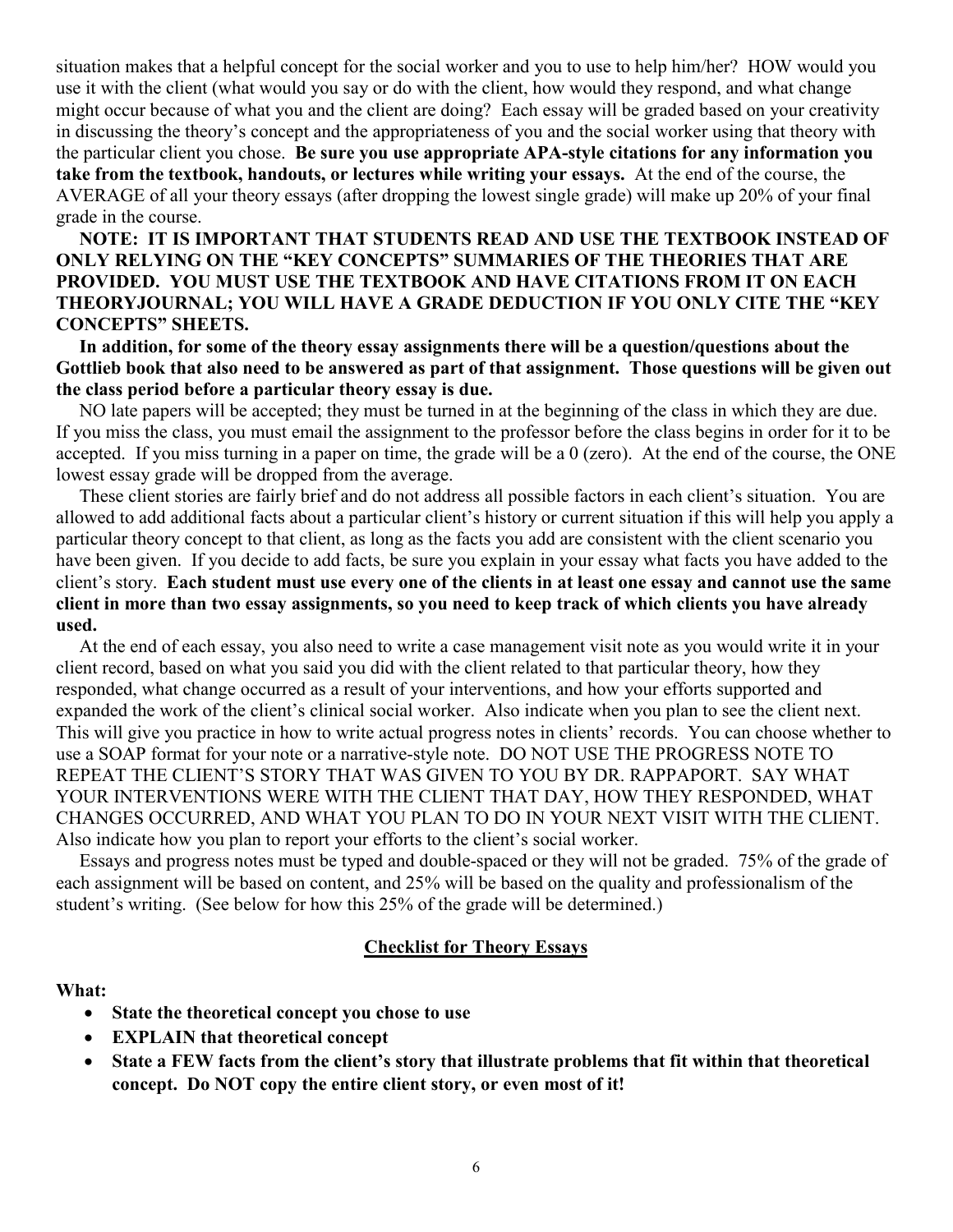**How:**

- **Develop an intervention that USES that theoretical concept that would help the client resolve a problem. ONLY write about intervention – no assessment!!! ONLY try to work on one problem at a time with the client!**
- **Show what you would say/do, how the client would respond, what you would say/do next, how the client would respond, etc. --- UNTIL you can show that something changed for the client. Make it clear what that "baby step" change was and how it fit with what the client's clinical social worker has been doing.**
- **Make sure the dialogue between the social worker and the client is punctuated correctly: He said,**  "I responded, "

**SOAP note:**

- **"S" is a few brief quotes from the client showing how they responded to today's intervention (NOT simply repeating facts from the client story I gave you)**
- **"O" is your explanation of what you did with the client today and how you used the theoretical concept with him/her. How did the client respond? What change happened?**
- **"A" is a brief statement of your impression of how the client is doing in terms of improvement – what would you report to the client's clinical social worker in terms of what you achieved with the client today?**
- **"P" is how you plan to continue using this same theoretical concept in your future visits with the client and how you will coordinate your efforts with those of the client's social worker.**

# *2. Paper on a Client Intervention and Theoretical Frameworks (20% of final grade)*

 Each student will write an in-depth paper presenting a fictitious client situation and demonstrating how they would use appropriate case management interventions (with underlying theoretical concepts) during work with that client and how their case management is fitting with the efforts of the client's clinical social worker. The client scenarios cannot be too similar to the group of clients being used by the entire class. Parts of the paper will be turned in at various times in the semester so you can get feedback about whether you are writing it correctly before the final version of the paper has to be turned in. Those drafts will also receive grades. The paper will include the following components:

- (THIS WILL BE DRAFT #1 OF THE PAPER THAT YOU WILL TURN IN, WORTH 1% OF THE FINAL COURSE GRADE) The student will make up a client situation and will write several paragraphs in narrative style giving the facts of the client's "problem" and "situation" in detail. The paragraphs should include the following elements:
	- a. At least one cognitive issue
	- b. At least one emotional/psychological issue
	- c. At least one behavioral issue
	- d. At least one cultural issue
	- e. At least one family issue
	- f. How all of these issues are being addressed by the client's clinical social worker, and why you got a referral to provide additional case management services to that client.
	- g. The client's strengths, listed after the narrative paragraphs in bullet-format
	- h. The client's challenges, listed after the narrative paragraphs in bullet-format
	- i. The client's priorities in seeking case management services from you
- (THIS WILL BE DRAFT #2 OF THE PAPER THAT YOU WILL TURN IN, WORTH 3% OF THE FINAL COURSE GRADE) First the student will make necessary corrections to draft #1 as the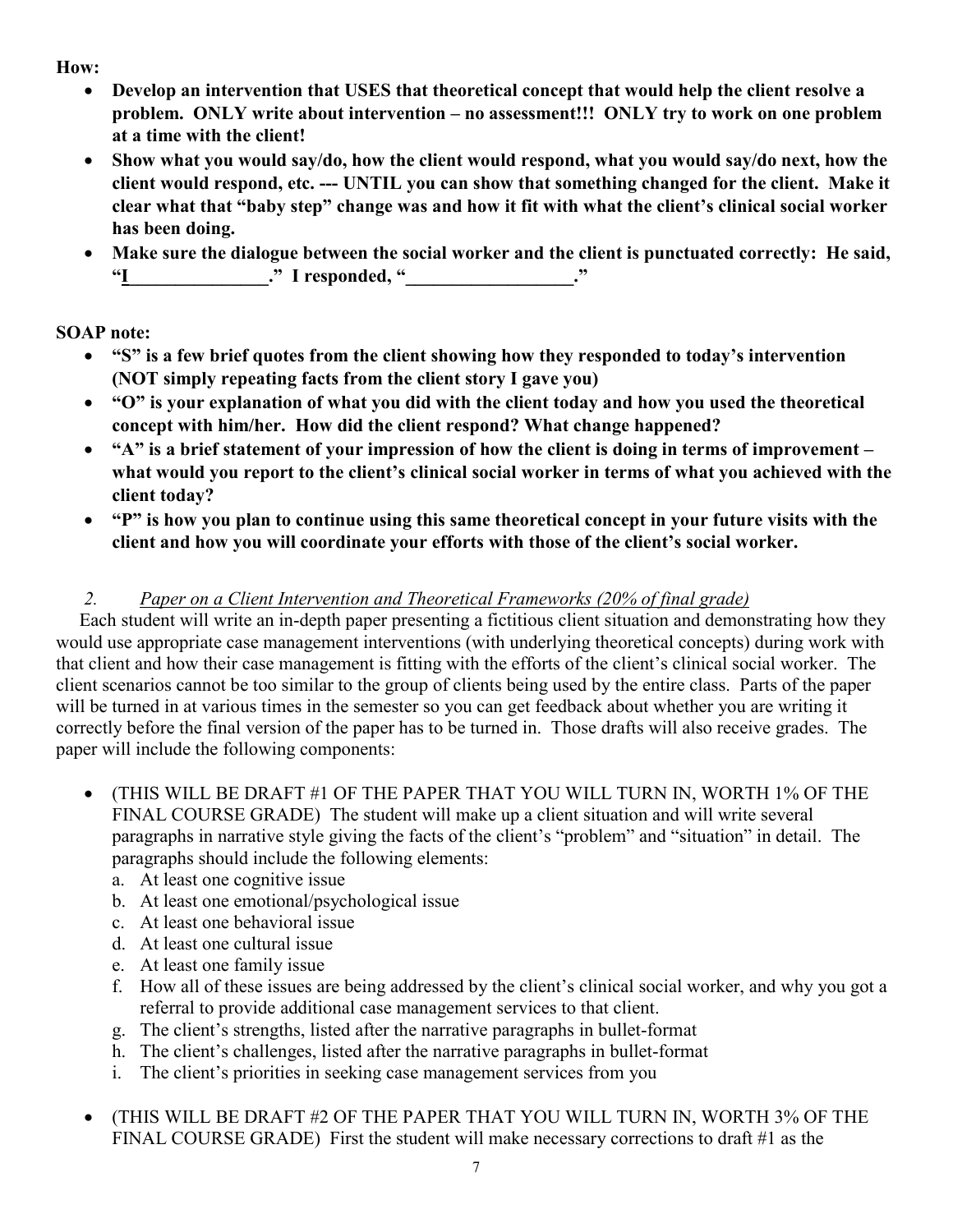beginning of draft #2. Then the student will write an explicit, behavioral, positively-stated, feasible, and measurable case management service plan that the "client" agreed to after the first "assessment visit." The service plan should be consistent with the client assessment and must reflect planned case management interventions that reflect the use of several theoretical concepts, including at least one concept from each of the following:

- a. Cognitive Theory
- b. Behavior Theory
- c. Strengths Perspective
- d. At least two other theoretical frameworks of the student's choosing

While you have to have at least 5 initial service goals, you will end up not using one of them in a session since one of your counseling sessions has to focus entirely on crisis intervention (see below). You can decide which service goal you will not end up using with the client in your paper.

- (DRAFT #3 WILL START WITH CORRECTIONS OF ALL OF THE PREVIOUS PARTS, PLUS THE FIRST TWO CASE MANAGEMENT VISITS. DRAFT #4 WILL BE CORRECTIONS OF ALL THE PREVIOUS PARTS, PLUS THE NEXT TWO CASE MANAGEMENT VISITS.) The student will document a total of FOUR case management visits with the client, which does NOT include your initial assessment visit since your client story would have come from that visit. The four case management visits will focus on interventions you carry out with the client in collaboration with the client's clinical social worker. Each of the four visits must clearly document the following:
	- a. What was discussed and how the client responded. This does not have to give the full dialogue of each session, but you should include at least one short excerpt of exact dialogue in each session to illustrate how you are using the theoretical concept.
	- b. What interventions you carried out and what about the client's situation you were addressing, how you did them (including how the client responded), and why (what you are trying to accomplish with the case management interventions you chose to carry out in order to help the client make positive changes).
	- c. Any positive changes in the client and the client's situation that resulted from your case management interventions, and how you think the interventions facilitated the client's ability to make those changes

## THE FINAL PAPER WILL ALSO INCLUDE:

- a. A FIFTH visit with the client that focuses entirely on the use of crisis intervention techniques. The crisis can actually occur in session 2, 3, 4, or 5 that you have with the client. You need to describe what crisis occurred, how the client responded to the crisis (being sure your description is consistent with how crisis was explained in your reading assignments), and be very clear about how you used the crisis intervention strategies we studied to help your client. Indicate how you made sure the crisis had resolved before you left the client, how you reported what happened to the client's social worker, and how you carried out follow-up (for example, the next day) to be sure the client remained stable after you left.
- b. An in-depth analysis section that covers the following topics: (NOTE: IF THIS ANALYSIS SECTION IS NOT AT LEAST 8 PAGES IN LENGTH, YOU DID NOT DO AN ANALYSIS THAT WAS IN ENOUGH DEPTH AND YOU WILL LOSE POINTS)
	- i. An analysis of how effectively you thought the Cognitive, Behavior, and Strengths Perspective theories helped you develop appropriate case management interventions to carry out with the client. This includes explaining, in detail, how each theory was helpful to you in working with the client. You also have to use citations in your explanation of each theory.
	- ii. An analysis of why you chose the other two optional theoretical frameworks to apply to this client, and how effective you think they were in dealing with this type of client/situation. This includes explaining, in detail, which concepts from each theory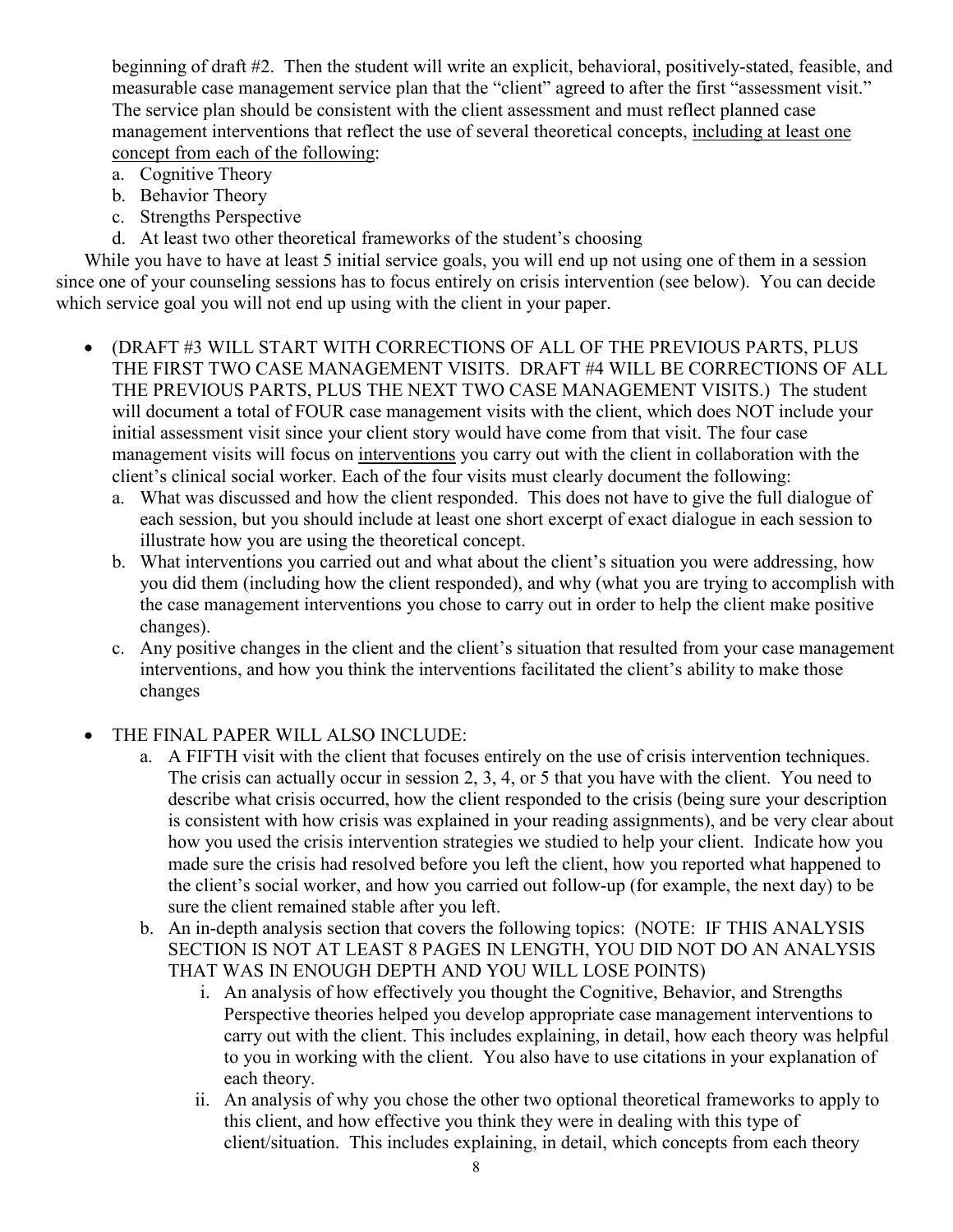were most helpful to you in providing case management services to the client. You also have to use appropriate citations in your explanation of each theory.

- iii. An analysis of how effectively you thought the crisis intervention model helped you with the client, including specifics about crisis theory and how you utilized its concepts and techniques to help overcome the crisis in the client's life. Again, you must have citations for the explanation of the theory.
- iv. An analysis of how you understand the role of a social work case manager in supporting and following through with the efforts of a client's assigned clinical social worker or other type of medical or mental health practitioner.
- v. A comprehensive summary showing how you are beginning to develop a theoretical foundation for how you plan to provide case management to clients in your future field of endeavor within social work. Go back through ALL of the theories we studied, and ask yourself, which concepts from EACH theory and which techniques are you finding most consistent with your own personal style and values? Which concepts from theories or techniques are NOT consistent with your personal style, and why? What areas do you still need to pursue further in developing your own theoretical framework? HOW do you plan to continue working on developing your ability to learn and to utilize appropriate therapeutic interventions that can help clients? THIS SECTION SHOULD HAVE SEVERAL PAGES OF EXPLORATION IN YOUR PAPER, AND IT WILL REQUIRE CITATIONS WHEN YOU STATE THE CONCEPTS YOU PREFER FROM DIFFERENT THEORIES.
- To summarize, the following sections are the format you must follow in your paper (AND THIS FINAL PAPER IS WORTH 10% OF YOUR COURSE GRADE):
	- 1. Client's narrative story
	- 2. Client's strengths
	- 3. Client's challenges
	- 4. Client's priorities
	- 5. Service plan/goals
	- 6. Case management visit  $# 1$
	- 7. Case management visit  $#2$
	- 8. Case management visit # 3
	- 9. Case management visit  $#4$
	- 10. Case management visit #5 (AND ONE OF THESE 5 VISITS MUST FOCUS ON CARRYING OUT CRISIS INTERVENTION WITH THE CLIENT/FAMILY)
	- 11. Analysis section

The paper must be clear, thorough, and creative in showing what the student has been learning in this class about how to help clients. It also must be the student's own original work. ALL STUDENTS MUST USE APPROPRIATE APA CITATIONS FOR ALL COURSE MATERIALS USED AS REFERENCES WHILE WRITING THEIR PAPERS. Papers must be typed and double-spaced or they will not be graded. 75% of the grade will be based on content and 25% on the quality of the writing (see below for details).

## *3. Videotaped Role-Play Client Interview (15%) and Self-Analysis Paper (15%) – total of 30% of final grade*

**FOR THE VIDEOTAPING EACH STUDENT MUST BRING A BLANK 16 GB THUMB DRIVE (FLASH DRIVE) TO RECORD THEIR VIDEOTAPE. STUDENTS CANNOT SHARE A THUMB DRIVE SINCE EACH STUDENT WILL NEED TO GO HOME AND START WORKING ON THEIR OWN VIDEO ANALYSIS.**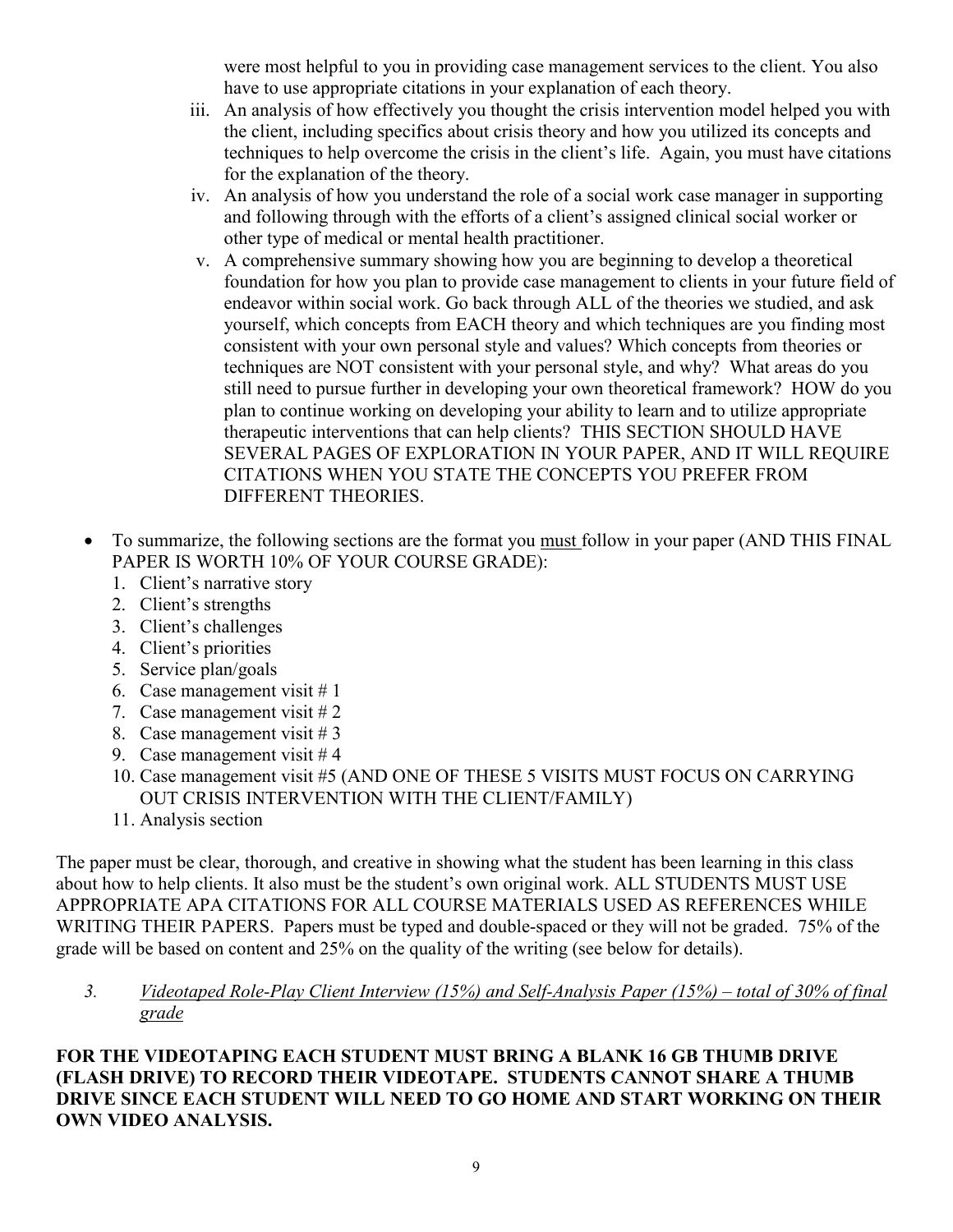# **Due to the situation with COVID, students must wear a mask until the videotaping actually begins, and we will use appropriate social distancing during the videotaping. The videotaping will be conducted in the social work conference room at your assigned time.**

Students will decide who they will partner with for the videotaped interview. The pair of students (or possibly one trio if there is an odd number of students in the class) will be videotaped doing a 15-minute role-play interview session in which one student is a client and one is the social work case manager. The videotapes will occur on established days, with the professor doing the videotaping of the interviews. The professor will present the client situation to each student during their assigned time. Unlike the videotape done in Methods and Skills, which focused on initial assessment interviewing skills, this videotape will focus on your ability to apply appropriate intervention methods; however, you are also expected to demonstrate effective interviewing techniques during your interview. You will act as if you have already seen the client in previous case management visits prior to your videotaped session; this is NOT a first interview with the client, as you did in Methods and Skills class, **and you are not allowed to use ANY assessment questions. There will be serious grade deductions if you do assessment instead of interventions during the videotape.** Videotapes will be graded according to the following criteria (see grading rubric at the end of the syllabus):

- Student's non-verbal skills/behaviors
- Student's questioning skills
- Student's therapeutic case management skills
- Student's ethical skills/behaviors

The student needs to self-analyze these four areas when they write their self-analysis paper of their interview.

After doing the videotaped interview, each student will write a DETAILED self-analysis paper exploring both the above interviewing techniques AND how effectively they think they applied the selected theoretical approaches to their case management strategies. The student will not need to write a word-for-word transcript of the interview, but they must write a DETAILED analysis of what they did well and what they think they should have done differently, and how well they think the selected theoretical concepts met the client's needs. The student's self-analysis paper needs to address their use of appropriate interviewing techniques, their use of theoretical concepts and techniques, what they view as their strengths that they have developed so far in carrying out case management practice with individuals, and the areas in which they need continued growth (see the grading rubric at the end of the syllabus).

15% of the student's final grade will be on the quality of the interview conducted, and 15% of the student's final grade will be on the quality of the self-analysis paper. Papers must be typed and double-spaced or they will not be graded. Remember that the interviews will be graded on the basis of you being NOVICE social work case managers. You are EXPECTED to make mistakes because you are still learning how to do this. The self-analysis paper is your opportunity to show that you can recognize the mistakes you made and come up with ideas about how you could have done better in the interview. The self-analysis paper is graded according to whether you saw the same mistakes that I saw and indicated what you could have done better.

**Note: The designated videotaping days are the only times this videotaping can be done. Students will have the entire semester to arrange their work schedule or other commitments to ensure that they can do their videotaping at their assigned time.**

**Each of the journals and papers turned in** will have 75% of the grade based on content and 25% based on the quality of the writing (i.e., the number of errors in grammar, punctuation, organization, APA format, and spelling). The grade on the 25% for writing will be based on the following:

| 0-3 errors $= A +$ | 4-6 errors $= A$    |
|--------------------|---------------------|
| $7-9$ errors = A-  | 10-12 errors $= B+$ |
| 13-15 errors $=$ B | $16-18$ errors = B- |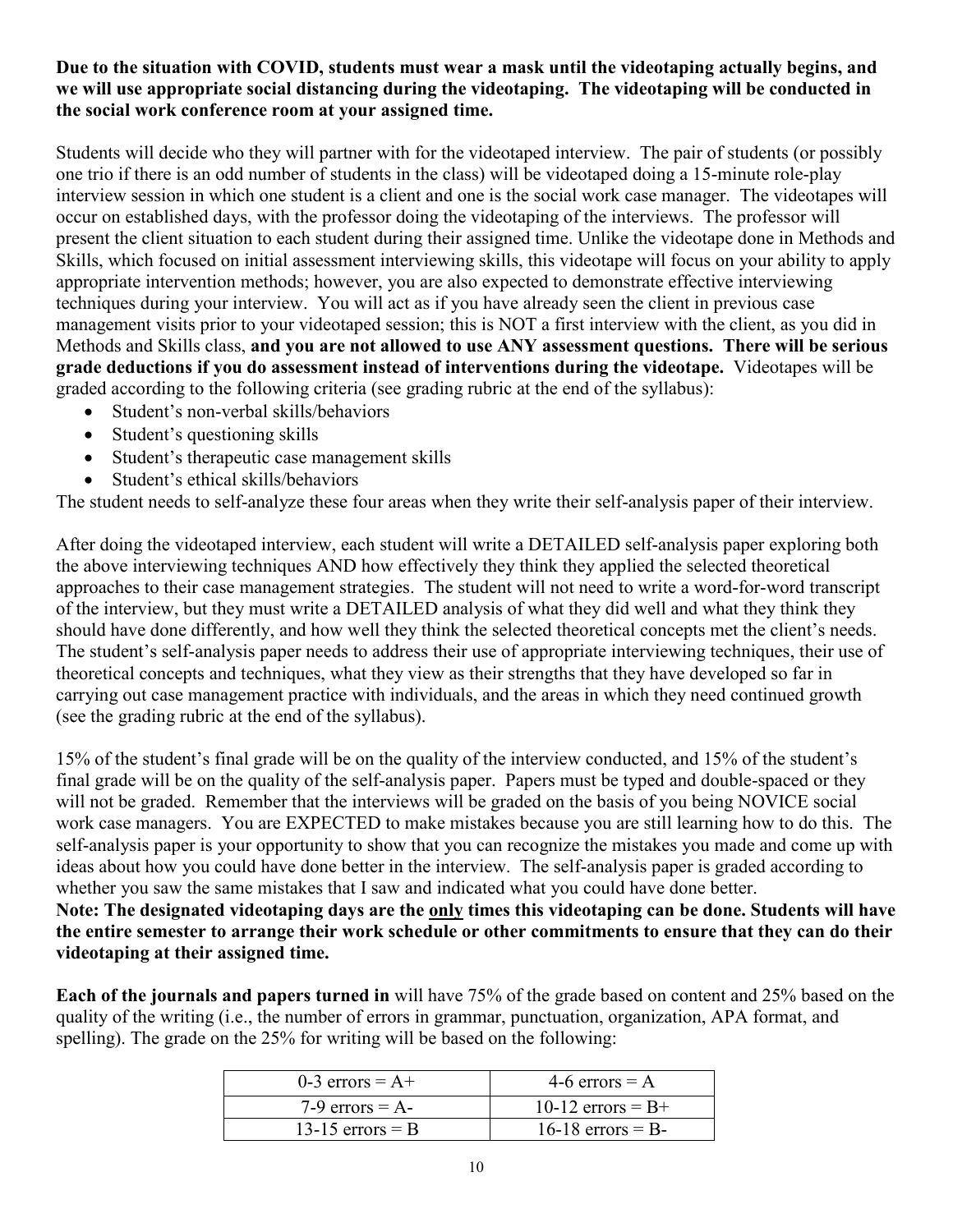| 19-21 errors = $C^+$    | 22-24 errors $=$ C  |
|-------------------------|---------------------|
| $25-27$ errors = C-     | 28-30 errors = $D+$ |
| $31-33$ errors = D      | $34-36$ errors = D- |
| 37 errors or more $=$ F |                     |

## *4. Mid-Term and Final Exams: 20% of final grade (10% on each of two exams)*

 There will be two tests given in this course, a Mid-Term and a Final Exam, both of which will be take-home essay exams. See the Course Schedule in this syllabus for test due dates. Tests will focus on students applying the studied material to case scenarios, showing how theoretical concepts can be used while providing case management services. The test responses can apply any of the theories from the course content, as presented in class discussions, reading assignments, handouts from the professor, and videotapes. **NO LATE EXAMS WILL BE ACCEPTED.**

# *1. Class Attendance (5% of final grade)*

 Students are expected to be present for every scheduled class session – **and when I say present, I mean arriving in class on time, being in class the entire period, not using your telephone at all during class, not sleeping in class, not working on something for another class while you are in my class – in other words, being HERE and being ENGAGED IN LEARNING**. If any of those things end up not being true for you in a given day, then you will be marked absent. If you are unable to avoid missing a class, you must **email** the professor **within one week of the class period** to explain the absence if you want it to be considered an excused absence. Every unexcused (or unexplained) absence will affect this portion of your grade. For example, an illness or a funeral of a family member is an excused absence; the professor also allows one day's absence if a deployed significant other returns home. **However, routine doctor's appointments are expected to be scheduled for days and times when you do NOT have class, unless you can verify that the appointment was for a medical emergency and not for a routine visit. Any student who repeatedly asks for excused absences for doctor's appointments can be told that those will no longer be able to be excused.** You need to email the professor about **every** absence from class; for example, if you were sick both days of the week, one email for the first day will not suffice as the professor will not assume that you were still sick on the second day. The professor will review other types of absences to determine how unavoidable they were; not being able to leave work is NOT an excused absence. If your work schedule will not permit you to attend this class on a predictable basis, you should not be enrolled in the class.

 **Students must be present when class begins and are expected to remain until class is dismissed; students are not allowed to arrive late or leave early. (See the Code of Conduct for further details.)** 

The following shows the degree to which unexcused absences will impact your attendance grade. Since the summer semester is shorter, each absence will count to a larger degree than during a long semester.

| Number of Unexcused Absences                     | Attendance Grade |  |
|--------------------------------------------------|------------------|--|
|                                                  |                  |  |
|                                                  |                  |  |
|                                                  |                  |  |
| 4 or more                                        |                  |  |
| Coming to class late twice counts as one absence |                  |  |

# *1. Class Participation (5% of grade)*

Dr. Rappaport has an interactive teaching style and expects every student to be an active participant in class. An old Chinese proverb says, "Tell me and I will forget–Show me and I may remember–But involve me and I will understand." You will learn more from this class if you talk and participate. Ask questions, remembering that there is no such thing as a stupid question. Share your reactions to what is being discussed. Reflect on implications of what we are studying. If you are a student who has never before chosen to talk in classes, this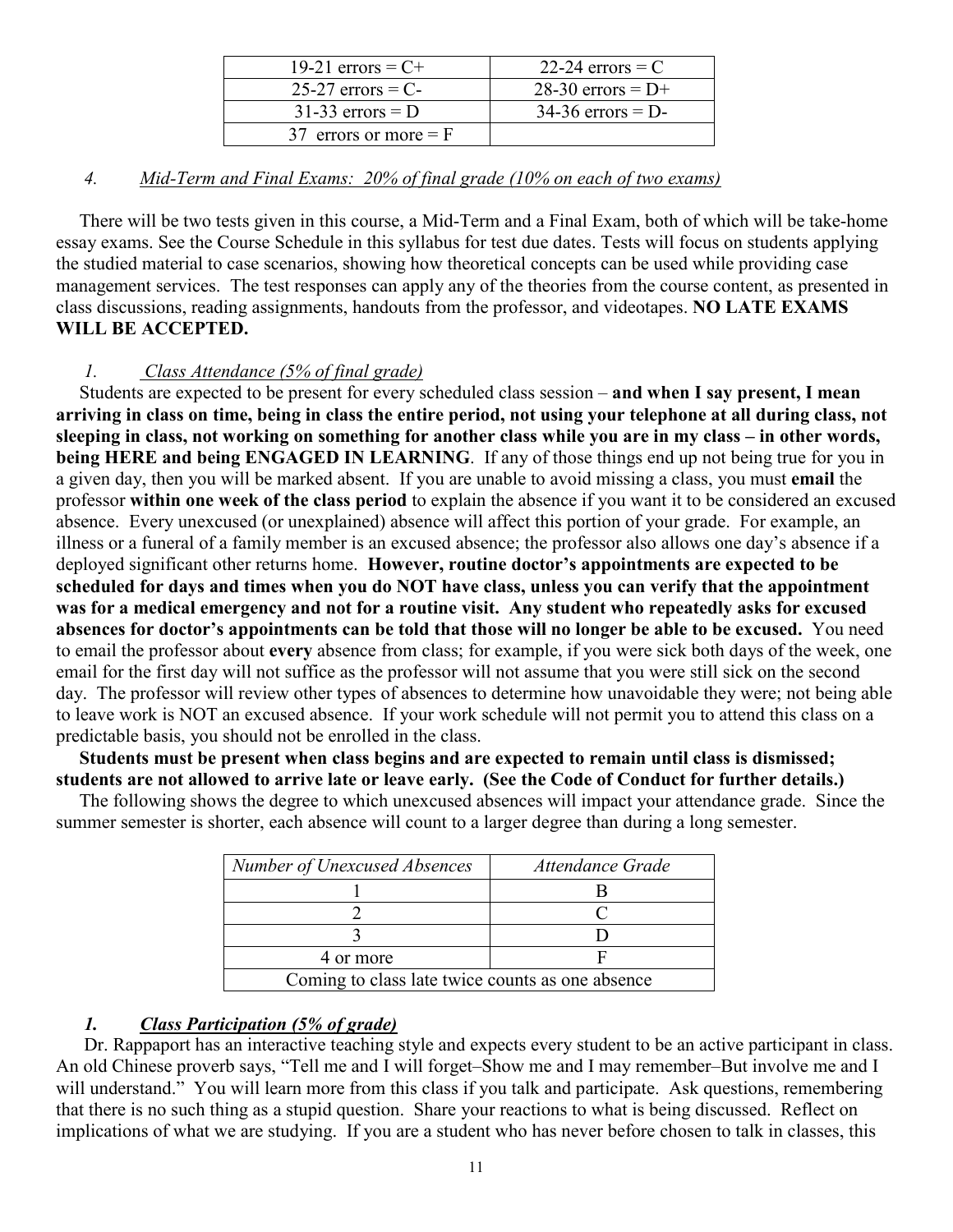will be a good opportunity for you to start developing a new life skill that will serve you well in the profession of social work. (Students are encouraged not to divulge any personal information they will not be comfortable having their fellow students know about them.) Being an active participant increases understanding of the material for your fellow students as well.

 Your class participation grade will be determined by whether you talked during class discussions **and by whether your contributions added to the quality of the class sessions**. Dr. Rappaport also reserves the right to call on students in class if they are not participating regularly in the discussions. Each day a student will earn between 0 and 3 participation points; the points will be totaled at the end of the semester, and grades will be determined based on the student's total number of points compared to the points of all the other students in the class.

 **While we cannot require that students wear a mask to class, to protect all of us against COVID-19, each student who does wear a face covering will be given an extra participation point for that class session. The face covering must already be in place when Dr. Rappaport checks for attendance at the start of the class.** 

# **VI. CODE OF CONDUCT FOR CLASSROOMS**

The following policies apply to all students enrolled in this course:

- **1.** Students should not enter class more than ten (10) minutes late. Exceptions will be made with *prior discussion and approval by the professor*.
- 2. After class has begun, students are expected to remain for the duration of the class. It is expected that all students will take care of personal affairs (i.e., get beverages, take care of phone calls, meet with students and other professors, use the restroom, etc.) before class begins and that they WILL NOT leave class after it has begun. During the summer semesters, after the class is half over there will be a ten-minute break given. Students can ONLY be gone for the ten minutes.
- 3. **AT THE BEGINNING OF EACH CLASS, ALL TELEPHONES MUST BE PUT AWAY FOR THE DURATION OF THE CLASS. THIS INCLUDES NOT PUTTING IT ON THE STUDENT'S DESK WHERE IT IS VISIBLE. IF DR. RAPPAPORT SEES A TELEPHONE ON A DESK OR SEES A STUDENT TRY TO ANSWER ONE, SHE RESERVES THE RIGHT TO CONFISCATE IT FOR THE REMAINDER OF THE CLASS.**

**IN ADDITION, USE OF LAPTOP COMPUTERS IS PROHIBITED DURING CLASS EXCEPT FOR ACCESSING THE TEXTBOOK OR CLASS HANDOUTS. IF A STUDENT IS SEEN DOING A LOT OF TYPING, DR. RAPPAPORT RESERVES THE RIGHT TO SEE WHAT IS BEING WRITTEN, AND IF NECESSARY SHE WILL REMOVE THE STUDENT'S RIGHT TO USE THE LAPTOP DURING CLASS. UNDER NO CIRCUMSTANCES CAN A STUDENT USE THIS CLASS PERIOD TO WORK ON ASSIGNMENTS FROM THIS OR ANY OTHER CLASS.** 

**IN OTHER WORDS, STUDENTS NEED TO PAY CLOSE ATTENTION TO EACH CLASS IN ITS ENTIRETY, INCLUDING ANY VIDEOTAPES BEING SHOWN, AND TO USE THEIR INTEGRITY AND RESPECTFULNESS IN HOW THEY BEHAVE DURING CLASS.**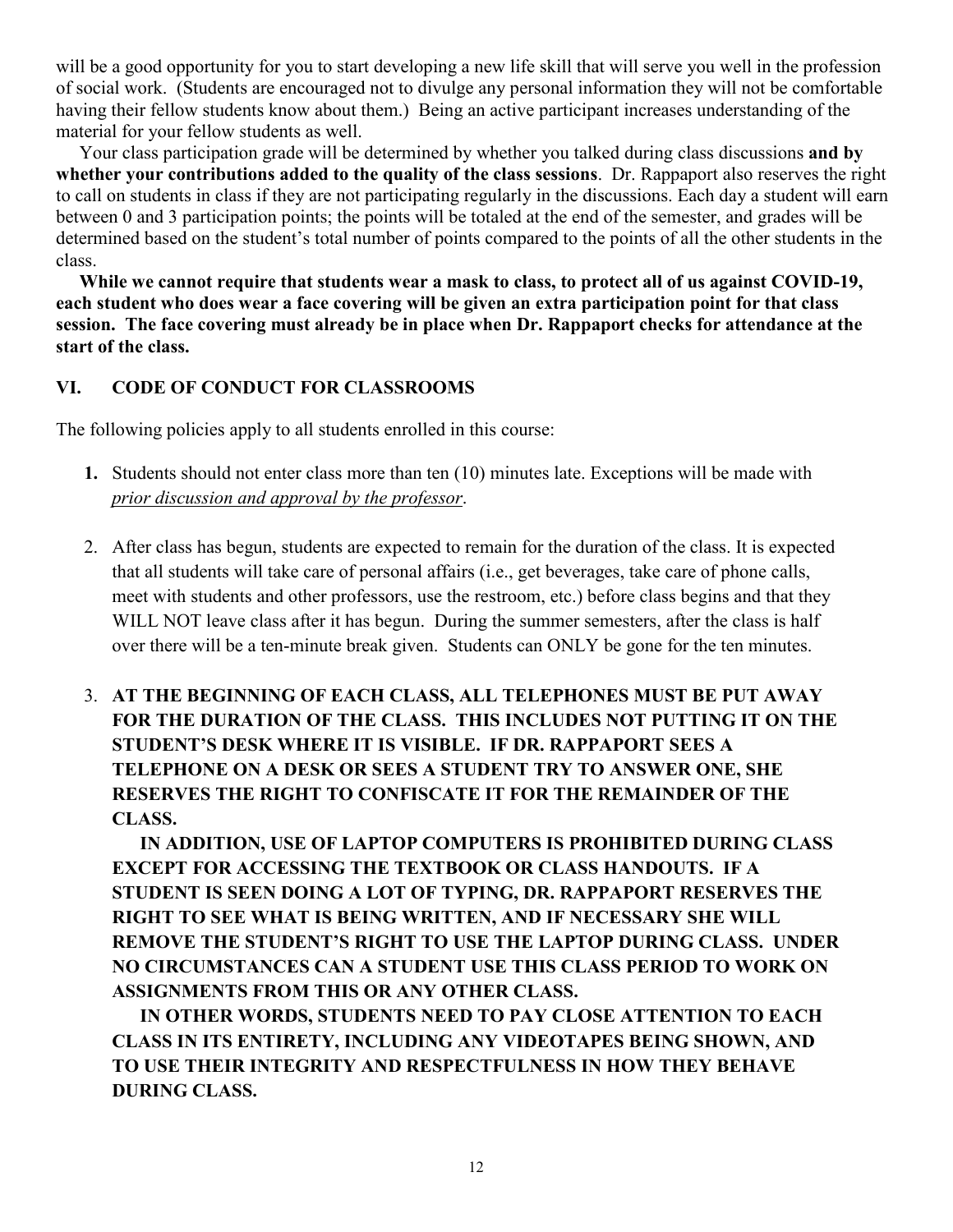- 4. Students are expected to display professional decorum at all times. This includes, but is not limited to, respecting classmates and the instructor. It is expected that students will not speak to/hold conversations with/pass notes to other students, or engage in other types of prohibited and unprofessional behaviors after class has begun. Talking during class discussions out of turn or while other students are talking is disruptive to the learning environment, disrespectful to peers, and unprofessional in demeanor. Students are strongly encouraged to engage in discussion in a respectful and appropriate manner; hence, it is expected that students will apply classroom etiquette and raise a hand if there is something you want to share or if you want to answer a question. It is also expected that students will display patience in raising a hand and recognize that the professor may be trying to call on other students who have not yet participated.
- 5. To support the academic learning environment, students are asked to refrain from sharing personal information in class that will not support/add significantly to the class discussion. Sharing of personal stories and/or issues that are not directly related to the topic can distract class learning and limit knowledge-sharing by the professor and other students. The professor reserves the right to redirect/limit such conversations in class as needed.
- 6. Students are NOT permitted to work collaboratively (together) on *any* assignment in this class. All work turned in must be the student's own product. This includes take-home quizzes, exams, papers, etc. Failure to adhere to this policy can result in a zero (0) on the assignment and referral to Student Affairs for academic integrity concerns.
- 7. **All assignments must be turned in at the beginning of class on the day they are due. Being absent from class on a day when an assignment is due does NOT grant a student an extension to the due date; the student must still arrange to get that assignment turned in to the professor before class starts, such as by emailing it to her (NOT submitted through Canvas).** Allowing students to turn in assignments late for a grade is not fair to other students who get their work done on time, disrupts the grading process for the professor, and sends a message that such behavior is professionally "okay," which it is not.
- 8. All papers submitted for grading MUST adhere to APA  $7<sup>th</sup>$  edition standards unless otherwise stated by the professor. This means that all papers must, *minimally*, be: 1) typed, 2) doublespaced, 3) use one consistent font (I prefer Times New Roman since it is easiest to read), 4) use 12 point font, 5) include an APA-style cover page, and 6) include in-text citations AND a reference page for ANY SOURCED INFORMATION (this includes information learned in current or previous classes, read online, learned during a personal communication, read in a textbook, etc.). Further, all typed papers submitted in class MUST be stapled before turning it in. **IF A PAPER IS NOT WRITTEN IN APA FORMAT, DR. RAPPAPORT RESERVES THE RIGHT TO RETURN IT TO THE STUDENT WITH A GRADE OF ZERO. USING APA IS NOT OPTIONAL! IF YOU DO NOT KNOW HOW TO USE APA, READ THROUGH THE INSTRUCTIONS LATER IN THIS SYLLABUS OR GO TO THE WRITING CENTER AND ASK FOR SOME TUTORING ON HOW TO USE IT.**
- 9. TAMUCT expects all students to maintain high standards of personal and scholarly conduct and to avoid any form of academic dishonesty. Academic dishonesty includes, but is not limited to,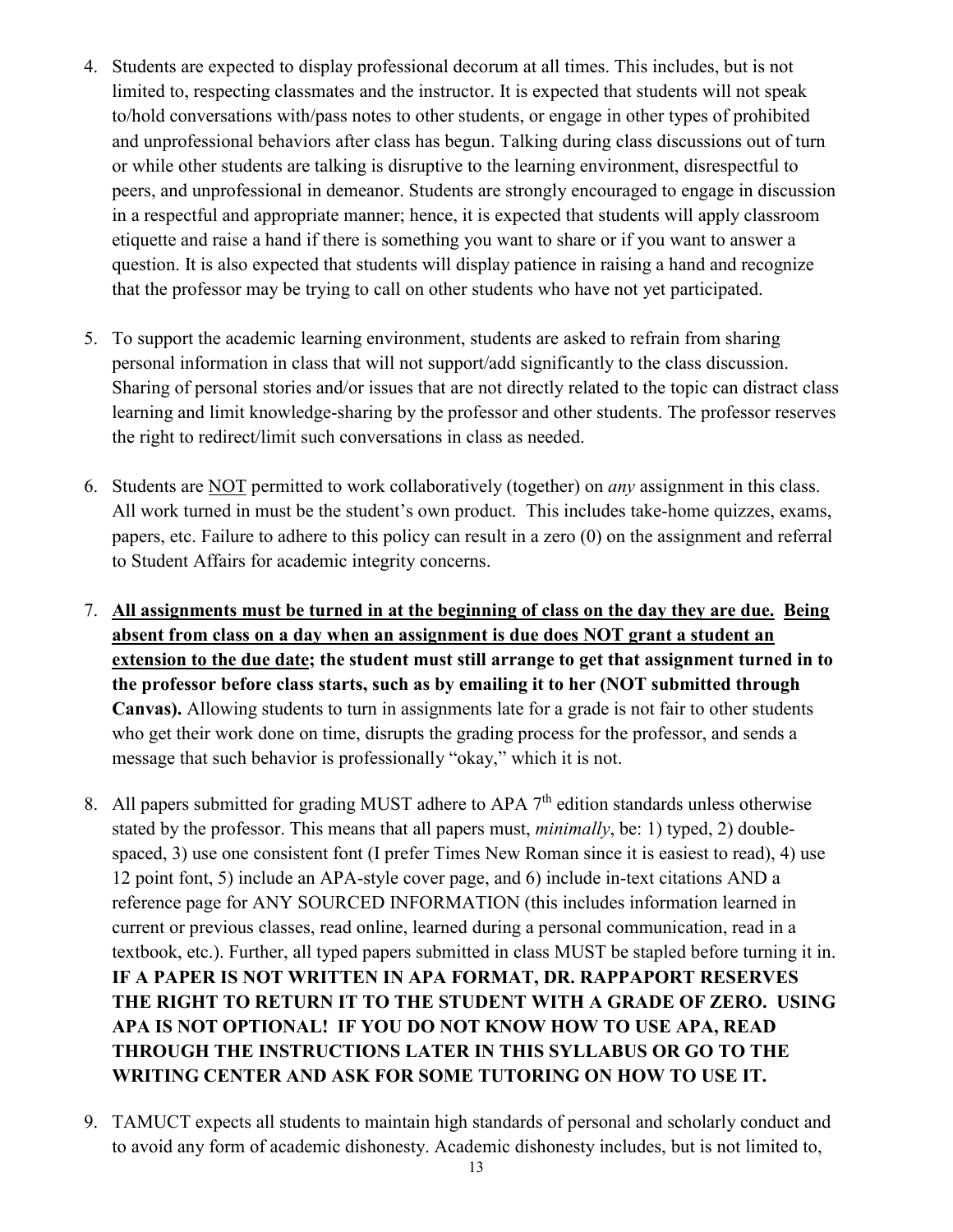plagiarism (intentional or unintentional), copying another person's work (**INCLUDING THE TEXTBOOK OR OTHER COURSE MATERIALS)**, turning in someone else's work as your own, downloading material from the internet and inserting it into a paper as if it were your own work, taking ideas from classes or readings and putting them in a paper without citations/ references, cheating on an examination or other academic work, collusion, and the abuse of resource materials. Any idea, even paraphrased ideas, used or borrowed must be given credit by showing the source with an appropriate citation and reference. **Any student who violates class and/or university policies regarding Academic Honesty will be sanctioned.** More information on university policies can be found at tamuct.edu/studentconduct.

- 10. Class discussions, oral presentations, and written materials must adhere to professional standards of expression and conform to the style described by the American Psychological Association (APA). This includes avoidance of the use of language that degrades women; people of color; people who are gay, lesbian, bisexual, or transgender; and other diverse and at-risk populations. All students are expected to display the utmost respect for all people, regardless of differences.
- *11. An assessment of each student's behavior as it relates to class policies and overall decorum required by the TAMUCT Social Work Department and the university is provided via the "Rubric for Assessing Professional Behaviors" that is given to students at the New Social Work Student Orientation. All social work majors receive a RAPB when they apply to the social work major and again when they apply for a field placement. Failure to obtain scores of 3 or 4 in any of the 15 professional behavior areas listed in the rubric will limit a student's ability to be admitted to the social work major or assigned to a field placement and/or can result in removal from a field placement. These behaviors, which align with the National Association of Social Workers (NASW) core values and ethics, the TAMUCT Code of Conduct, and the Social Work Department class policies, are considered the expected professional behaviors of social work interns and future generalist social workers and, therefore, are held to the strictest code.*

## **VII. University Policies**

## *1.* **Emergency Warning System for Texas A&M University-Central Texas**

**SAFEZONE.** SafeZone provides a public safety application that gives you the ability to call for help with the push of a button. It also provides Texas A&M University-Central Texas the ability to communicate emergency information quickly via push notifications, email, and text messages. All students automatically receive email and text messages via their myCT accounts. Downloading SafeZone allows access to push notifications and enables you to connect directly for help through the app. You can download SafeZone from the app store and use your myCT credentials to log in. If you would like more information, you can visit the **[SafeZone](http://www.safezoneapp.com/)** website [www.safezoneapp.com]. To register SafeZone on your phone, please follow these 3 easy steps*:*

a. Download the SafeZone App from your phone store using the link below: [iPhone/iPad:](https://apps.apple.com/app/safezone/id533054756) [https://apps.apple.com/app/safezone/id533054756]

[Android Phone / Tablet](https://play.google.com/store/apps/details?id=com.criticalarc.safezoneapp) [https://play.google.com/store/apps/details?id=com.criticalarc.safezoneapp]

- b. Launch the app and enter your myCT email address (e.g.  $\{\text{name}\}\langle\omega\rangle$  tamuct.edu)
- c. Complete your profile and accept the terms of service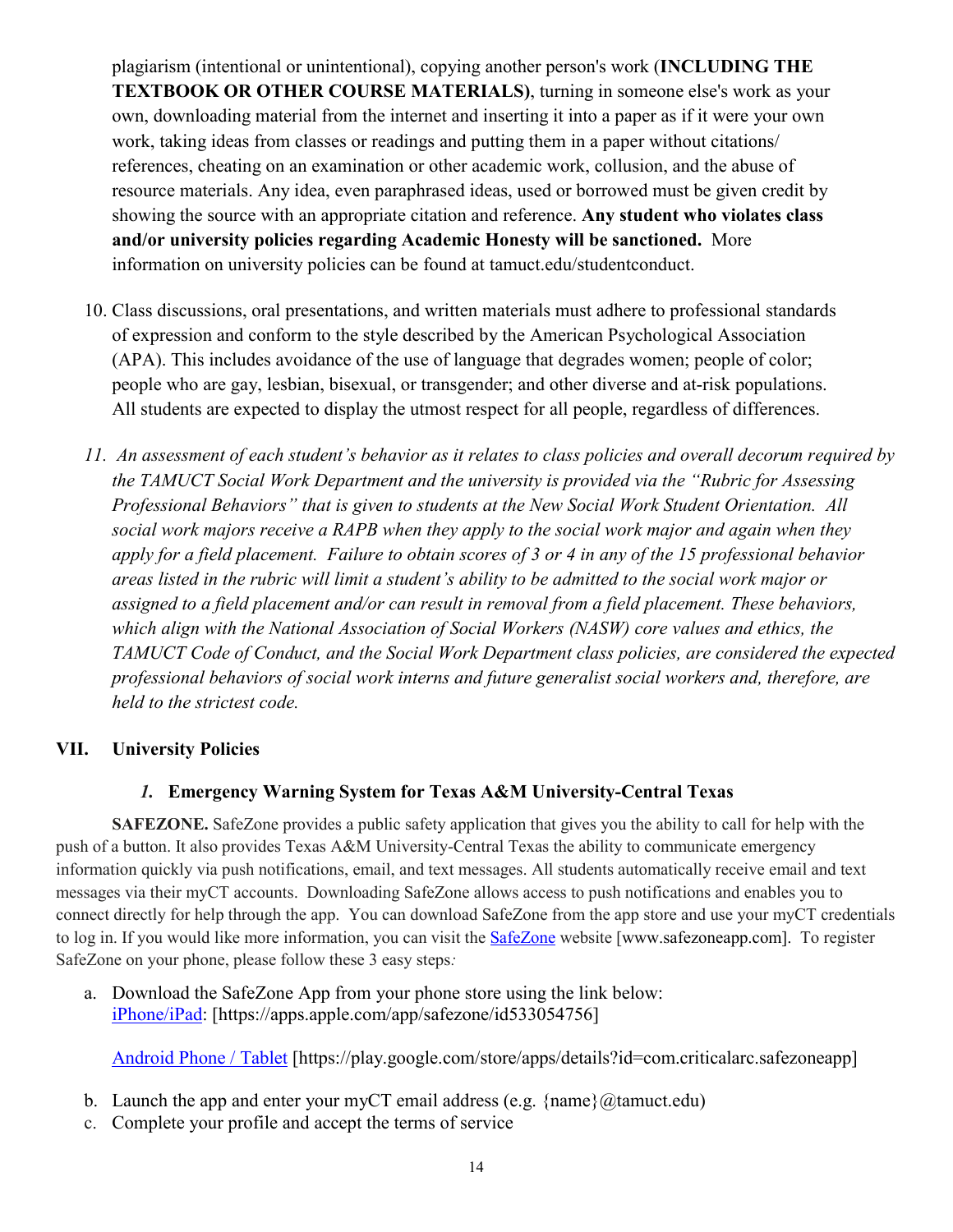## 2. **COVID-19 Protocols**:

- Students and employees must check for symptoms every day before coming on campus. Do NOT come to campus if you suspect that you have COVID-19 or another infectious illness.
- You must complete the COVID-19 Reporting Form if you believe you have been exposed to or have tested positive for COVID-19. Find this reporting form on the TAMUCT website: <https://redcap.tamhsc.edu/surveys/?s=N38DRD4EMK>If you do contract COVID-19 and must stay home, contact the professor to see about remaining current with the course while you have to remain at home. If ill, you can contact the office of Student Success, Equity and Inclusion to see about requesting accommodations to be able to succeed in the course.
- Free COVID-19 testing will be available on campus
- The university does not require face coverings (masks). However, it is strongly recommended according to the US Centers for Disease Control and Prevention (CDC) for both vaccinated and unvaccinated people. We encourage students to wear a face covering, to continue social distancing when possible, to wash their hands often, to cough and sneeze into their arm/elbow junction, to disinfect any area that needs to be touched, and to monitor their health daily. The University also strongly encourges people to get vaccinated to prevent further spread of COVID-19.

# 3. **Technology Requirements**

This course will use the A&M-Central Texas Instructure Canvas learning management system. **We strongly recommend the latest versions of Chrome or Firefox browsers. Canvas no longer supports any version of Internet Explorer.** Logon to A&M-Central Texas Canvas [https://tamuct.instructure.com/] or access Canvas through the TAMUCT Online link in myCT [https://tamuct.onecampus.com/]. You will log in through our Microsoft portal. Username: Your MyCT email address. Password: Your MyCT password.

For log-in problems, students should contact Help Desk Central, 24 hours a day, 7 days a week

Email: [helpdesk@tamu.edu](mailto:helpdesk@tamu.edu) Phone: (254) 519-5466 [Web Chat:](http://hdc.tamu.edu/) [http://hdc.tamu.edu] *Please let the support technician know you are an A&M-Central Texas student.*

# **4. Canvas Support**

Use the Canvas Help link, located at the bottom of the left-hand menu, for issues with Canvas. You can select "Chat with Canvas Support," submit a support request through "Report a Problem," or call the Canvas support line: 1-844-757-0953.

# **5. Drop Policy**

If you discover that you need to drop this class, you must complete the [Drop Request](https://dynamicforms.ngwebsolutions.com/casAuthentication.ashx?InstID=eaed95b9-f2be-45f3-a37d-46928168bc10&targetUrl=https%3A%2F%2Fdynamicforms.ngwebsolutions.com%2FSubmit%2FForm%2FStart%2F53b8369e-0502-4f36-be43-f02a4202f612) Dynamic Form through Warrior Web:

https://dynamicforms.ngwebsolutions.com/casAuthentication.ashx?InstID=eaed95b9-f2be-45f3-a37d-46928168bc10&targetUrl=https%3A%2F%2Fdynamicforms.ngwebsolutions.com%2FSubmit%2FForm %2FStart%2F53b8369e-0502-4f36-be43-f02a4202f612].

Faculty cannot drop students; this is always the responsibility of the student. The Registrar's Office will provide a deadline on the Academic Calendar by which the form must be completed. After you submit the completed form to the Registrar's Office, you must go into Warrior Web and confirm that you are no longer enrolled. If you still show as enrolled, FOLLOW UP with the Registrar's Office immediately. You are to attend class until the procedure is complete to avoid penalty for absence. Should you miss the drop deadline or fail to follow the procedure, you will receive an F in the course, which may affect your financial aid and/or VA educational benefits.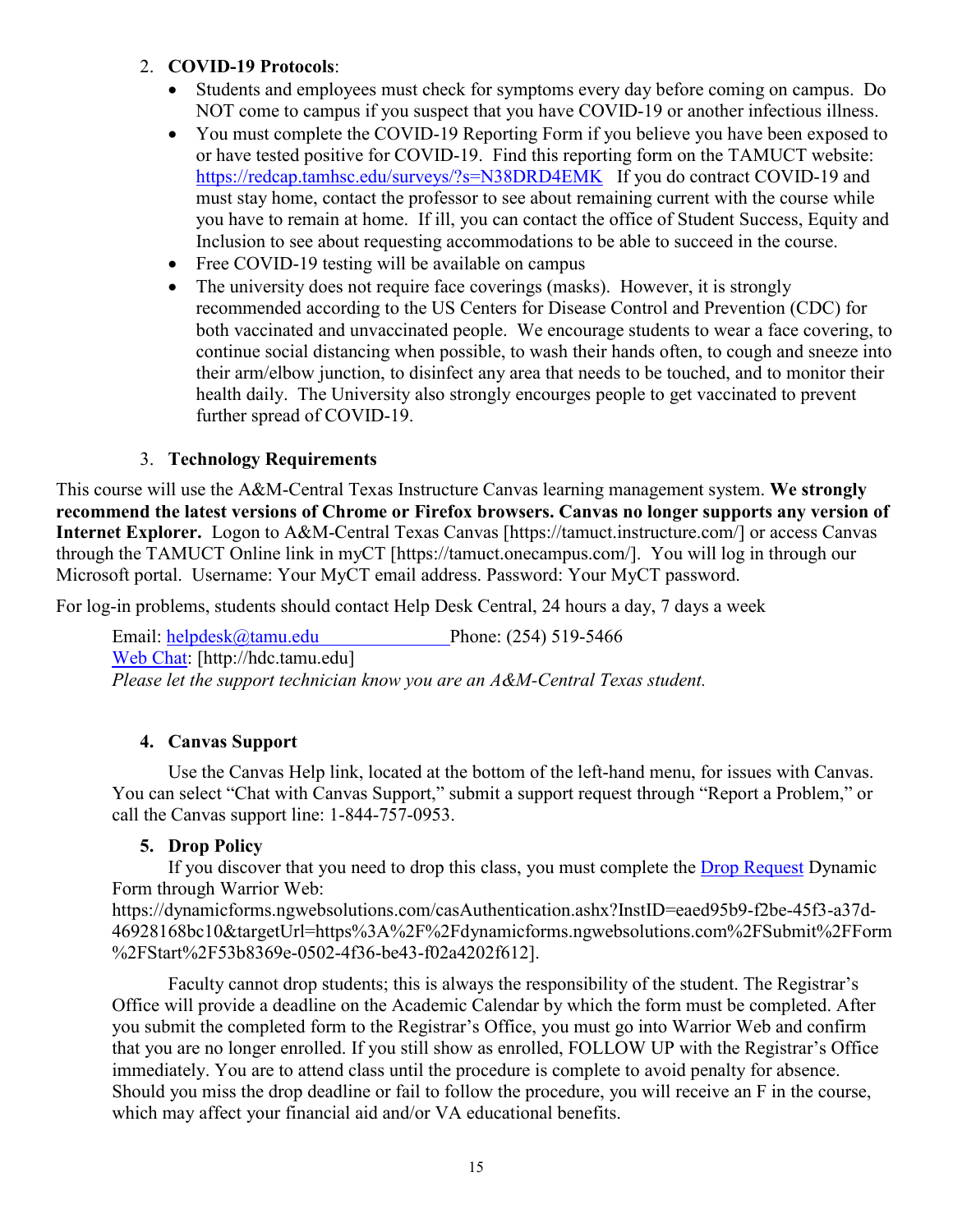### 6. **Academic Integrity**

Texas A&M University-Central Texas values the integrity of the academic enterprise and strives for the highest standards of academic conduct. A&M-Central Texas expects its students, faculty, and staff to support the adherence to high standards of personal and scholarly conduct to preserve the honor and integrity of the creative community. Any deviation by students from this expectation may result in a failing grade for the assignment and potentially in a failing grade for the course. All academic misconduct concerns will be referred to the Office of Student Conduct. When in doubt about collaboration, citations, or any issue, please contact your instructor before taking a course of action. For more [information](https://nam04.safelinks.protection.outlook.com/?url=https%3A%2F%2Fwww.tamuct.edu%2Fstudent-affairs%2Fstudent-conduct.html&data=04%7C01%7Clisa.bunkowski%40tamuct.edu%7Ccfb6e486f24745f53e1a08d910055cb2%7C9eed4e3000f744849ff193ad8005acec%7C0%7C0%7C637558437485252160%7CUnknown%7CTWFpbGZsb3d8eyJWIjoiMC4wLjAwMDAiLCJQIjoiV2luMzIiLCJBTiI6Ik1haWwiLCJXVCI6Mn0%3D%7C1000&sdata=yjftDEVHvLX%2FhM%2FcFU0B99krV1RgEWR%2BJ%2BhvtoR6TYk%3D&reserved=0) regarding the Student Conduct process, see

[https://www.tamuct.edu/student-affairs/student-conduct.html]. If you know of potential honor violations by other students, you may [submit](https://nam04.safelinks.protection.outlook.com/?url=https%3A%2F%2Fcm.maxient.com%2Freportingform.php%3FTAMUCentralTexas%26layout_id%3D0&data=04%7C01%7Clisa.bunkowski%40tamuct.edu%7Ccfb6e486f24745f53e1a08d910055cb2%7C9eed4e3000f744849ff193ad8005acec%7C0%7C0%7C637558437485262157%7CUnknown%7CTWFpbGZsb3d8eyJWIjoiMC4wLjAwMDAiLCJQIjoiV2luMzIiLCJBTiI6Ik1haWwiLCJXVCI6Mn0%3D%7C1000&sdata=CXGkOa6uPDPX1IMZ87z3aZDq2n91xfHKu4MMS43Ejjk%3D&reserved=0) a report, [https://cm.maxient.com/reportingform.php?TAMUCentralTexas&layout\_id=0].

## **7. For Pregnant and/or Parenting Students:**

Texas A&M University-Central Texas supports students who are pregnant and/or parenting. In accordance with requirements of Title IX and related guidance from US Department of Education's Office of Civil Rights, the Dean of Student Affairs' Office can assist students who are pregnant and/or parenting in seeking accommodations related to pregnancy and/or parenting. Students should seek out assistance as early in the pregnancy as possible. For more information, please visit [Student Affairs](https://www.tamuct.edu/student-affairs/pregnant-and-parenting-students.html) [https://www.tamuct.edu/studentaffairs/pregnant-and-parenting-students.html]. Students may also contact the institution's Title IX Coordinator. If you would like to read more about these [requirements and guidelines](http://www2.ed.gov/about/offices/list/ocr/docs/pregnancy.pdf) online, please visit the website [http://www2.ed.gov/about/offices/list/ocr/docs/pregnancy.pdf].

Title IX of the Education Amendments Act of 1972 prohibits discrimination on the basis of sex and gender–including pregnancy, parenting, and all related conditions. A&M-Central Texas is able to provide flexible and individualized reasonable accommodation to pregnant and parenting students. All pregnant and parenting students should contact the Associate Dean in the Division of Student Affairs at (254) 501-5909 to seek assistance. Students may also contact the University's Title IX Coordinator.

#### 8. **Academic Accommodations**

At Texas A&M University-Central Texas, we value an inclusive learning environment where every student has an equal chance to succeed and has the right to a barrier-free education. The Warrior Center for Student Success, Equity and Inclusion is responsible for ensuring that students with a disability receive equal access to the university's programs, services and activities. If you believe you have a disability requiring reasonable accommodations, please contact the Office of Access and Inclusion, WH-212; or call (254) 501- 5836. Any information you provide is private and confidential and will be treated as such. For more information, please visit our Access  $\&$  Inclusion Canvas page (log-in required) [https://tamuct.instructure.com/courses/717]

### 9. **Library Services**

The University Library provides many services in support of research across campus and at a distance. We offer over 200 electronic databases containing approximately 400,000 eBooks and 82,000 journals, in addition to the 96,000 items in our print collection, which can be mailed to students who live more than 50 miles from campus. Research guides for each subject taught at A&M-Central Texas are available through our website to help students navigate these resources. On campus, the library offers technology including cameras, laptops, microphones, webcams, and digital sound recorders. Research assistance from a librarian is also available 24 hours a day through our online chat service, and at the reference desk when the library is open. Research sessions can be scheduled for more comprehensive assistance, and may take place virtually through WebEx, Microsoft Teams or in-person at the library. Schedule an [appointment](https://nam04.safelinks.protection.outlook.com/?url=https%3A%2F%2Ftamuct.libcal.com%2Fappointments%2F%3Fg%3D6956&data=04%7C01%7Clisa.bunkowski%40tamuct.edu%7Cde2c07d9f5804f09518008d9ab7ba6ff%7C9eed4e3000f744849ff193ad8005acec%7C0%7C0%7C637729369835011558%7CUnknown%7CTWFpbGZsb3d8eyJWIjoiMC4wLjAwMDAiLCJQIjoiV2luMzIiLCJBTiI6Ik1haWwiLCJXVCI6Mn0%3D%7C3000&sdata=KhtjgRSAw9aq%2FoBsB6wyu8b7PSuGN5EGPypzr3Ty2No%3D&reserved=0) here: [https://tamuct.libcal.com/appointments/?g=6956]. Assistance may cover many topics, including how to find

articles in peer-reviewed journals, how to cite resources, and how to piece together research for written assignments. Our 27,000-square-foot facility on the A&M-Central Texas main campus includes student lounges, private study rooms, group work spaces, computer labs, family areas suitable for all ages, and many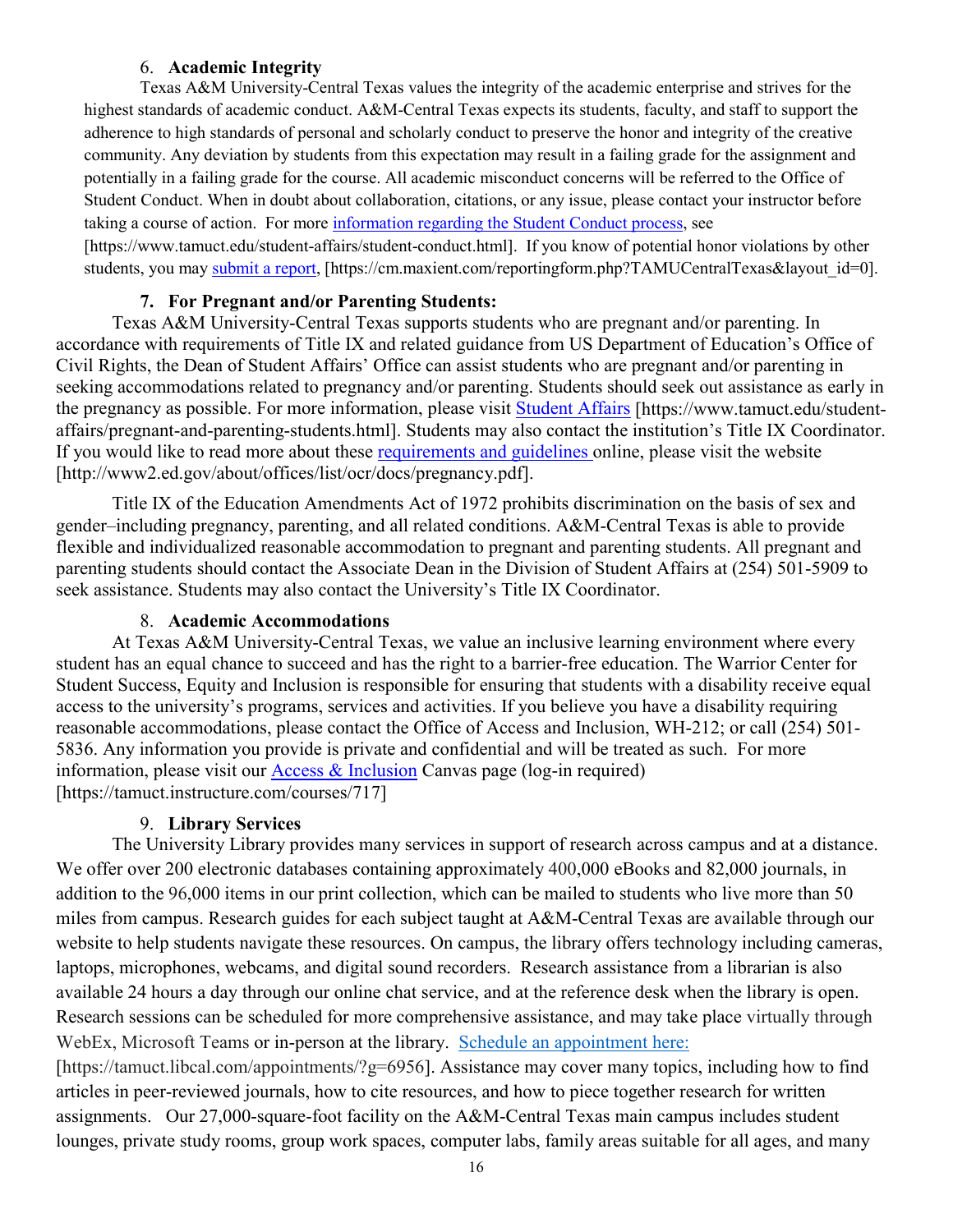other features. Services such as interlibrary loan, TexShare, binding, and laminating are available. The library frequently offers workshops, tours, readings, and other events. For more information, please visit our [Library](https://nam04.safelinks.protection.outlook.com/?url=https%3A%2F%2Ftamuct.libguides.com%2Findex&data=04%7C01%7Clisa.bunkowski%40tamuct.edu%7C7d8489e8839a4915335f08d916f067f2%7C9eed4e3000f744849ff193ad8005acec%7C0%7C0%7C637566044056484222%7CUnknown%7CTWFpbGZsb3d8eyJWIjoiMC4wLjAwMDAiLCJQIjoiV2luMzIiLCJBTiI6Ik1haWwiLCJXVCI6Mn0%3D%7C1000&sdata=2R755V6rcIyedGrd4Os5rkgn1PvhHKU3kUV1vBKiHFo%3D&reserved=0) [website:](https://nam04.safelinks.protection.outlook.com/?url=https%3A%2F%2Ftamuct.libguides.com%2Findex&data=04%7C01%7Clisa.bunkowski%40tamuct.edu%7C7d8489e8839a4915335f08d916f067f2%7C9eed4e3000f744849ff193ad8005acec%7C0%7C0%7C637566044056484222%7CUnknown%7CTWFpbGZsb3d8eyJWIjoiMC4wLjAwMDAiLCJQIjoiV2luMzIiLCJBTiI6Ik1haWwiLCJXVCI6Mn0%3D%7C1000&sdata=2R755V6rcIyedGrd4Os5rkgn1PvhHKU3kUV1vBKiHFo%3D&reserved=0) [http://tamuct.libguides.com/index].

### **10. Tutoring Services**

Tutoring is available to all A&M-Central Texas students, both virtually and in-person. Student success coaching is available online upon request. If you have a question, are interested in becoming a tutor, or are in need of success coaching contact the Warrior Center for Student Success, Equity and Inclusion at (254) 501-5836, visit the Warrior Center at 212 Warrior Hall, or by emailing [WarriorCenter@tamuct.edu.](mailto:WarriorCenter@tamuct.edu) To schedule tutoring sessions and to view tutor availability, please visit Tutor [Matching](https://tutormatchingservice.com/TAMUCT) Services [https://tutormatchingservice.com/TAMUCT] or visit the Tutoring Center in 111 Warrior Hall. Chat live with a remote tutor 24/7 for almost any subject from on your computer! Tutor.com is an online tutoring platform that enables A&M-Central Texas students to log in and receive online tutoring support at no additional cost. This tool provides tutoring in over 40 subject areas except writing support. Access Tutor.com through Canvas.

### 11. **University Writing Center**

Located in Warrior Hall 416, the University Writing Center (UWC) at Texas A&M University–Central Texas is a free service open to all TAMUCT students. For the Spring 2022 semester, the hours of operation are from 10:00 a.m.-5:00 p.m. Monday thru Thursday in Warrior Hall 416 (with online tutoring available every hour as well) with satellite hours available online only Monday thru Thursday from 6:00-9:00 p.m. and Saturday 12:00-3:00 p.m. Tutors are prepared to help writers of all levels and abilities at any stage of the writing process. While tutors will not write, edit, or grade papers, they will assist students in developing more effective composing practices. By providing a practice audience for students' ideas and writing, our tutors highlight the ways in which they read and interpret students' texts, offering guidance and support throughout the various stages of the writing process. In addition, students may work independently in the UWC by checking out a laptop that runs the Microsoft Office suite and connects to WIFI, or by consulting our resources on writing, including all of the relevant style guides. Whether you need help brainstorming ideas, organizing an essay, proofreading, understanding proper citation practices, or just want a quiet place to work, the UWC is here to help!

Students may arrange a one-to-one session with a trained and experienced writing tutor by making an appointment via [WCOnline](https://tamuct.mywconline.com/) [https://tamuct.mywconline.com/]. In addition, you can email Dr. Bruce Bowles Jr. at bruce.bowles@tamuct.edu if you have any questions about the UWC, need any assistance with scheduling, or would like to schedule a recurring appointment with your favorite tutor by making an appointment via [WCOnline](https://tamuct.mywconline.com/) [https://tamuct.mywconline.com/].

#### **12. Sexual Violence**

Sexual violence is a serious safety, social justice, and public health issue. The university offers support for anyone struggling with these issues. University faculty are mandated reporters, so if someone discloses that they were sexually assaulted (or a victim of domestic/dating violence or stalking) while a student at TAMUCT, faculty members are required to inform the Title IX Office. If you want to discuss any of these issues confidentially, you can do so through Student Wellness and Counseling (254-501-5955) located on the second floor of Warrior Hall (207L). Sexual violence can occur on our campus because predators often feel emboldened, and victims often feel silenced or shamed. It is incumbent on ALL of us to find ways actively to create environments that tell predators we don't agree with their behaviors and tell survivors we will support them. Your actions matter. Don't be a bystander; be an agent of change. For additional information on campus policy and resources visit the [Title IX webpage](https://www.tamuct.edu/compliance/titleix.html) [\[https://www.tamuct.edu/compliance/titleix.html\]](https://www.tamuct.edu/compliance/titleix.html).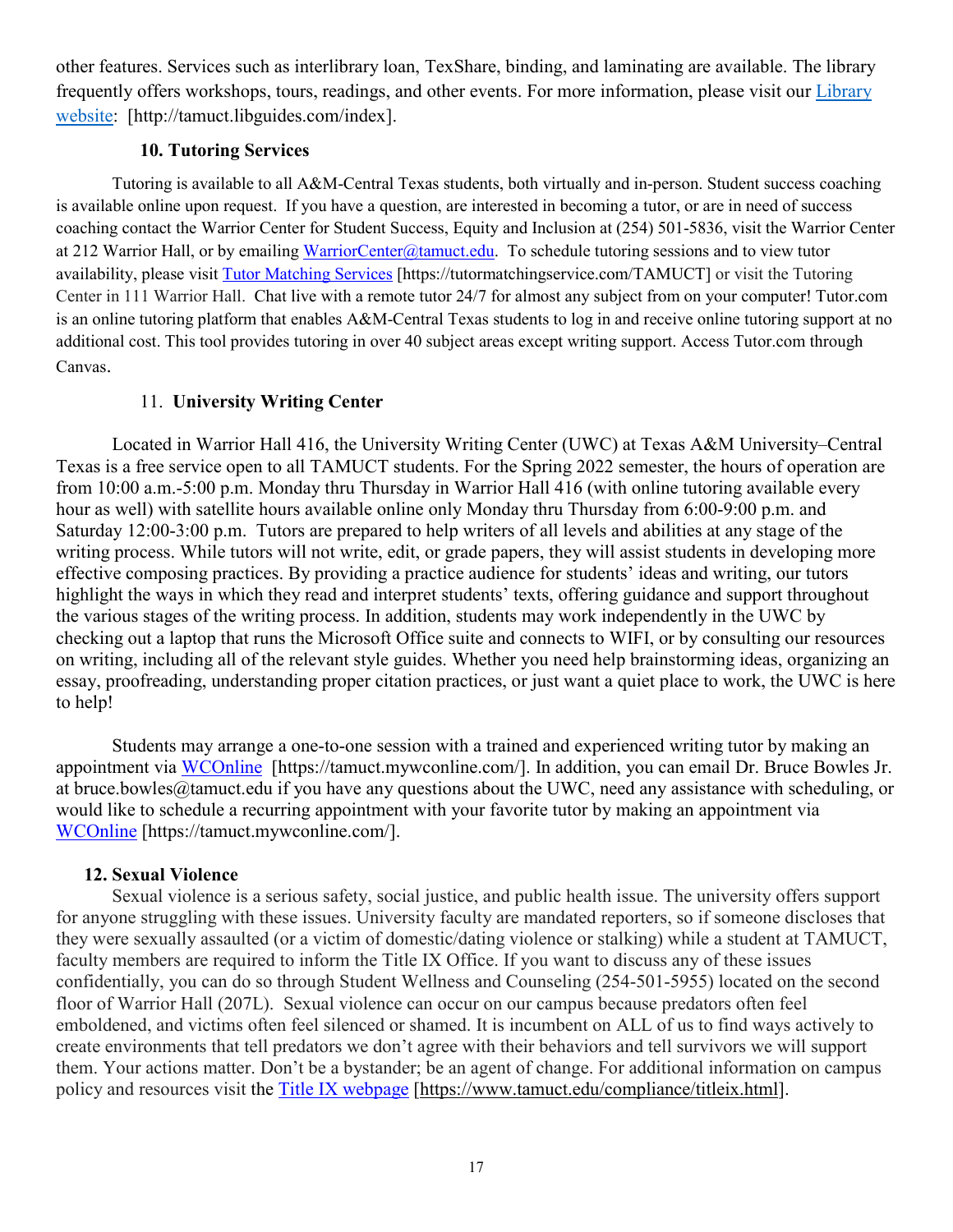## 13. **Behavioral Intervention:**

Texas A&M University-Central Texas cares about the safety, health, and well-being of its students, faculty, staff, and community. If you are aware of individuals about whom you have a concern, please make a referral to the Behavioral Intervention Team. Referring your concern shows you care. You can complete the [referral](https://cm.maxient.com/reportingform.php?TAMUCentralTexas&layout_id=2) online [https://cm.maxient.com/reportingform.php?TAMUCentralTexas&layout\_id=2]. Anonymous referrals are accepted. Please see the [Behavioral Intervention Team](https://www.tamuct.edu/bit) website for more information [https://www.tamuct.edu/bit]. If a person's behavior poses an imminent threat to you or another, contact 911 or A&M-Central Texas University Police at 254-501-5805.

## 14. **Copyright Notice**

Students should assume that all course material is copyrighted by the respective author(s). Reproduction of course material is prohibited without consent by the author and/or course instructor. Violation of copyright is against the law and against TAMUCT's Code of Academic Honesty. All alleged violations will be reported to the Office of Student Conduct.

| <b>Date</b>         | <b>Description</b>                                                                                                              | <b>Assignments Due</b>                        |
|---------------------|---------------------------------------------------------------------------------------------------------------------------------|-----------------------------------------------|
|                     | Review course syllabus                                                                                                          | 7 Client Scenarios                            |
|                     | How do case management services support the work<br>of clinical social workers or other medical/mental<br>health practitioners? | Turner, pp. 504-512                           |
|                     |                                                                                                                                 | Handout: Intro to Micro Services              |
|                     | The "tool box" concept                                                                                                          |                                               |
| Monday<br>6/6/22    | How to use theoretical concepts in case management<br>interventions                                                             |                                               |
|                     | Review the 7 clients we will consider this semester                                                                             |                                               |
|                     | Why do we need theory in social work treatment and<br>in case management services?                                              |                                               |
|                     | Socially Constructing Social Work                                                                                               |                                               |
|                     | <b>Introduction to Micro Services</b>                                                                                           |                                               |
|                     | <b>Relational Social Work</b>                                                                                                   | Turner, pp. 420-427                           |
|                     | Video: Scenes from "Good Will Hunting"                                                                                          | Turner, pp. 428-440                           |
| Wednesday<br>6/8/22 |                                                                                                                                 | Handout: Key Concepts: Relational<br>Theory   |
|                     | Record-keeping and documentation<br>Class exercise: "Mary" and writing a SOAP note                                              | Handout: Documentation and Record-<br>Keeping |
|                     |                                                                                                                                 | Gottlieb, Chapters 1-6 (pp. 1-40)             |
|                     |                                                                                                                                 |                                               |
|                     |                                                                                                                                 |                                               |
|                     |                                                                                                                                 |                                               |
|                     |                                                                                                                                 |                                               |
|                     |                                                                                                                                 |                                               |

# **VIII. COURSE SCHEDULE**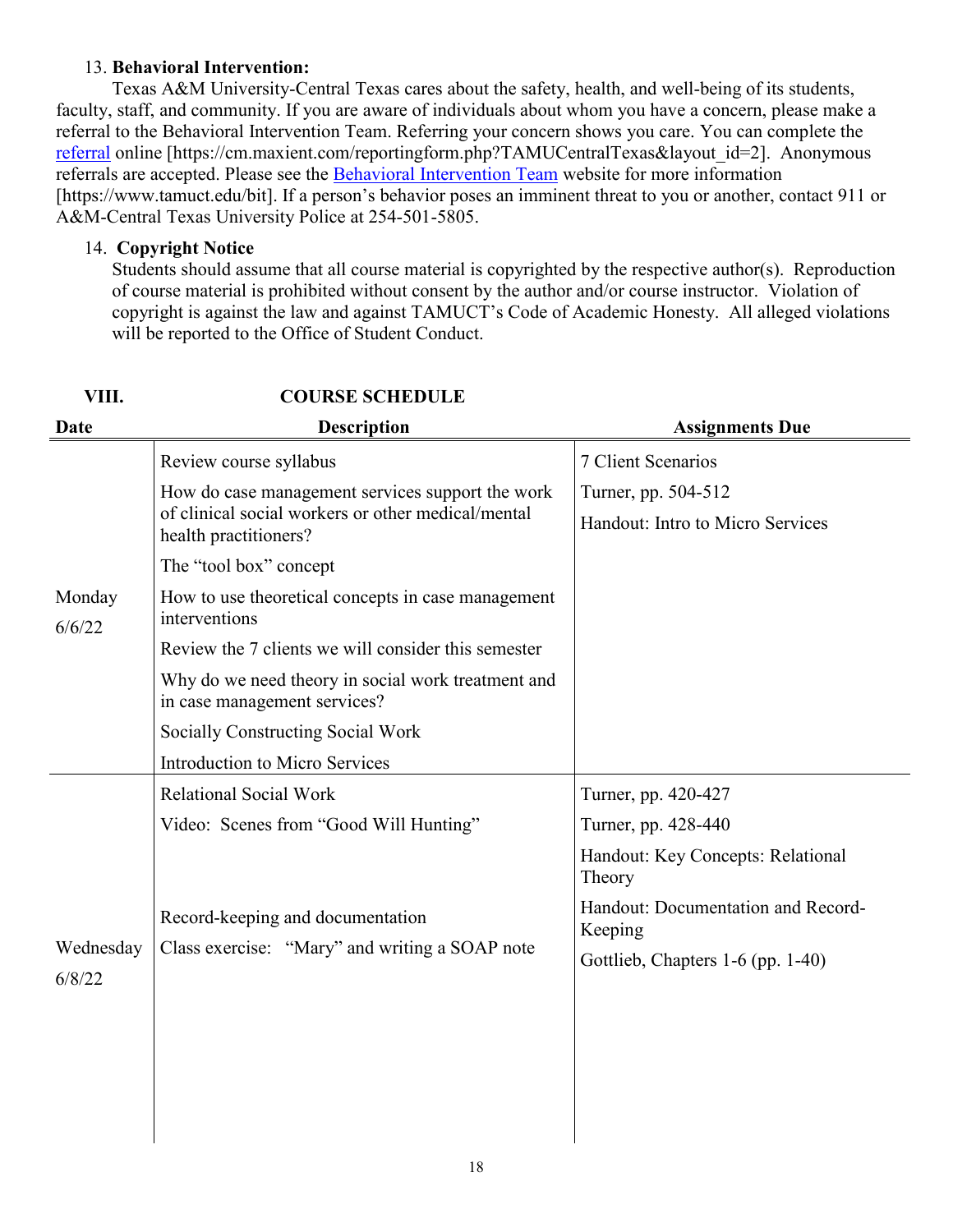| Monday<br>6/13/22    | Aboriginal Theory: Cree Medicine Wheel Guide<br><b>Strengths Perspective</b><br>Resilience and Social Work<br>Review sample theory essay on using Aboriginal<br><b>Theory</b>                           | Gottlieb, Chapters 7-12 (pp. 41-80)<br>Handout: Aboriginal Theory<br>Handout: Strengths Perspective<br>Turner, pp. 441-451<br><b>DRAFT #1 OF CLIENT PAPER IS</b><br><b>DUE TODAY</b>                                                                                                                           |
|----------------------|---------------------------------------------------------------------------------------------------------------------------------------------------------------------------------------------------------|----------------------------------------------------------------------------------------------------------------------------------------------------------------------------------------------------------------------------------------------------------------------------------------------------------------|
| Wednesday<br>6/15/22 | Neuroscience and Social Work<br><b>Client-Centered Theory</b><br>Ego Psychology and Social Work<br>Class exercise: Practicing creating interventions<br>using concepts from theories                    | Gottlieb, Chapters 13-18 (pp. 81-125)<br>Turner pp. 497-503<br>Turner pp 34-53<br>Handout: Ego Psychology<br>Handout: Key Concepts: Ego Psychology<br>Handout: Client-Centered Theory<br>Handout: Key Concepts: Client-Centered<br>Theory<br>Theory essay $#1$ is due on using<br><b>Strengths Perspective</b> |
| Monday<br>6/20/22    | Behavior Theory and Social Work<br>Social Learning Theory and Social Work                                                                                                                               | Turner pp 54-79<br>Turner pp 471-480<br>Handout: Behavior Theory with Parents<br>Handout: Key Concepts: Behavior Theory                                                                                                                                                                                        |
| Wednesday<br>6/22/22 | Cognitive Theory and Social Work<br>Videotape: Rational-Emotive Behavioral Theory<br>techniques demonstration by Albert Ellis<br>Class Exercise: Students roleplay using REBT<br>concepts with a client | Gottlieb, Chapters 20-22 (pp. 130-154)<br>Turner pp 80-95<br>Handout: REBT<br>Handout: Important Concepts: Cognitive<br>Theory<br>Students need to declare who their<br>videotaping partner will be<br>Theory essay #2 due on Client-Centered<br><b>Theory OR Ego Psychology</b>                               |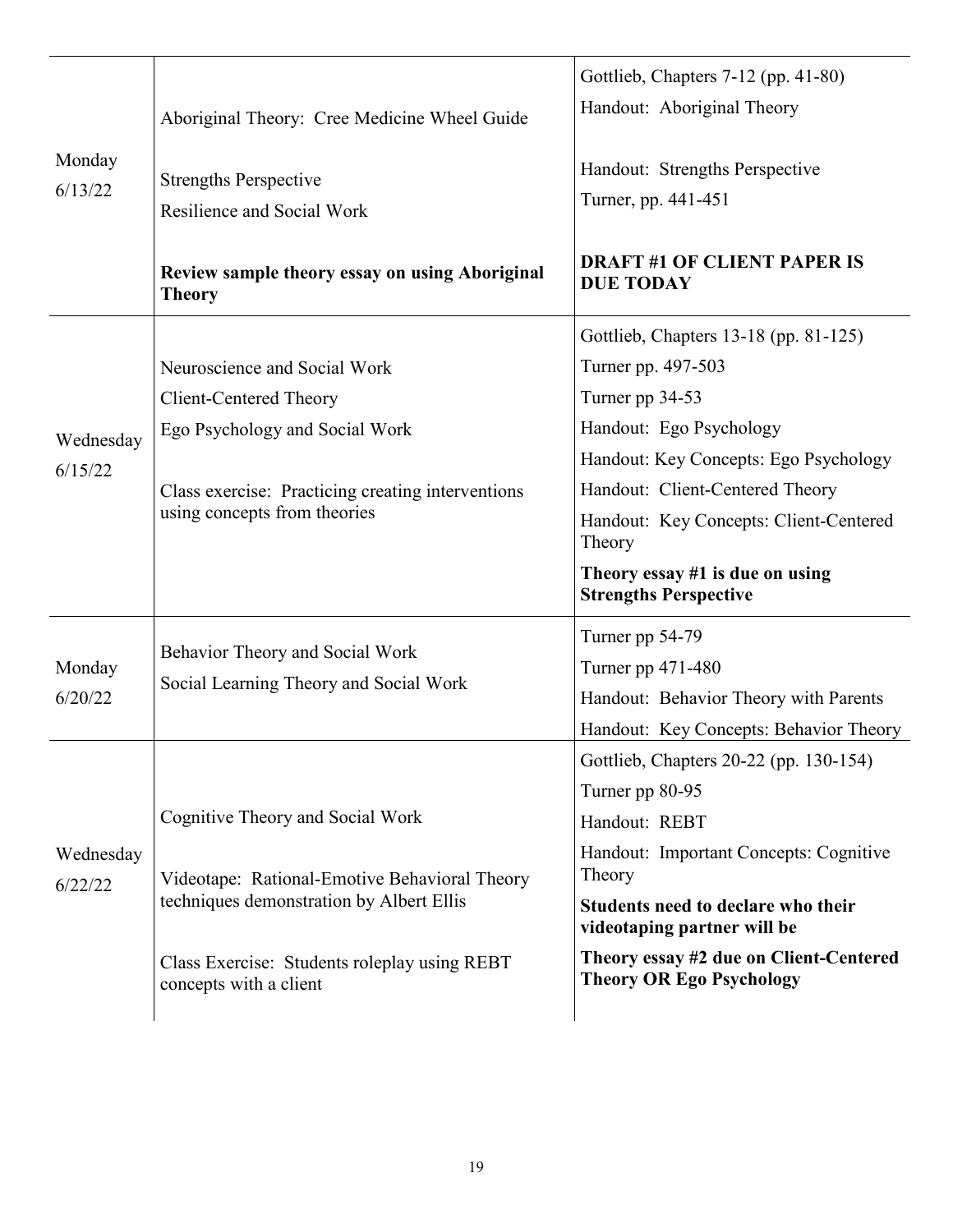|                     |                                                                                                                                                                                                     | Gottlieb, Chapters 23-27 (pp. 155-189)                                     |
|---------------------|-----------------------------------------------------------------------------------------------------------------------------------------------------------------------------------------------------|----------------------------------------------------------------------------|
| Monday              |                                                                                                                                                                                                     | Turner pp. 387-397                                                         |
|                     | Problem-Solving in Social Work                                                                                                                                                                      | Turner pp. 513-531                                                         |
|                     | Solution-Focused Theory and Social Work                                                                                                                                                             | Turner pp 23-33                                                            |
|                     | Chaos Theory and Social Work                                                                                                                                                                        | Handout: Key Concepts: Solution-                                           |
| 6/27/22             | Video: Insoo Kim Berg demonstrates using Solution-                                                                                                                                                  | <b>Focused Theory</b>                                                      |
|                     | Focused Theory with a client                                                                                                                                                                        | Handout: Key Concepts: Chaos Theory                                        |
|                     | Class exercise: Practicing how to create treatment<br>goals                                                                                                                                         | Handout: Problem-Solving Theory                                            |
|                     |                                                                                                                                                                                                     | Theory Essay #3 due on Cognitive<br><b>Theory/ REBT or Behavior Theory</b> |
|                     |                                                                                                                                                                                                     | Gottlieb, Chapters 28-37 (pp. 190-268)                                     |
|                     | <b>Constructivism and Social Work</b>                                                                                                                                                               | Turner pp 96-116                                                           |
|                     | <b>Empowerment and Social Work</b>                                                                                                                                                                  | Handout: Key Concepts: Constructivism                                      |
|                     | <b>Existential Social Work</b>                                                                                                                                                                      | Theory                                                                     |
| Wednesday           |                                                                                                                                                                                                     | Turner pp 142-165                                                          |
| 6/29/22             | <b>Intervention Planning</b>                                                                                                                                                                        | Turner pp 166-190                                                          |
|                     | Class exercise: Work on creating five case<br>management interventions based on theoretical                                                                                                         | Handout: Important Concepts: Existential<br>Theory                         |
|                     | frameworks for T. J. Washington and his family                                                                                                                                                      | Theory essay #4 due on Solution-<br><b>Focused Theory or Chaos Theory</b>  |
| Monday<br>7/4/22    | NO CLASS DUE TO THE $4^{\text{TH}}$ OF JULY HOLIDAY<br>- ENJOY!                                                                                                                                     |                                                                            |
| Wednesday<br>7/6/22 | <b>NOTE: WE WILL NOT MEET IN CLASS TODAY</b><br>BECAUSE THE PROFESSOR HAS TO HAVE A<br>MEDICAL PROCEDURE DONE. YOU NEED TO<br><b>SPEND THE TIME READING THE CRISIS</b><br><b>INTERVENTION BOOK.</b> |                                                                            |
|                     | Crisis, Disaster, and Trauma Theory and Social Work                                                                                                                                                 | Turner pp 117-130                                                          |
|                     | Trauma                                                                                                                                                                                              | Turner, pp. 553-573                                                        |
| Monday              | Crisis Intervention                                                                                                                                                                                 | Greenstone & Leviton book, pp $1-130$                                      |
| 7/11/22             | Class exercise: Discussion of the crisis interventions<br>you will carry out in your theoretical framework<br>papers – the difference between a crisis and a problem                                | Draft #2 of client paper is due today                                      |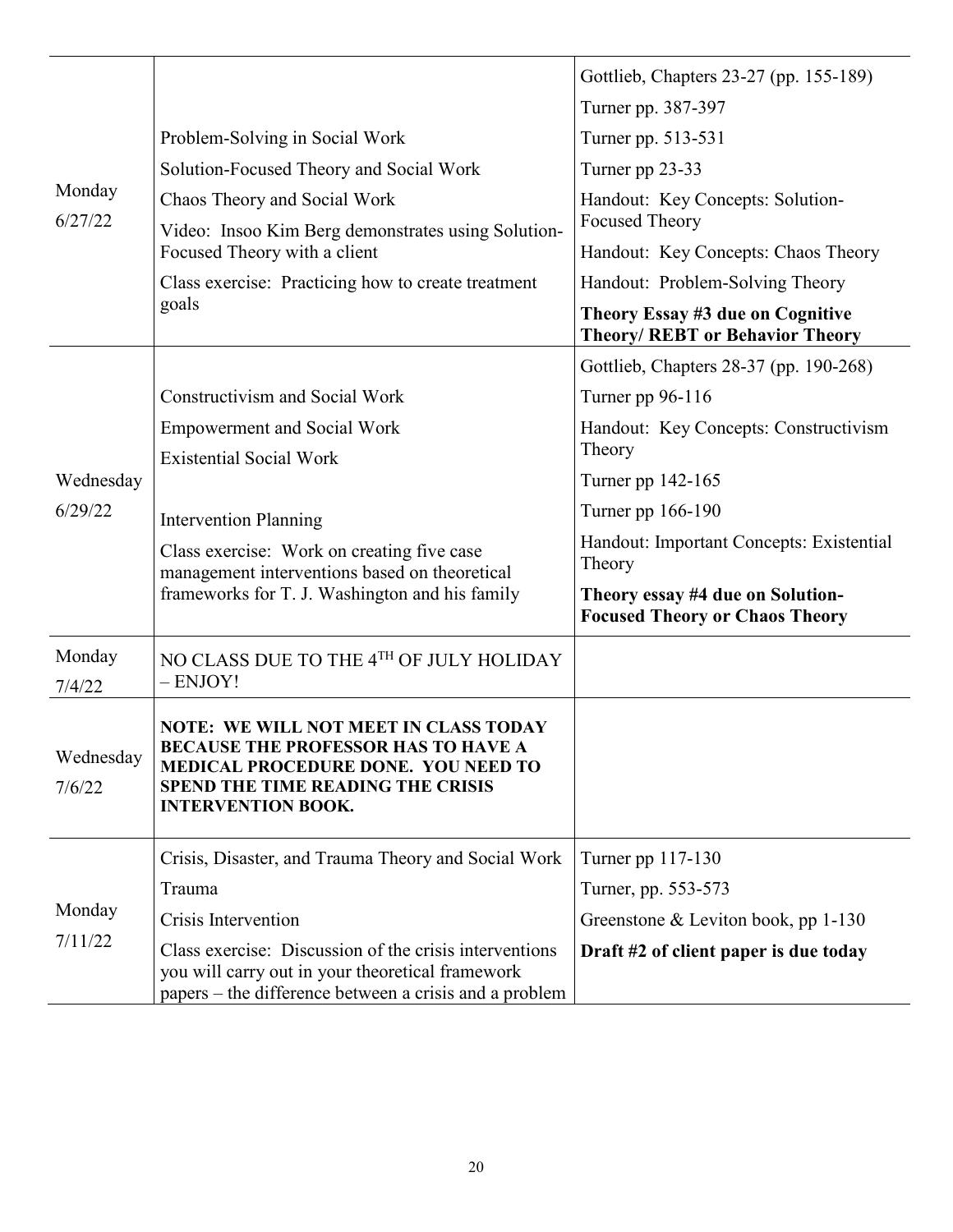|           | Hope Theory                                                                                    | Turner pp. 266-275                                                                                                                                                               |
|-----------|------------------------------------------------------------------------------------------------|----------------------------------------------------------------------------------------------------------------------------------------------------------------------------------|
| Wednesday | <b>Gestalt Theory and Social Work</b>                                                          | Turner pp 248-265                                                                                                                                                                |
|           |                                                                                                | Handout: Key Concepts: Gestalt Theory                                                                                                                                            |
|           | Class Exercise: Role-play practicing for the<br>videotaped interviews                          | Theory essay #5 due on Constructivism<br>or Existential theory                                                                                                                   |
| 7/13/22   |                                                                                                | You need to turn in a paragraph<br>describing what your client's crisis<br>situation is going to be so I can verify<br>that you are making it a crisis and not<br>just a problem |
|           | <b>Involuntary Clients</b>                                                                     | Gottlieb, Chapters 38-41 (pp. 269-304)                                                                                                                                           |
|           | Adlerian Theory and Social Work                                                                | Handout: Involuntary Clients                                                                                                                                                     |
|           | Functional Theory and Social Work                                                              | Handout: Adlerian theory                                                                                                                                                         |
| Monday    |                                                                                                | Turner pp 223-239                                                                                                                                                                |
| 7/18/22   | Class Exercise: Role-play practicing for the<br>videotaped interviews                          | Handout: Key Concepts: Functional<br>Theory                                                                                                                                      |
|           | Sign up for videotaped interview session time                                                  | Theory essay #6 due on Gestalt Theory                                                                                                                                            |
|           | <b>Receive Mid-Term Exam Questions</b>                                                         | or Hope Theory                                                                                                                                                                   |
|           | <b>LGBT</b> Services                                                                           | Gottlieb, Chapters 42-45 (pp. 305-324)                                                                                                                                           |
|           | General Systems Theory                                                                         | Handout: Key Concepts: Working with<br><b>LGBT</b> Clients                                                                                                                       |
| Wednesday | <b>Reality Theory</b><br>Class Exercise: Role-play practicing for the<br>videotaped interviews | Handout: Notes from the videotape<br>"Coming Out"                                                                                                                                |
|           |                                                                                                | Turner pp 240-247                                                                                                                                                                |
| 7/20/22   |                                                                                                | Handout: Reality Theory                                                                                                                                                          |
|           |                                                                                                | Handout: Key Concepts: General Systems<br>Theory                                                                                                                                 |
|           |                                                                                                | <b>TAKE-HOME MID-TERM EXAM IS</b><br><b>DUE</b>                                                                                                                                  |
|           |                                                                                                | Gottlieb, Chapters 46-48 (pp. 327-345)                                                                                                                                           |
|           | Life Model Theory                                                                              | Turner pp 287-301                                                                                                                                                                |
| Monday    | <b>Impact Theory</b>                                                                           | Handout: Key Concepts: Life Model                                                                                                                                                |
| 7/25/22   |                                                                                                | Handout: Impact Theory                                                                                                                                                           |
|           | Class Exercise: Role-play practicing for the<br>videotaped interviews                          | <b>DRAFT #3 of your client paper due</b>                                                                                                                                         |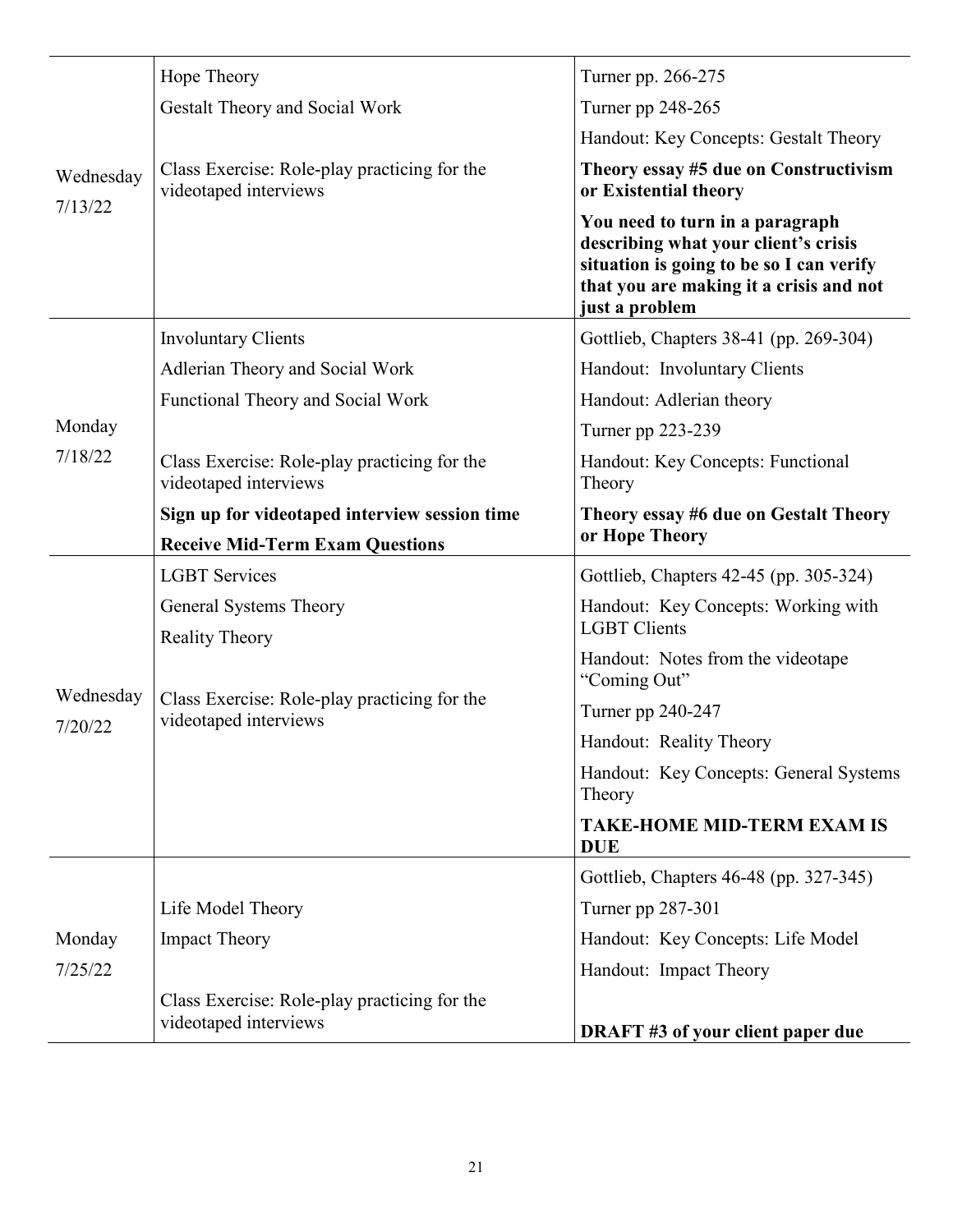| Monday<br>$7/25/22$ and<br>Tuesday<br>7/26/22 | <b>VIDEOTAPING INTERVIEW SESSIONS AT</b><br>YOUR ASSIGNED TIME<br>You need to bring an empty 16 GB thumb drive<br>(flash drive) with you to the Social Work<br>Department suite - wear a mask!                                    |                                                                                                                                                                                                                                                            |
|-----------------------------------------------|-----------------------------------------------------------------------------------------------------------------------------------------------------------------------------------------------------------------------------------|------------------------------------------------------------------------------------------------------------------------------------------------------------------------------------------------------------------------------------------------------------|
| Wednesday<br>7/27/22                          | Play Theory<br>The use of therapeutic board games<br>Discuss how to write your videotape self-analysis<br>paper<br>Receive assignment on board games<br>Class Exercise: Role-play using play theory                               | Theory essay #7 due on General Systems<br>Theory, Reality Theory, or Life Model<br><b>Theory</b>                                                                                                                                                           |
| Monday<br>8/1/22                              | Narrative Theory<br>Neurolinguistic Programming<br>Video: Demonstration of using NLP techniques<br>Class Exercise: Role-play interview                                                                                            | Turner pp 338-350<br>Handout: Narrative Theory<br>Handout: Important Concepts: Narrative<br>Theory<br>Turner pp 351-375<br>Handout: Key Concepts: NLP<br>DRAFT #4 of the client paper is due<br>today<br>Theory essay #8 due on Board Game<br>you designed |
| Wednesday<br>8/3/22                           | Role Theory and Social Work<br>Social Networks and Social Work<br>In class group exercise: Genogram and Eco-map<br>creation – you will turn this in as <b>Theory Essay</b> #9 at<br>the end of class<br><b>RECEIVE FINAL EXAM</b> | Gottlieb, Chapters 49-54 (pp. 346-387)<br>Turner pp 452-470<br>Turner pp 481-496<br>Handout: Key Concepts: Role Theory<br>Handout: Key Concepts: Social Networks<br><b>VIDEOTAPE SELF-ANALYSIS AND</b><br><b>VIDEOTAPE DUE</b>                             |
| Monday<br>8/8/22                              | Strategic Theory (Communication Theory)<br>Self-Efficacy Theory and Social Work<br>Arnold Lazarus Multi-Modal Theory                                                                                                              | Gottlieb, Chapters 55-58 (pp. 388-412)<br>Handout: Strategic Theory<br>Handout: Self-Efficacy Theory<br>Handout: Arnold Lazarus Multi-Modal<br>Theory<br><b>Final Client Paper is due today</b>                                                            |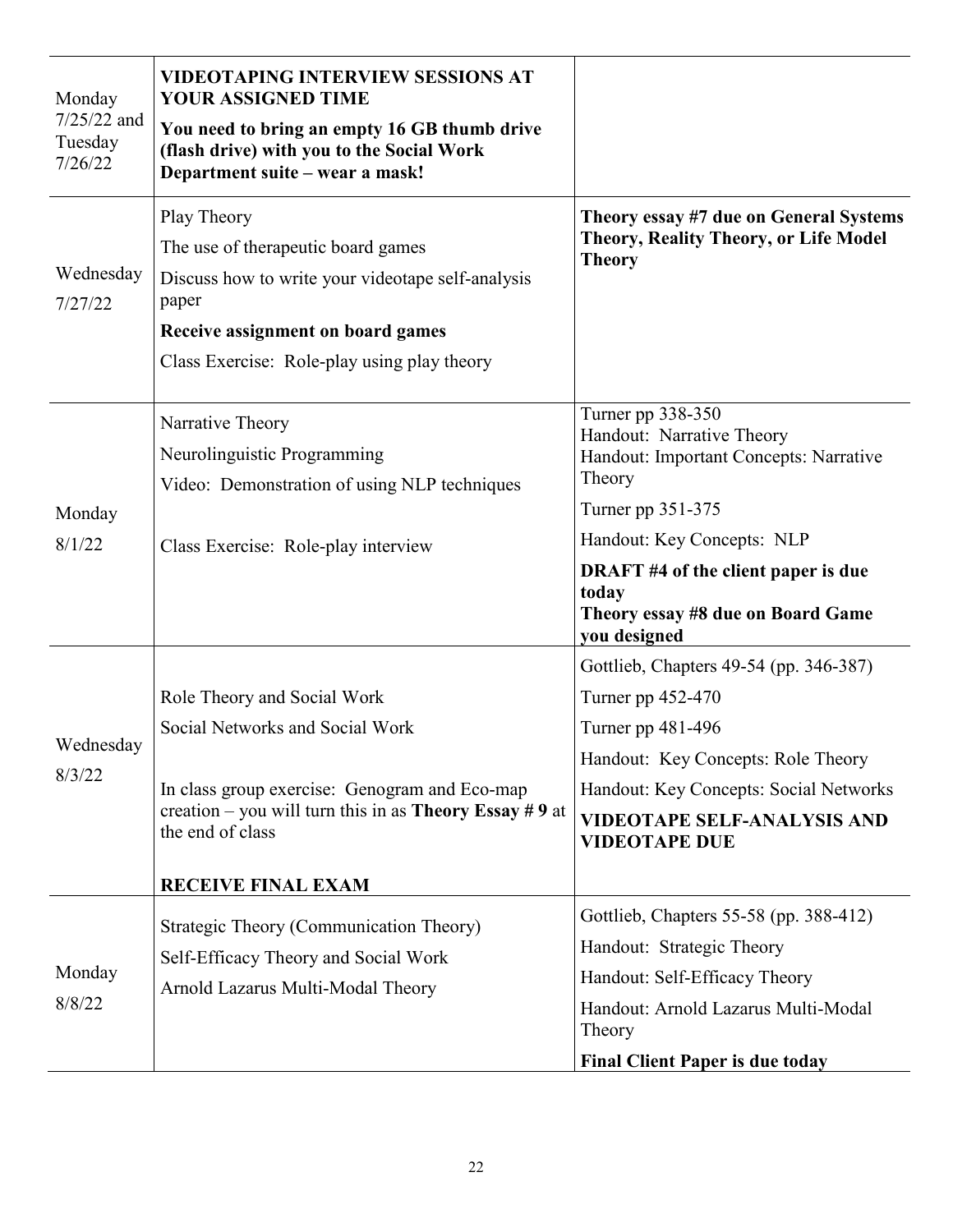|                      |                                                                                                                                                     | Turner pp 532-552                                                                                                                                  |
|----------------------|-----------------------------------------------------------------------------------------------------------------------------------------------------|----------------------------------------------------------------------------------------------------------------------------------------------------|
| Wednesday<br>8/10/22 | Task-Centered Social Work<br>Receive example of using Task-Centered Social Work<br>Class exercise on using Task-Centered approach in<br>social work | Handout: Important Concepts: Task-<br><b>Centered Social Work</b>                                                                                  |
|                      |                                                                                                                                                     | Optional theory essay #10 due on Social<br><b>Networks or Strategic Theory (if you</b><br>want to replace the grade of an earlier<br>theory essay) |
|                      |                                                                                                                                                     | <b>FINAL EXAM IS DUE</b>                                                                                                                           |

#### **IX. Bibliography and Additional Resources: (Note: This list is NOT done in APA format; do not copy this format when writing your papers!)**

*The following readings can be used by students to provide further information on the topicsand theories covered by the course:* 

Adler, Alfred (1958). *What Life Should Mean to You.* New York: Capricorn.

Allen, Brian; and Jennifer C. Johnson (2012). "Utilization and Implementation of Trauma-Focused Cognitive-Behavioral Therapy for the Treatment of Maltreated Children." *Child Maltreatment,* 17 (1), 80-85.

American Psychiatric Association (2013). *Diagnostic and Statistical Manual of Mental Disorders (5th edition).* Washington DC: American Psychiatric Association.

Ayling, Peter; and Berni Stringer (2013). "Supporting Carer-Child Relationships through Play: A Model for Teaching Carers how to Use Play Skills to Strengthen Attachment Relationships." *Adoption and Fostering, 37 (2),* 130-143.

Baldwin, C. (2013). *Narrative Social Work: Theory and Application.* Bristol, UK; Policy Press.

Becker-Weidman, A. (2006). "Treatment for Children with Trauma-Attachment Disorders: Dyadic Developmental Psychotherapy." *Child and Adolescent Social Work Journal,* 23 (2), 147-171.

Birkenmaier, Julie; Maria Berg-Weger; and Martha P. Dewees (2013). *The Practice of Generalist Social Work, 3rd edition.* Routledge.

Bloomguist, Michael L (2006). *Skills Training for Children with Behavior Problems: A Parent and Practitioner Guidebook, Revised edition*. New York: Guilford Press.

Bongar, Bruce, et.al. (1998). *Risk Management with Suicidal Patients*. New York: Guilford Press.

Bowen, M. (1978). *Family Therapy in Clinical Practice.* New York: Jason Aronson.

Boyd-Franklin, Nancy (2003). *Black Families in Therapy: Understanding the African American Experience, 2nd Edition.* New York: Guilford Press

Boyd-Franklin, Nancy (2013). *Therapy in the Real World: Effective Treatments for Challenging Problems.* Guilford Press.

Brandell, Jerrold (2000). *Of Mice and Metaphors: Therapeutic Storytelling with Children.* New York: Basic Books.

Brems, Christiane (2001). *Basic Skills in Psychotherapy and Counseling*. Belmont, CA: Brooks/Cole.

Brewerton, T. (2004). *Clinical Handbook of Eating Disorders: An Integrated Approach.* New York: Marcel Dekker.

Bride, Brian E.; and Sara Kintzle (2011). "Secondary Traumatic Stress, Job Satisfaction, and Occupational Commitment in Substance Abuse Counselors." *Traumatology,* 17 (1), 22-28.

Brisch, Karl H. (2012). *Treating Attachment Disorders, 2nd edition.* Guilford Press.

Brown, Helen C.; and Christine Cocker (2011). *Social Work with Lesbians and Gay Men.* London: Sage.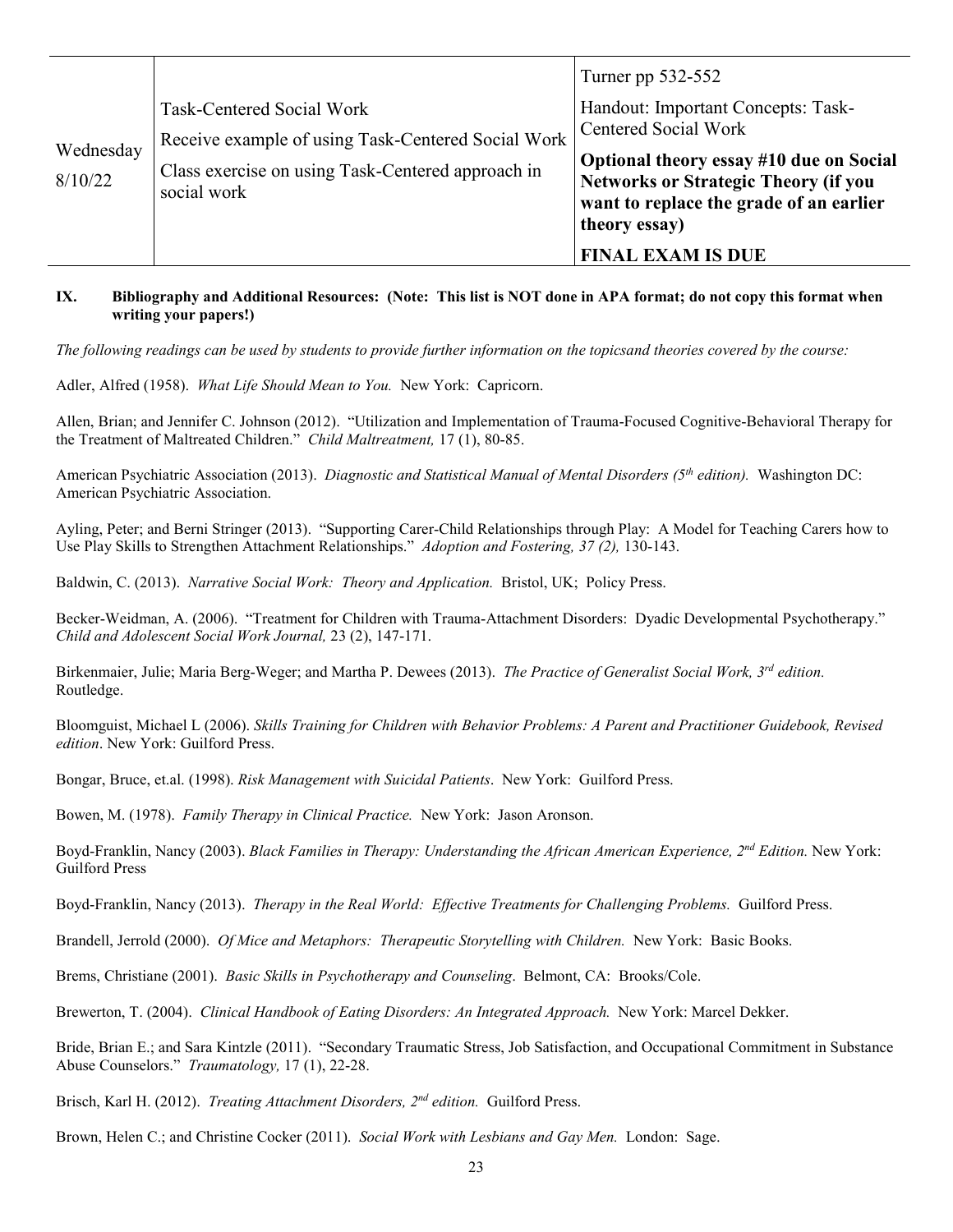Brownell, P. (2010). *Gestalt Therapy: A Guide to Contemporary Practice.* New York: Springer.

Buchalter, S. I. (2004). *A Practical Art Therapy.* London: Kingsley.

Capps, Jennifer E. (2012). "Strengthening Foster Parent-Adolescent Relationships through Filial Therapy." *The Family Journal,* 20 (4), 427-432.

Cardona, Betty; Sara Breseke; Natalie Nelson; R. David Johns; and Jenna Mack (2013). "A Couple in Crisis: A Case Study with Implications for Counseling." *The Family Journal,* 21 (2), 217-222.

Carmichael, K. D.; and K. S. Lane (1997). "Play Therapy with Children of Alcoholics." *Alcoholism Treatment Quarterly,* 15 (1), 43- 51.

Carnes-Holt, Kara (2012). "Child-Parent Relationship Therapy for Adoptive Families." *The Family Journal,* 20 (4), 419-426.

Case, Caroline; and Tessa Dalley (2014). *The Handbook of Art Therapy, 3rd edition.* Routledge Mental Health.

Chang, Valerie; and Sheryn Scott (1999). *Basic Interviewing Skills: A Workbook for Practitioners.* Chicago: Nelson-Hall.

Chemtob, C. M.; J. Nakashima; and J. G. Carlson (2002). "Brief Treatment for Elementary School Children with Disaster-Related Posttraumatic Stress Disorder: A Field Study." *Journal of Clinical Psychology,* 58, 99-112.

Cherniss, Cary (1995). *Beyond Burnout: Helping Teachers, Nurses, Therapists, and Lawyers Recover from Stress and Disillusionment.* New York: Routledge.

Coady, Nick; and Cyril Wolgien (1996). "Good Therapists' Views of How They Are Helpful," *Clinical Social Work Journal,* 24 (3) Fall, 311-322.

Collins, Donald; Catheleen Jordan; and Heather Coleman (2007). *An Introduction to Family Social Work, 2nd edition.* Belmont: Brooks/Cole.

Colonnesi, Cristina; Inge B. Wissink; Marc J. Noom; Jessica J. Asscher; Machteld Hoeve; Geert J. J. M. Stams; Nelleke Polderman; and Marijke G. Kellaert-Knol (2012). "Basic Trust: An Attachment-Oriented Intervention Based on Mind-Mindedness in Adoptive Families." *Research on Social Work Practice,* 23 (2), 179-188.

Congress, Elaine (1999). *Social Work Values and Ethics: Identifying and Resolving Professional Dilemmas.* Belmont CA: Brooks/Cole.

Copeland, Mary Ellen, MS,MA. (2001). *The Depression Workbook; A Guide for Living with Depression and Manic Depression, 2nd edition.* Oakland: New Harbinger.

Corder, Kate (2012). "Counseling Adult Adoptees." *The Family Journal,* 20 (4), 448-452.

Corey, Gerald. (2009). *Theory and Practice of Counseling and Psychotherapy, 8th edition.* Belmont: Thompson/Brooks/Cole.

Crenshaw, David A.; Robert Brooks; and Sam Goldstein (2015). *Play Therapy Interventions to Enhance Resilience.* New York: Guilford Press.

Curwood, Susan E.; Ian DeGeer; Peter Hymmen; and Peter Lehmann (2011). "Using Strength-Based Approaches to Explore Pretreatment Change in Men Who Abuse their Partners." *Journal of Interpersonal Violence,* 26 (13), 2698-2715.

Dattilio, Frank M. (2009). *Cognitive-Behavioral Therapy with Couples and Families: A Comprehensive Guide for Clinicians.* Guilford.

Denning, Patt; and Jeannie Little (2011). *Practicing Harm Reduction Psychotherapy: An Alternative Approach to Addictions, 2nd edition.* Guilford Press.

Duba, Jill D.; and Christopher Roseman (2012). "Musical Tune-Ups for Couples: Brief Treatment Interventions." *The Family Journal,* 20 (3), 322-326.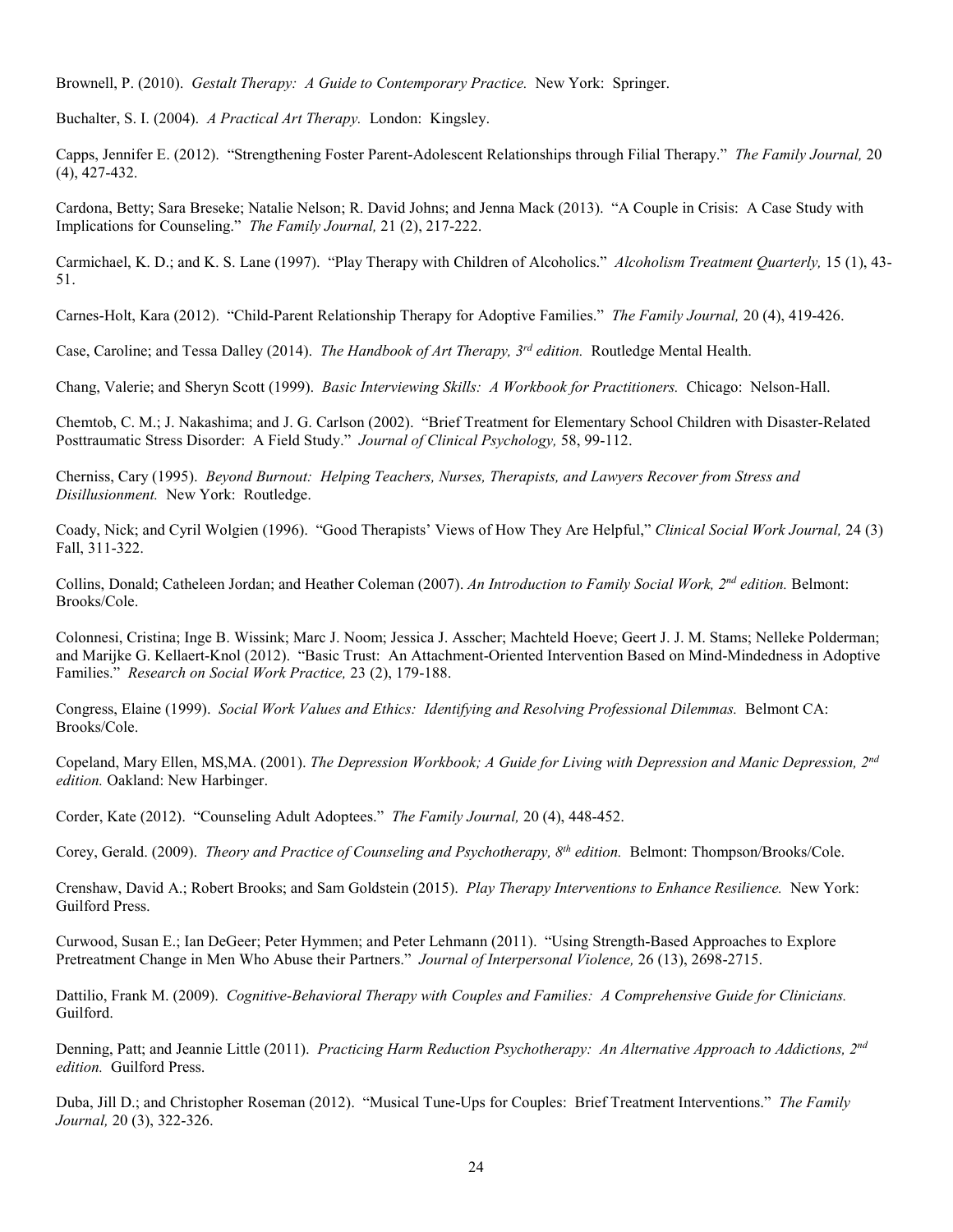Dumont, Frank; and Raymond Corsini (2000). *Six Therapists and One Client, 2nd edition.* New York: Springer Publishing. Contents: Ericksonian Hypnotherapy, Rational Emotive Behavior Therapy (by Albert Ellis), Multimodal Therapy (by Arnold Lazarus), Adlerian Psychotherapy, Person-Centered Therapy, and Cognitive Behavior Therapy.

Eivors, Alison; and Sophie Nesbitt (2005). *Hunger for Understanding; A Workbook for Helping Young People to Understand and Overcome Anorexia Nervosa.* Hoboken: John Wiley and Sons.

Ellis, Albert, MD (1971). *Growth through Reason.* Palo Alto: Science and Behavior Books.

Ellis, Albert (1973). *Humanistic Psychotherapy – The Rational-Emotive Approach*. New York: Julian Press.

Ellis, Albert, MD; & Robert Harper, PhD (1974). *A Guide to Successful Marriage*. North Hollywood: Wilshire Book Company.

Ellis, Albert (1966). *Sex Without Guilt*. New York: Lancer Books.

Ellis, Albert (1972). *The Sensuous Person*. New York: New American Library.

Ellis, Albert (1972). "Helping People Get Better Rather than Merely Feel Better." *Journal of Rational Living,* 7, Fall, 2-9.

Ellis, Albert (1966). *How to Raise an Emotionally Healthy, Happy Child.* North Hollywood: Wilshire Book Company.

Ellis, Albert (1962). *Reason and Emotion in Psychotherapy.* New York: Lyle Stuart.

Ellis, Albert & Raymond Tafrate (1997). *How to Control your Anger before It Controls You.* New York: Kensington

Ellis, Albert; & W. Dryden (1987). *The Practice of Rational-Emotive Therapy.* Secaucus: Lyle Stuart.

Engel, Susan (1999). *The Stories Children Tell: Making Sense of the Narratives of Childhood.* W. H. Freeman and Company.

Evans, David, et.al. (2004). *Essential Interviewing: A Departmentmed Approach to Effective Communication, 6th edition.* Belmont CA: Brooks/Cole.

Faiver, Christopher; et.al. (2001). *Explorations in Counseling and Spirituality: Philosophical, Practical, and Personal Reflections.* Belmont: Wadsworth/Thomson.

Falicov, Celia J. (2013). *Latino Families in Therapy, 2nd edition.* Guilford Press.

Fall, Kevin A.; Gail K. Roaten; and Stephanie E. Eberts (2012). "An Existential Approach to Adoptive Identity Development in Adulthood." *The Family Journal,* 20 (4), 441-447.

Ferentz, Lisa (2012). *Treating Self-Destructive Behaviors in Trauma Survivors: A Clinician's Guide.* Routledge.

Figley, Charles, PhD (1995). *Compassion Fatigue: Coping with Secondary Traumatic Stress Disorder in Those Who Treat the Traumatized.* Levittown: Brunner/Mazel.

Fish, Julie (2012). *Social Work and Lesbian, Gay, Bisexual, and Trans People: Making a Difference.* Chicago: Policy Press.

Fonagy, Peter, et. al. (2002). *What Works for Whom? A Critical Review of Treatments for Children and Adolescents.* New York: Guildford.

Forte, James A. (2014). *An Introduction to Using Theory in Social Work Practice.* Routledge.

Forte, James A. (2014). *Skills for Using Theory in Social Work: 32 Lessons for Evidence-Informed Practice.* Routledge.

Freeman, Edith M. (2011). *Narrative Approaches in Social Work Practice: A Life Span, Culturally Centered, Strengths Perspective.*  Springfield, IL: Charles C. Thomas.

Garrett, Paul M. (2013). *Social Work and Social Theory: Making Connections.* Bristol: Policy Press.

Gershon, J. Casey (2014). "Healing the Healer, One Step at a Time." *Journal of Holistic Nursing,* 32 (1), March, 6-13.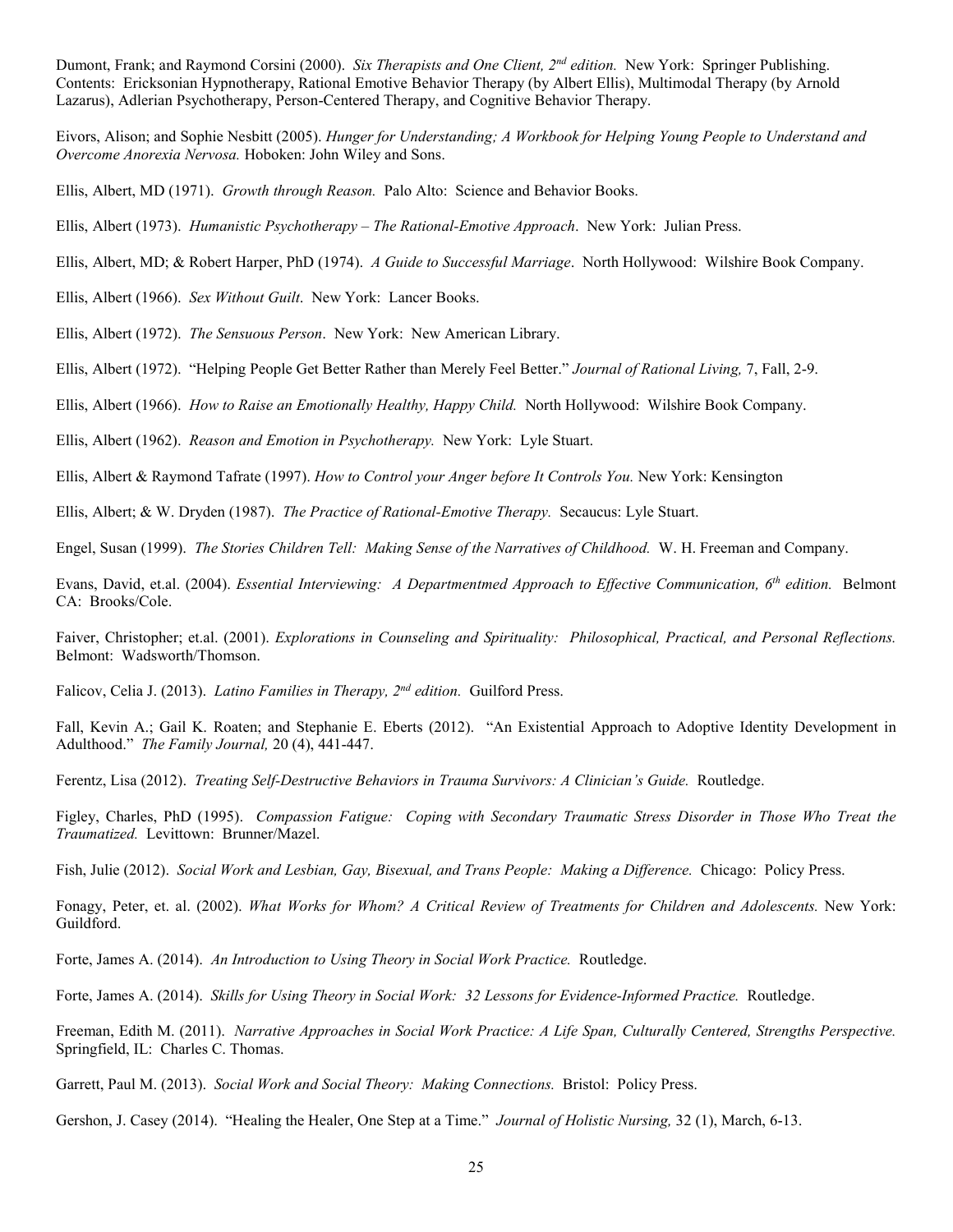Gil, Eliana; and Athena Drewes (2005). *Cultural Issues in Play Therapy*. New York: Guilford Press

Gil, Eliana (1991). *The Healing Power of Play: Working with Abused Children*. New York: Guilford Press.

Gillespie, David (1987). *Burnout Among Social Workers*. New York: Haworth Press.

Glasser, William, MD (1965). *Reality Therapy: A New Approach to Psychiatry.* New York: Harper and Row.

Glasser, William (1971). Speech on Reality Therapy, presented at Brooks AFB, San Antonio, Spring.

Goelitz, A.; and A. Stewart-Kahn (2013). *From Trauma to Healing: A Social Worker's Guide to Working with Survivors.* New York: Routledge.

Goldenberg, Irene; and Herbert Goldenberg (2004). *Family Therapy: An Overview, 6th edition.* Belmont CA: Brooks/Cole.

Gostas, Mona W.; Britt Wiberg; Kerstin Neander; and Lars Kjellin (2012). "Hard Work in a New Context: Clients' Experiences of Psychotherapy." *Qualitative Social Work,* 12 (3), 340-357.

Graham, Mary A.; Jill D. Sauerheber; and Mark J. Britzman (2012). "Choice Theory and Family Counseling: A Pragmatic, Culturally Sensitive Approach." *The Family Journal,* 21 (2), 230-234.

Gray, Brenda (2008). "You've Been Served: How to Handle the Stress of Subpoenas." *The New Social Worker,* Spring, 18-19.

Gray, Mel; Elyssa Joy; Debbie Plath; and Stephen A. Webb (2012). "Implementing Evidence-Based Practice: A Review of the Empirical Research Literature." *Research on Social Work Practice,* 23 (2), 157-166.

Green, Eric J.; Kathryn Elliott; and Amie C. Myrick (2013). "Deepening Couples Counseling through Inner Critic Dialogue: A Case Study." *The Family Journal,* 22 (2), 156-161.

Greene, Gilbert; and Mo Y. Lee (2011). *Solution-Orientated Social Work Practice.* New York: Oxford University Press.

Greenstone, J. L.; and S. C. Leviton. *Elements of Crisis Intervention: Crises and How to Respond to Them, 2nd edition.* Pacific Grove: Brooks/Cole.

Gurman, Alan S. (2008). *Clinical Handbook of Couple Therapy, 4th edition.* Guilford.

Gurman, Alan S. (2010). *Clinical Casebook of Couple Therapy.* Guilford.

Haley, Jay (1986). *Uncommon Therapy.* New York: W. W. Norton and Company.

Handler, Leonard; and Antoinette D. Thomas (2013). *Drawings in Assessment and Psychotherapy: Research and Application.*  Routledge Mental Health.

Hanna, Suzanne; and Joseph Brown (2004). *The Practice of Family Therapy: Key Elements Across Models.* Belmont CA: Brooks/Cole.

Haulotte, Shirley; and Jane Kretzschmar (2001). *Case Scenarios for Teaching and Learning Social Work Practice*. Alexandria: Council on Social Work Education.

Hepworth, D.; and J. Larson (2001). *Direct Social Work Practice: Theories and Skills.* Homewood: Dorsey Press.

Hermans, Hubert; and Els Hermans-Jansen (1995). *Self-Narratives: The Construction of Meaning in Psychotherapy.* New York: Guilford Press.

Hills, John (2013). *Introduction to Systemic and Family Therapy: A User's Guide.* Basingstroke: Palgrave Macmillan.

Hogan, Susan; and Annette Coulter (2014). *The Introductory Guide to Art Therapy.* Routledge Mental Health.

Hohman, Melinda (2011). *Motivational Interviewing in Social Work Practice.* Guilford Press.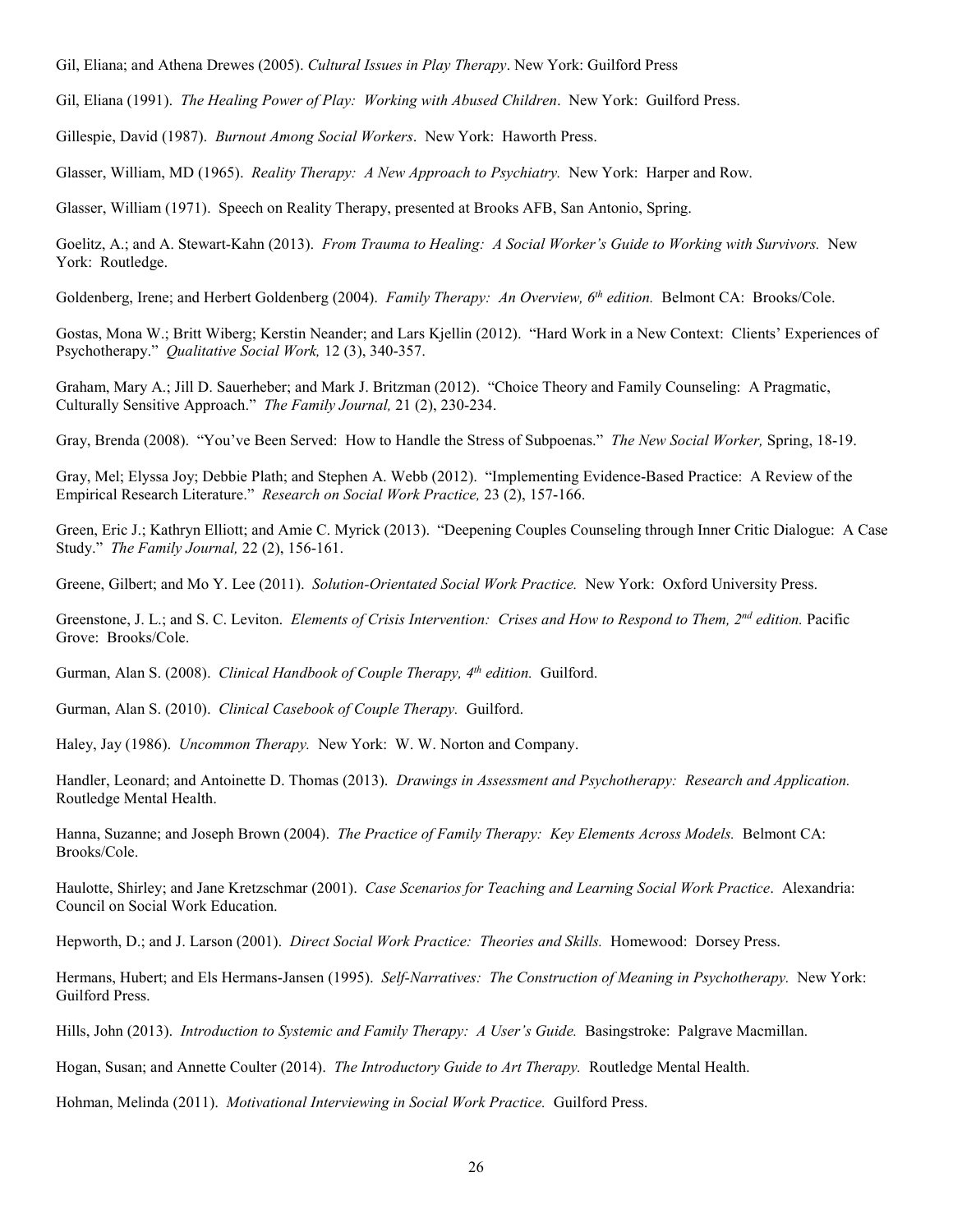Hughes, Jan; Annette LaGreca; and Jane Conoley (2001). *Handbook of Psychological Services for Children and Adolescents.* New York: Oxford University Press.

Hussein, Shereen; Jill Manthorpe; Julie Ridley; Helen Austerberry; Nicola Farrelly; Cath Larkins; Andy Bilson; and Nicky Stanley (2013). "Independent Children's Social Work practice Pilots: Evaluating Practitioners' Job Control and Burnout." *Research on Social Work practice,* 24 (2), 224-234.

Ivey, Allen E.; Mary B. Ivey; Carlos P. Zalaquett; and Katnryn Quirk (2012). *Essentials of Intentional Interviewing: Counseling in a Multicultural World, 2nd edition.* Belmont: Cengage Learning.

Ivey, Allen E.; Mary B. Ivey; and Carlos Zalaquett (2009). *Intentional Interviewing and counseling: Facilitating Client Development in a Multicultural Society, 7th edition.* Cengage Learning.

Jacob, Charles J.; Mary E. McMonigle; and Natasha Metzger (2014). "Using Existential Themes in Couples Counseling: Addressing the Why as Well as the How." *The Family Journal,* 22 (2), 240-244.

Jacobs, Ed; and Christine Schimmel (2013). *Impact Therapy: The Courage to Counsel.* Star City WV: Impact Therapy Associates.

Jacobson, Jodi M.; phillip J. Osteen; Tanya L. Sharpe; and Jennifer B. Pastoor (2012). "Randomized Trial of Suicide Gatekeeper Training for Social Work Students." *Research on Social Work Practice,* 22 (3), 270-281.

James, Richard; and Burl Gilliland (2001). *Crisis Intervention Strategies, 4th edition*. Belmont: Brooks/Cole.

Janzen, Curtis; Oliver Harris; Catheleen Jordan; and Cynthia Franklin (2006). *Family Treatment: Evidence-Based Practice with Populations at Risk, 4th edition*. Belmont: Brooks/ Cole

Joe, Sean; Briggett C. Ford; Robert J. Taylor; and Lilnda M. Chatters (2014). "Prevalence of Suicide Ideation and Attempts among Black Americans in Later Life." *Transcultural Psychiatry,* 51 (2), 190-208.

Juntunen, Cindy L; and Donald R. Atkinson (2002). *Counseling Across the Lifespan: Prevention and Treatment.* Thousand Oaks: Sage.

Kaduson, Heidi G., and Charles E. Schaefer (2015). *Short-Term Play Therapy, 3rd edition.* Guilford Press.

Kanel, Kristi (2011). *A Guide to Crisis Intervention.* Cengage Learning.

Karls, J.; and K. Wandrel (1995). *Person-in-Environment System: The PIE Classification System for Social Functioning Problems.*  Annapolis: NASW.

Kazantis, N.; and L. L'Abate (2011). *Handbook of Homework Assignments in Psychotherapy: Research, Practice, and Prevention.* New York: Springer.

Kazdin, Alan; and John Weisz (2003). *Evidence-Based Psychotherapies for Children and Adolescents*. New York: Guilford

Keenan, Elizabeth K. (2010). "From Bumps in the Road to the Edge of Chaos: The Nature of Change in Adults." *Journal of Social Work,* 11 (3), 306-325.

Kindsvatter, Aaron; Kimberly Desmond; Alexandra Yanikoski; and Stephanie Stahl (2013). "The Use of Therapeutic Letters in Addressing Parent-Child Attachment Problems." *The Family Journal,* 21 (1), 74-79.

King, Steve, Jr.; and Michael J. Holosko (2012). "The Development and Initial Validation of the Empathy Scale for Social workers." *Research on Social Work Practice,* 22 (2), 174-185.

Kirschenbaum, Howard; and Valerie Henderson (1989). *The Carl Rogers Reader.* New York: Houghton-Mifflin.

Kolbert, Jered B.; Laura M. Crothers; and Julaine E. Field (2013). "Clinical Interventions with Adolescents Using a Family Systems Approach." *The Family Journal,* 21 (1), 87-94.

Kondrat, David C.; and Barbra Teater (2010). "Solution-Focused Therapy in an Emergency Room Setting: Increasing Hope in Persons Presenting with Suicidal Ideation." *Journal of Social Work,* 12 (1), 3-15.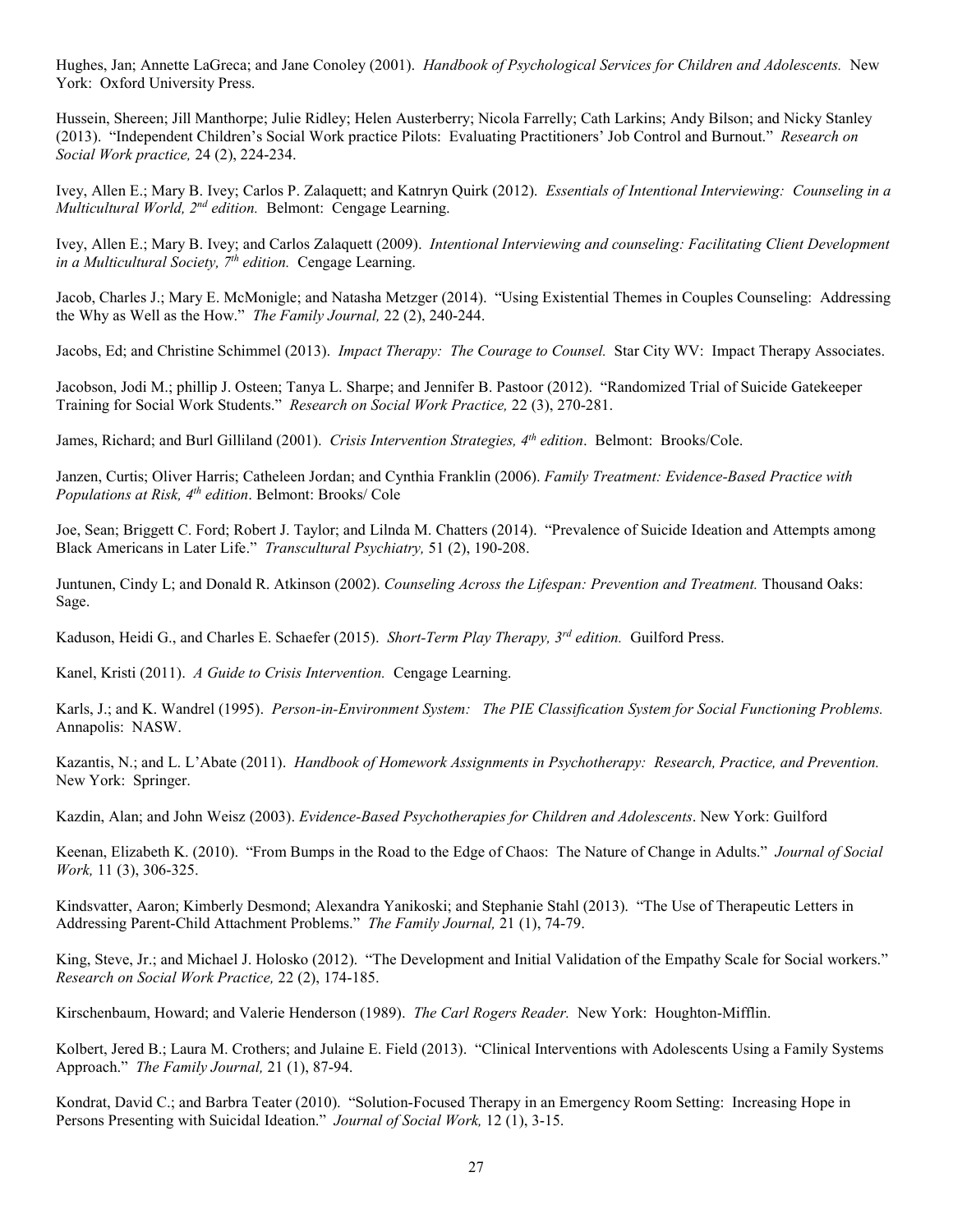Kopp, R. R. (1995). *Metaphor Therapy.* Bristol: Brunner/Mazel.

Kornstein, Susan; and Anita Clayton (2002). *Women's Mental Health: A Comprehensive Textbook*. New York: Guilford Press.

Kottler, Jeffrey (2000). *Doing Good: Passion and Commitment for Helping Others.* Philadelphia: Brunner-Routledge.

L`Abate, Luciano (2004). *Using Workbooks in Mental Health: Resources in Prevention, Psychotherapy, and Rehabilitation for Clinicians and Researchers*. Binghamton: Haworth Reference Press.

LaGuardia, Amanda C.; and Amy T. Banner (2012). "The Goal of Reunification: An Adlerian Approach to Working for Therapeutic Change within the Foster Care System." *The Family Journal,* 20 (4), 361-368.

Landreth, Garry (2001). *Innovations in Play Therapy: Issues, Process, and Special Populations.* Philadelphia: Brunner-Routledge.

Landreth, G. L. (2002). *Play Therapy: The Art of the Relationship, 2nd edition.* New York: Brunner-Routledge.

Landreth, G. L.; D. S. Sweeney; D. C. Ray; L. E. Homeyer; and G. J. Glover (2005). *Play Therapy Interventions with Children's Problems, 2nd edition.* New York: Jason Aronson.

Larson, Jim and John Lochman (2002). *Helping Schoolchildren Cope with Anger: A Cognitive-Behavioral Intervention.* New York: Guilford.

Lazarus, Arnold. (1971). *Behavior Therapy and Beyond*. New York: Mc-Graw Hill.

Leahy, Robert (2003). *Roadblocks in Cognitive-Behavioral Therapy: Transforming Challenges into Opportunities for Change.* New York: Guilford.

Lecroy, C. (1992). *Case Studies in Social Work Practice*. Pacific Grove: Brooks/Cole.

Levy, Terry (2000). *Handbook of Attachment Interventions.* San Diego: Academic Press.

Lidlaw, Toni Ann; and Cheryl Malmo (1990). *Healing Voices: Feminist Approaches to Therapy with Women.* San Francisco: Jossey-Bass.

Lim, Soh-Leong (2008). "Transformative Aspects of Genogram Work: Perceptions and Experiences of Graduate Students in a Counseling Training Department." *The Family Journal,* 16 (1), January, 35-42.

Lipchik, Eve (2002). *Beyond Technique in Solution-Focused Therapy: Working with Emotions and the Therapeutic Relationship.* New York: Guilford

Lowenstein, L. (2010). *Creative Family Therapy Techniques: Play, Art, and Expressive Activities to Engage Children in Family Sessions.* Toronto: Champion Press.

Lum, Doman (2000). *Social Work Practice and People of Color: A Process-Style Approach, 4th edition.* Belmont: Brooks/Cole.

Maass, Vera; and Margery Neely (2000). *Counseling Single Parents: A Cognitive-Behavioral Approach*. New York: Springer.

Malchiodi, Cathy (2005). *Expressive Therapies*. New York: Guilford Press.

Malchiodi, Cathy A. (1998). *Understanding Children's Drawings.* New York: Guilford Press

Maslach, Christina (1982). *Burnout – The Cost of Caring*. Englewood Cliffs: Prentice-Hall.

May, Debra; Louise Mowthorpe; and Emma Griffiths (2014). "Teetering on the Edge of Care: The Role of Intensive Attachment-Based Play Therapies." *Adoption and Fostering, 38 (2),* 131-148.

McClintock, Evie (1999). *Room for Change: Empowering Possibilities for Therapists and Clients.* Boston: Allyn and Bacon.

McKay, Matthew, et. al. (2003). *When Anger Hurts: Quieting the Storm Within. 2nd Edition*. Oakland: New Harbinger

McKenzie, Fred R. (2014). *Interviewing for the Helping Professions: A Relational Approach.* Lyceum Books.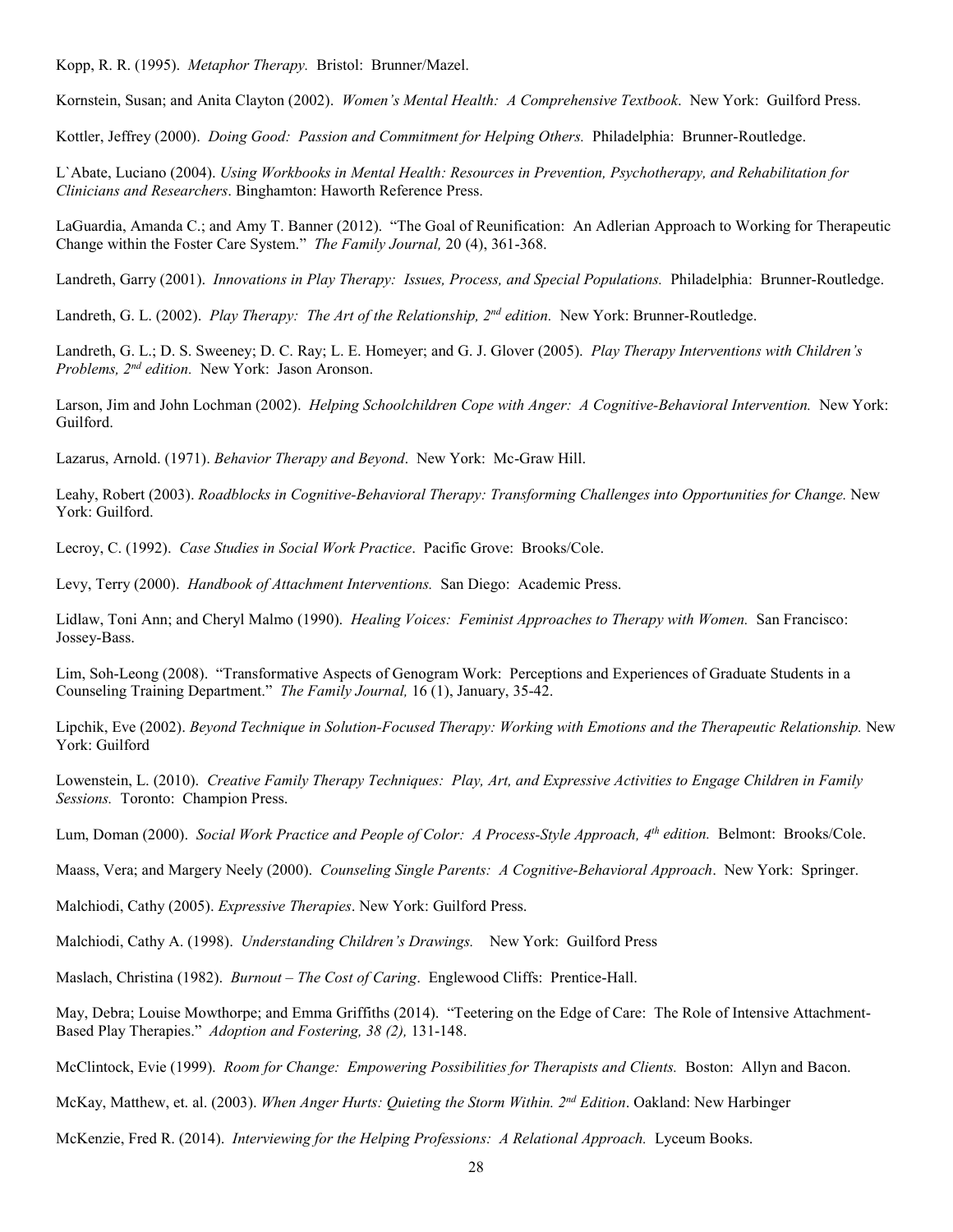McNeilly, Robert (2000). *Healing the Whole Person: A Solution-Focused Approach to Using Empowering Language, Emotions, and Actions in Therapy*. New York: John Wiley and Sons.

McWhirter, J. Jeffries, et.al. (2004). *At-Risk Youth: A Comprehensive Response for Counselors, Teachers, Psychologists, and Human Service Profession*als. Belmont CA: Brooks/Cole.

Meier, Scott; and Susan Davis (2001). *The Elements of Counseling, 4th edition.* Belmont: Brooks/Cole.

Mercer, Jean (2013). "International Concerns about Holding Therapy." *Research on Social Work Practice,* 24 (2), 188-191.

Mercer, Joan (2013). "Holding Therapy in Britain: Historical Background, Recent Events, and Ethical Concerns." *Adoption and Fostering, 37 (2),* 144-156.

Messer, Stanley B.; and Alan S. Gurman (2011). *Essential Psychotherapies: Theory and Practice, 3rd Edition.* Guilford Press.

Miller, William R.; and Stephen Rollnick (2012). *Motivational Interviewing: Helping People Change (*3rd ed.). New York: Guilford.

Minuchin, Salvador; Michael D. Reiter; and Charmaine Borda (2013). *The Craft of Family Therapy: Challenging Certainties.*  Routledge.

Myer, Rick A.; R. Craig Williams; Melinda Haley; Jamie N. Brownfield; Kelley B. McNicols; and Nickole Pribozie (2013). "Crisis Intervention with Families: Assessing Changes in Family Characteristics." *The Family Journal,* 22 (2), 179-185.

Nathan, Peter; and Jack Gorman (2002). *A Guide to Treatments that Work, 2nd edition*. New York: Oxford University Press.

National Association of Social Workers (1998). *Current Controversies in Social Work Ethics: Case Examples.* Annapolis, MD: NASW Press.

Nelson, Rebekah J. (2012). "Is Virtual Reality Exposure Therapy Effective for Service Members and Veterans Experiencing Combat-Related PTSD?" *Traumatology,* 19 (3), 171-178.

Neukrug, Ed (2002). *Skills and Techniques for Human Service Professionals: Counseling Environment, Helping Skills, Treatment Issues.* Pacific Grove: Brooks/Cole.

Newhill, Christina (2003). *Client Violence in Social Work Practice: Prevention, Intervention, and Research.* New York: Guilford Press.

Norman, Elaine (2000). *Resiliency Enhancement: Putting the Strengths Perspective Into Social Work Practice.* New York: Columbia University Press.

Ogawa, Y. (2004). "Childhood Trauma and Play Therapy Intervention for Traumatized Children." *Journal of Professional Counseling, Practice, Theory and Research,* 32 (1), 19-29.

O'Neill, John (2002). "Therapy Technique May Not Matter Much," *NASW News*, March, 3.

Pace, Paul R. (2011). "Expert Witnesses: Social Workers Take the Stand." *NASW News,* January, 4.

Pack, Margaret J. (2012). "Critical Incident Stress Management: A Review of the Literature with Implications for Social Work." *International Social Work,* 56 (5), 608-627.

Papernow, Patricia L. (2013). *Surviving and Thriving in Stepfamily Relationships: What Works and What Doesn't.* Routledge.

Patterson, JoEllen; et.al. (1998). *Essential Skills in Family Therapy: From the First Interview to Termination*. New York: Guilford Press.

Payne, Malcolm (2014). *Modern Social Work Theory, 4<sup>th</sup> edition*. Chicago: Lyceum Books.

Perlman, Helen Harris (1957). *Social Casework: A Problem-solving Process*. Chicago: University of Chicago Press.

Perlman, Helen Harris (1971). *Perspectives on Social Casework.* Philadelphia: Temple University Press.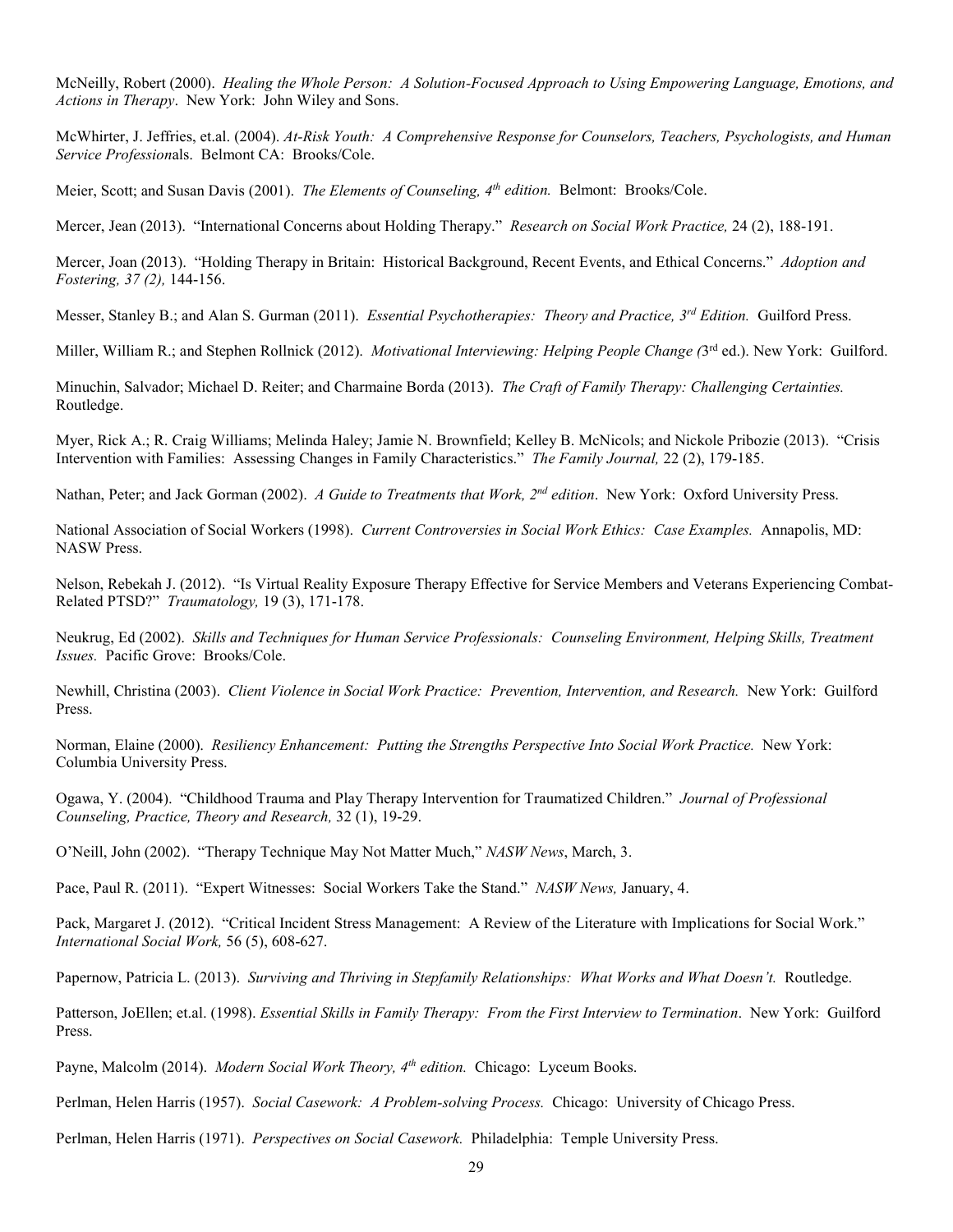Perls, Frederick (1969). *Gestalt Therapy Verbatim.* Moab: Real People Press.

Platt, Lisa F.; and Elizabeth A. Skowron (2013). "The Family Genogram Interview: Reliability and Validity of a New Interview Protocol." *The Family Journal,* 21 (1), 35-45.

Pledge, Deanna (2004). *Counseling Adolescents and Children: Developing Your Clinical Style*. Belmont CA: Brooks/Cole.

Polo-Lopez, Rocio; Enrique Echeburua; Katherine Berry; and Karmele Salaberria (2014). "Piloting a Cognitive-Behavioral Intervention for Family Members Living with Individuals with Severe Mental Disorders." *Behavior Modification, 38 (5),* 619-635.

Polster, E.; and M. Polster (1973). *Gestalt Therapy Integrated.* New York: Brunner/Mazel.

Potter-Efron, Ron (2001) *Stop the Anger Now: A Workbook for the Prevention, Containment and Resolution of Anger.* Oakland: New Harbinger.

Price, B. Max; and Geri Price (2001). *A Guide to Child Therapy: Let's Play*. Northvale: Jason Aronson.

Prochaska, James O; and John C. Norcross (2007). *Systems of Psychotherapy: A Transtheoretical Analysis, 6th edition.* Belmont: Brooks/Cole.

Ratnayake, Adheesha; Jeanette Bowlay-Williams; and Panos Vostanis (2014). "When are Attachment Difficulties an Indication for Specialist Mental Health Input?" *Adoption and Fostering, 38 (2),* 159-170.

Ray, Susan L.; Carol Wong; Dawn White; and Kimberly Heaslip (2013). "Compassion Satisfaction, Compassion Fatigue, Work Life conditions, and Burnout among Frontline Mental Health Care Professionals." *Traumatology,* 19 (4), 255-267.

Reamer, Frederic (2003). *Social Work Malpractice and Liability: Strategies for Prevention, 2nd edition*. New York: Columbia University Press.

Reamer, Frederic (2012). *Boundary Issues and Dual Relationships in the Human Services.* Columbia University Press.

Reid, William; and Laura Epstein (1972). *Task-Centered Casework.* New York: Columbia University Press.

Reyes, Darcel (2012). "Self-Compassion: A Concept Analysis." *Journal of Holistic Nursing,* 30 (2), June, 81-89.

Riley, Andrew R.; and Scott T. Gaynor (2014). "Identifying Mechanisms of Change: Utilizing Single-Participant Methodology to Better Understand Behavior Therapy for Child Depression." *Behavior Modification, 38 (5),* 636-664.

Rivas, Robert; and Grafton Hull, Jr. (2004). *Case Studies in Generalist Practice, 3rd edition.* Belmont CA: Brooks/Cole.

Roberts, Albert; and Gilbert Greene (2002). *Social Workers' Desk Reference.* New York: Oxford University Press.

Robertson, Michael; and Garry Walter (2013). *Ethics and Mental Health: The Patient, Profession and Community.* CRC Press.

Robey, Patricia A. (2011). "Reality Therapy and Choice Theory: An Interview with Robert Wubbolding." *The Family Journal,* 19 (2), 231-237.

Robinson-Keilig, Rachael A. (2014). "Secondary Traumatic Stress and Disruptions to Interpersonal Functioning among Mental Health Therapists." *Journal of Interpersonal Violence,* 29 (8), 1477-1496.

Rogers, Carl, PhD (1951). *Client-Centered Therapy: Its Current Practice, Implications, and Theory.* Boston: Houghton-Mifflin.

Rogers, Carl (1961). *On Becoming a Person*. Boston: Houghton-Mifflin.

Rogers, O. W. (2013). *Beginnings, Middles, and End: Sideways Stories on the Art and soul of Social Work.* Harrisburg: White Hat.

Roseborough, David J.; Jeffrey T. McLeod; and William H. Bradshaw (2012). "Psychodynamic Psychotherapy: A Quantitative, Longitudinal Perspective." *Research on Social Work Practice,* 22 (1), 54-67.

Rosengren, David B. (2009). *Building Motivational Interviewing Skills: A Practitioner Workbook.* New York: Guilford Press.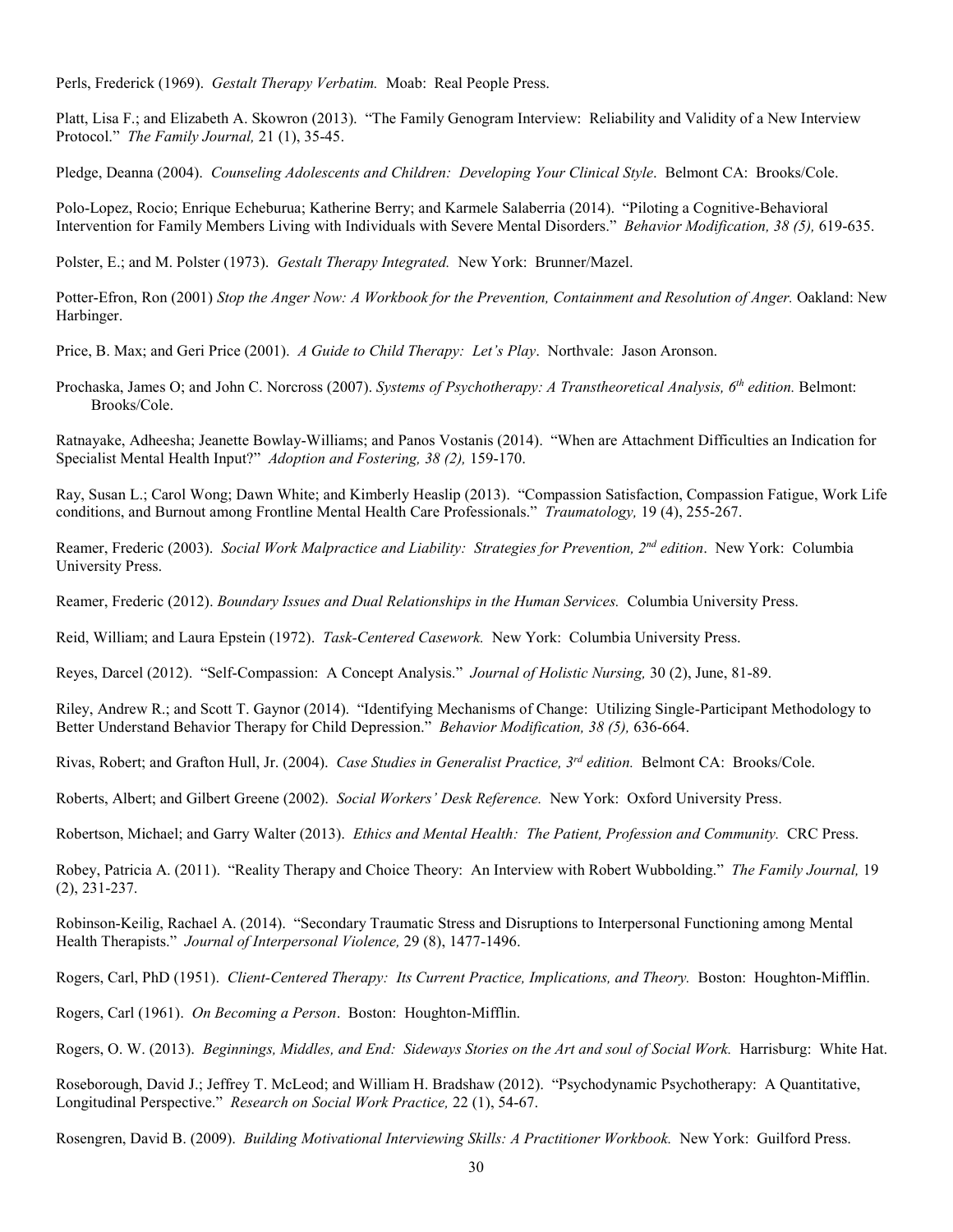Rudd, M. David; Thomas Joiner; and M. Hasan Rajab (2001). *Treating Suicidal Behavior: An Effective, Time-Limited Approach.*  New York: Guilford Press.

Russ, Sandra; and Thomas Ollendick (1999). *Handbook of Psychotherapies with Children and Families.* New York: Kluwer Academic/Plenum.

Ryan, Caitlin, PhD, ACSW (2009). "Helping Families Support their Lesbian, Gay, Bisexual, and Transgender (LGBT) Children." Washington DC: National Center for Cultural Competence, Georgetown University Center for Child and Human Development, Fall/Winter.

Ryan, Caitlin; and Donna Futterman (1998). *Lesbian and Gay Youth: Care and Counseling*. New York: Columbia University Press.

Saleebey, Dennis (1996). "The Strengths Perspective in Social Work Practice: Extensions and Causation," *Social Work*, 41 (3), 296- 306.

Satir, Virginia (1967). *Conjoint Family Therapy: A Guide to Theory and Technique, revised edition*. Palo Alto: Science and Behavior Books.

Satir, Virginia (1976). *Making Contact.* Berkeley: Celestial Arts.

Satir, Virginia (1988). *The New Peoplemaking*. Mountain View: Science and Behavioral Books.

Sauerheber, Jill D.; Donald Nims; and David J. Carter (2013). "Counseling Muslim Couples from a Bowen Family Systems Perspective." *The Family Journal,* 22 (2), 231-239.

Schaefer, Charles E.; and Donna Cangelosi (2016). *Essential Play Therapy Techniques: Time-Tested Approaches.* New York: Guilford Press.

Sharf, Richard S. (2008). *Theories of Psychotherapy and Counseling: Concepts and Cases.* Belmont: Wadsworth.

Sheafor, B.; C. Horejsi; and G. Horejsi (2000). *Techniques and Guidelines for Social Work Practice, 5th edition.* Boston: Allyn and Bacon.

Shellenberger, Sylvia, PhD; M. Marie Dent, PhD; Monique Davis-Smith, MD; J. Paul Seale, MD; Roberta Weintraut, MD; and Tamara Wright, MD (2007). "Cultural Genogram: A Tool for Teaching and Practice." *Families, Systems, and Health,* 25 (4), 367- 381.

Singer, Jefferson A.; and Karen Skerrett (2014). *Positive Couple Therapy: Using We-Stories to Enhance Resilience.* Routledge.

Siporin, Max (1993). "The Social Worker's Style," *Clinical Social Work Journal*, 21 (3) Fall, 257-279.

Skinner, B.F. (1974). *About Behaviorism*. New York: Vintage Books.

Slattery, Jeanne (2004). *Counseling Diverse Clients: Bringing Context Into Therapy.* Belmont CA: Brooks/Cole.

Slivinske, Johanna; and Lee Slivinske (2013). *Therapeutic Storytelling for Adolescents and Young Adults.* Oxford University Press.

Sperry, Len (2012). "Motivational Interviewing, Nonadherence to Medical Treatment, and Families." *The Family Journal,* 20 (3), 306-308.

Sperry, Len (2011). *Spirituality in Clinical Practice: Theory and Practice of Spiritually Oriented Psychotherapy, 2nd edition.*  Routledge.

Stallard, Paul (2202). *Think Good-Feel Good: A Cognitive Behavior Therapy Workbook for Children and Young People.* Hoboken: John Wiley and Sons.

Stanhope, Victoria (2012). "The Ties that Bind: Using Ethnographic Methods to Understand Service Engagement." *Qualitative Social Work,* 11 (4), 412-430.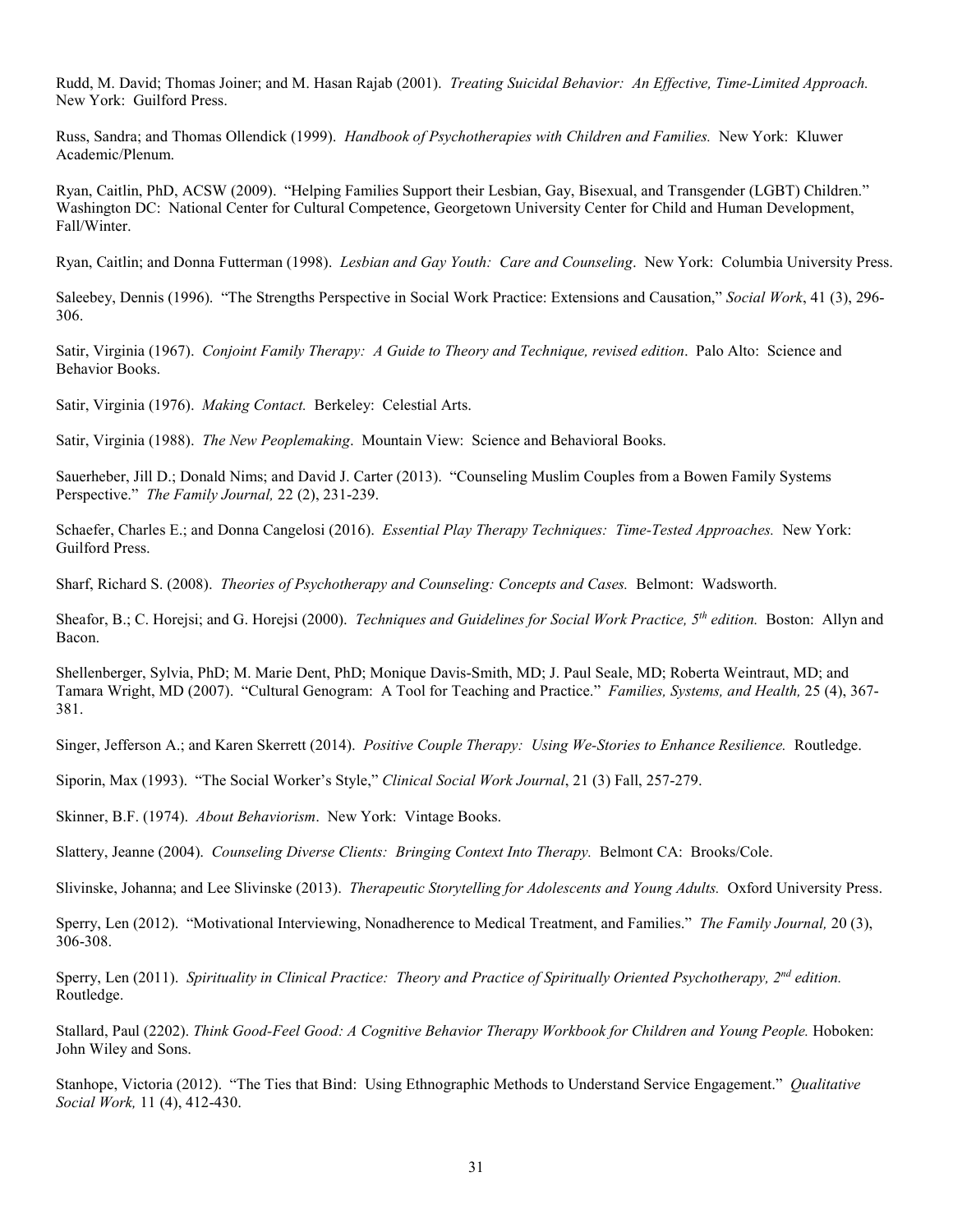Stoesen, Lyn (2008). "Report Explores Social Worker Stress: Lack of Time and High Caseloads Top the List of Job Stressors." *NASW News,* April, 9.

Stout, Chris E; and Randy A. Hayes (2005). *The Evidence-Based Practice: Methods, Models, and Tools for Mental Health Professionals.* Hoboken: John Wiley and Sons

Sutton, James (1990). *It Makes A Difference! The Depressed/Anxious Child, the Conduct Disordered Child, and the Oppositional/Defiant Child.* Pleasanton: Friendly Oaks Publications.

Sutton, James (1995). *The Oppositional and Defiant Child.* Pleasanton: Friendly Oaks Publications.

Sweifach, Jay; Norman Linzer; and Heidi H. LaPorte (2012). "A Social Worker's Duty to Care: The Self-Other Dimension of Disaster Response." *Traumatology,* 19 (1), 3-10.

Talmon, Moshe (1990). *Single Session Therapy.* San Francisco: Jossey-Bass.

Tam, Dora M. Y.; Heather Coleman; and Kam-Wing Boey (2012). "Professional Suitability for social Work Practice: A Factor Analysis." *Research on Social Work Practice,* 22 (2), 227-239.

Thomlison, Barbara (2002). *Family Assessment Handbook: An Introductory Practice Guide to Family Assessment and Intervention.*  Pacific Grove: Brooks/Cole.

Thompson, Charles, et.al. (2004). *Counseling Children, 6th edition*. Belmont CA: Brooks/Cole.

Timberlake, E.; and F. Zajicek (2001). *The General Method of Social Work Practice: McMahon's Perspective.* Boston: Allyn and Bacon.

Titmuss, Christopher (1999). *The Power of Meditation: Energize the Mind and Restore the Body.* New York: Sterling Publishing.

Valdez, Avelardo; Alice Cepeda; Danielle Parrish; Rosalind Horowitz; and Charles Kaplan (2013). "An Adapted Brief Strategic Family Therapy for Gang-Affiliated Mexican American Adolescents." *Research on Social Work Practice,* 23 (4), 383-396.

Vance, H. Booney; and Andres Pumariega (2001). *Clinical Assessment of Child and Adolescent Behavior.* New York: John Wiley and Sons.

Van Wormer, Katherine; and Diane R. Davis (2012). *Addiction Treatment: A Strengths Perspective, 3rd edition.* Brooks Cole.

Walsh, Froma (2006). *Strengthening Family Resilience, 2nd edition*. New York: Guilford Press

Walsh, Joseph (2006). *Theories for Direct Social Work Practice*. Belmont: Brooks/Cole.

Weiss, Eugenia L.; Jose E. Coll; jennifer Gerbauer; Kate Smiley; and Ed Carillo (2010). "The Military Genogram: A Solution-Focused Approach for Resiliency Building in Service Members and Their Families." *The Family Journal,* 18 (4), 395-406.

Welfel, Elizabeth; and R. Elliott Ingersoll (2001). *The Mental Health Desk Reference*. New York: John Wiley and Sons.

Williams, Lee; Todd M. Edwards; JoEllen Patterson; and Larry Chamow (2011). *Essential Assessment Skills for Couple and Family Therapists.* Guilford.

Winbolt, Barry (2011). *Solution-Focused Therapy for the Helping Professions.* London: Jessica Kingsley.

Wolfer, T. Al; L. D. Frankllin; and K. A. Gray (2013). *Decision Cases for Advanced Social Work Practice.* New York: Columbia University Press.

Wright, Margriet D. (2011). "Client Satisfaction and the Helping/Healing Dance." *Qualitative Social Work,* 11 (6), 644-660.

Wubbolding, R. E. (2000). *Reality Therapy for the 21st Century.* Philadelphia: Taylor & Francis.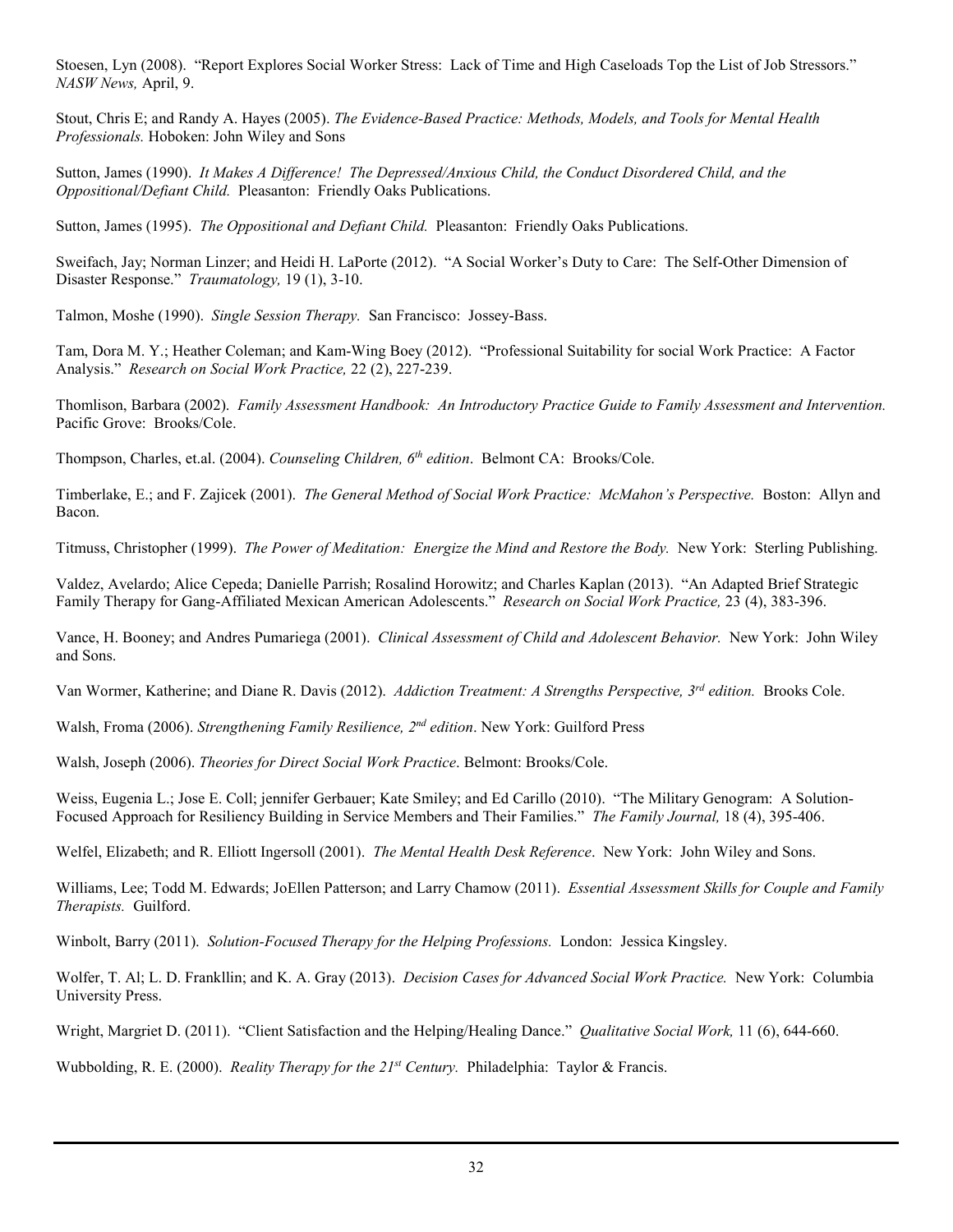Zwiers, Michael; and Patrick Morrissette (1999). *Effective Interviewing of Children: A Comprehensive Guide for Counselors and Human Service Workers.* Ann Arbor: Edwards Brothers.

# Theoretical Frameworks Paper Grading Rubric and Feedback Sheet

Student:

|                                                      | <b>Feedback:</b> |
|------------------------------------------------------|------------------|
| Client Situation: (15% of grade)                     |                  |
| Enough detail about situation                        |                  |
| At least one cognitive issue                         |                  |
| At least one emotional/psychological issue           |                  |
| At least one behavioral issue                        |                  |
| At least one cultural issue                          |                  |
| At least one family issue                            |                  |
| Client's strengths are outlined                      |                  |
| Client's challenges are outlined                     |                  |
| Initial service plan: (10% of grade)                 |                  |
| Explicit                                             |                  |
| Behavioral                                           |                  |
| Positively-stated                                    |                  |
| Feasible                                             |                  |
| Measurable                                           |                  |
| Plan consistent with assessment                      |                  |
| Reflects cognitive goal                              |                  |
| Reflects behavioral goal                             |                  |
| Reflects strengths perspective goal                  |                  |
| Reflects other theory:                               |                  |
| Reflects other theory:                               |                  |
| First client session: (10% of grade)                 |                  |
| Details about what discussed                         |                  |
| Excerpts of dialogue                                 |                  |
| Interventions outlined clearly                       |                  |
| Theoretical approaches clearly utilized              |                  |
| Positive changes in client are noted                 |                  |
| How interventions helped achieve those changes noted |                  |
|                                                      |                  |
| Second client session: (10% of grade)                |                  |
| Details about what discussed                         |                  |
| Excerpts of dialogue                                 |                  |
| Interventions outlined clearly                       |                  |
| Theoretical approaches clearly utilized              |                  |
| Positive changes in client are noted                 |                  |
| How interventions helped achieve those changes noted |                  |
|                                                      |                  |
|                                                      |                  |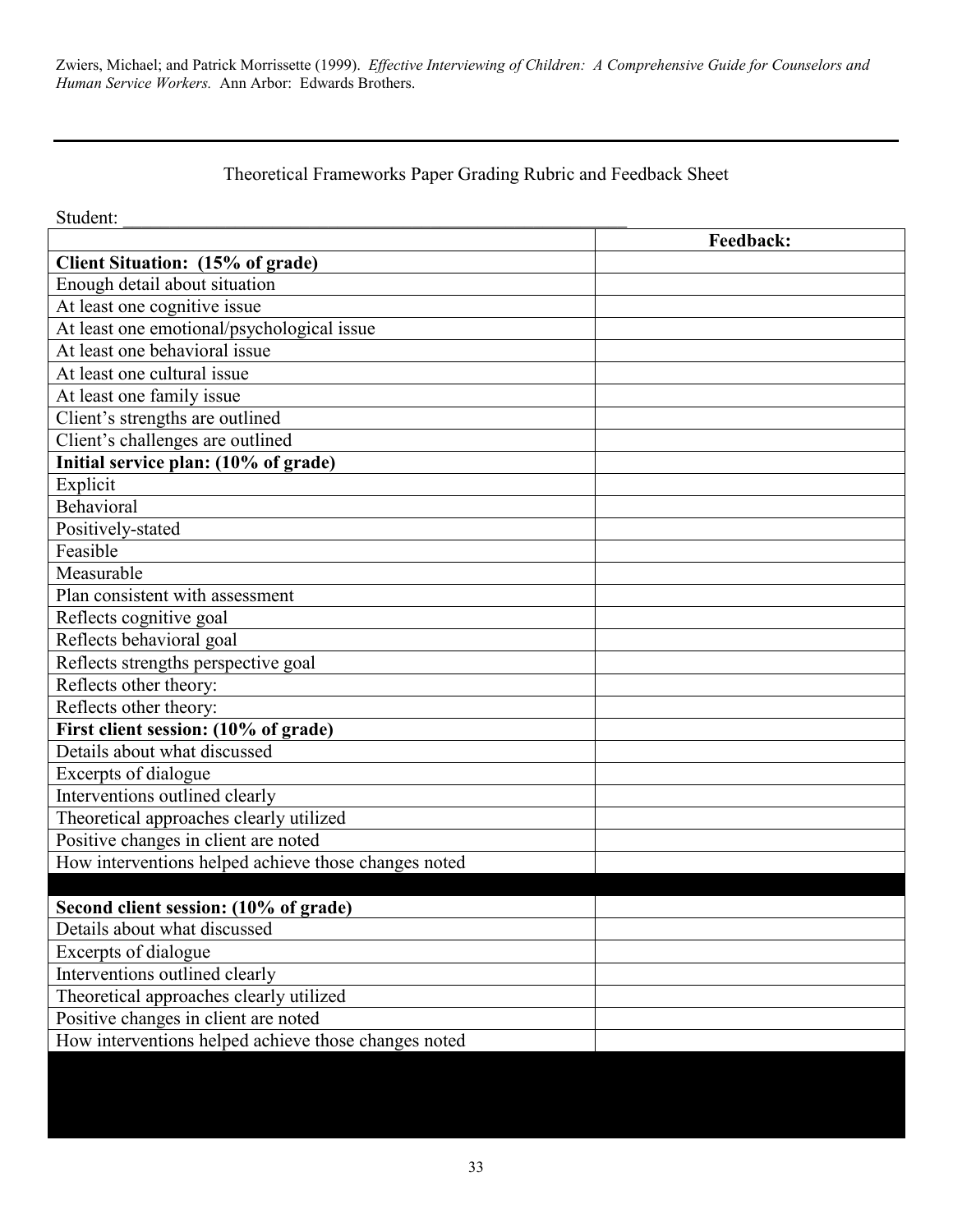| Third client session: (10% of grade)                                                                                                               |  |
|----------------------------------------------------------------------------------------------------------------------------------------------------|--|
| Details about what discussed                                                                                                                       |  |
| Excerpts of dialogue                                                                                                                               |  |
| Interventions outlined clearly                                                                                                                     |  |
| Theoretical approaches clearly utilized                                                                                                            |  |
| Positive changes in client are noted                                                                                                               |  |
| How interventions helped achieve those changes noted                                                                                               |  |
|                                                                                                                                                    |  |
| Fourth client session: (10% of grade)                                                                                                              |  |
| Details about what discussed                                                                                                                       |  |
| Excerpts of dialogue                                                                                                                               |  |
| Interventions outlined clearly                                                                                                                     |  |
| Theoretical approaches clearly utilized                                                                                                            |  |
| Positive changes in client are noted                                                                                                               |  |
| How interventions helped achieve those changes noted                                                                                               |  |
|                                                                                                                                                    |  |
| Fifth client session: (10% of grade)                                                                                                               |  |
| Details about what discussed                                                                                                                       |  |
| Excerpts of dialogue                                                                                                                               |  |
| Interventions outlined clearly                                                                                                                     |  |
| Theoretical approaches clearly utilized                                                                                                            |  |
| Positive changes in client are noted                                                                                                               |  |
| How interventions helped achieve those changes noted                                                                                               |  |
|                                                                                                                                                    |  |
|                                                                                                                                                    |  |
| Summary/conclusions: (25% of grade total)                                                                                                          |  |
| Summary of Cognitive Theory and which concepts from that theory were                                                                               |  |
| most helpful to you with your client. How you used those concepts to carry                                                                         |  |
| out effective interventions with your client. $-3\%$                                                                                               |  |
| Summary of Behavior Theory and which concepts from that theory were                                                                                |  |
| most helpful to you with your client. How you used those concepts to carry                                                                         |  |
| out effective interventions with your client. $-2\%$                                                                                               |  |
| Summary of Strengths Perspective and which concepts from that theory were                                                                          |  |
| most helpful to you with your client. How you used those concepts to carry                                                                         |  |
| out effective interventions with your client. $-2\%$                                                                                               |  |
| Why you chose the first optional theory, which particular concepts from that                                                                       |  |
| theory were most helpful to you with your client. How you used those                                                                               |  |
| concepts to carry out effective interventions with your client. $-2\%$                                                                             |  |
| Why you chose the second optional theory, which particular concepts from                                                                           |  |
| that theory were most helpful to you with your client. How you used those                                                                          |  |
| concepts to carry out effective interventions with your client. $-2\%$<br>Summary of Crisis Intervention model and which concepts from that theory |  |
| were most helpful to you with your client. How you used those concepts to                                                                          |  |
| carry out effective crisis interventions with client $-2\%$                                                                                        |  |
| Comprehensive explanation of how you are developing your own theoretical                                                                           |  |
| foundation – which concepts from each theory we studied are most                                                                                   |  |
| consistent with your own personal style and values, which are not consistent,                                                                      |  |
| and why $-10\%$                                                                                                                                    |  |
| What areas you still need to pursue further in developing your own                                                                                 |  |
| theoretical framework and how you plan to continue working on your ability<br>to utilize appropriate therapeutic models to help clients $-2\%$     |  |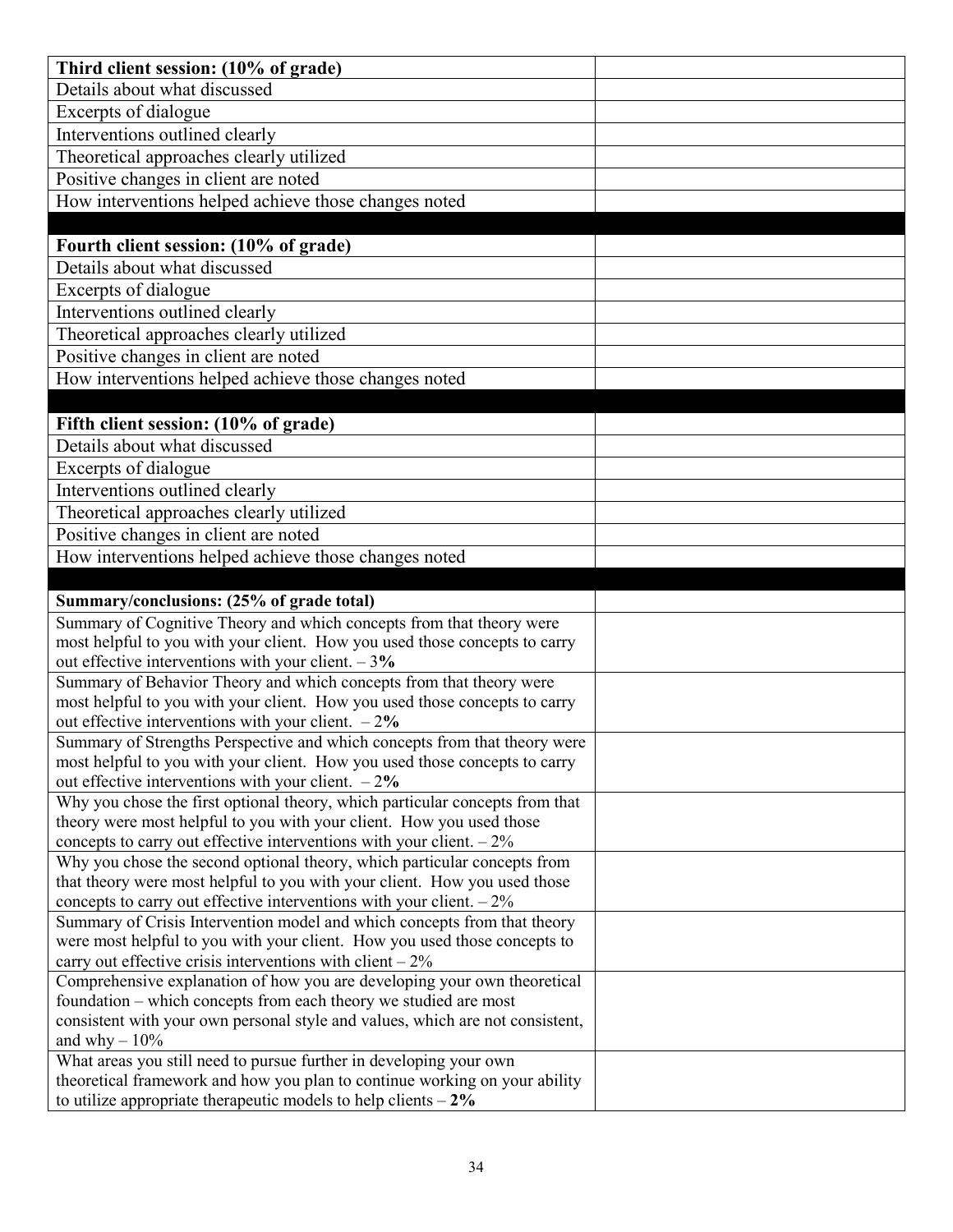#### **Rubric for Grading Videotaped Interview**

| <b>Student's Name</b> |  |
|-----------------------|--|
|                       |  |

Nonverbal Skills/Behavior /15% of grade

Students are expected to display appropriate nonverbal behaviors during the video session. They are expected to maintain eye contact with client, not to exhibit excessive hand/leg movements, to display appropriate facial expressions, and to display appropriate body language. Students are also expected to use appropriate nonverbal encouragers, such as nodding, etc., and to use a good variety of such active listening strategies.

## **Questioning Skills \_\_\_\_\_\_\_\_\_\_\_\_\_\_\_\_\_\_\_\_\_\_\_/15% of grade**

Students are expected to engage in appropriate questioning skills. Students are expected to use minimal closedended questions. Students are expected to avoid asking leading questions. Students are expected to avoid asking rapidfire or multiple questions. Students are expected to avoid asking questions the entire session, allowing the client to talk freely. Students are expected to engage in appropriate open-ended questions to demonstrate the ability to follow the client's train of thought. Students should stay with what the client is saying and avoid sudden, unnecessary changes in the subject being discussed. Students should avoid use of filler words (umm, you know, etc.). Students should use professional language and avoid use of slang.

## **Therapeutic Skills \_\_\_\_\_\_\_\_\_\_\_\_\_\_\_\_\_\_\_\_\_\_/60% of grade**

Students are expected to engage in appropriate therapeutic skills with the client. Students are expected to stay with their client and focus on the client's issues as the client presents them. Students are expected to convey appropriate empathy. Students are expected to demonstrate the use of therapeutic techniques and theories in a manner that makes the use of theories and techniques easily identifiable. The theories and techniques selected by the student need to be appropriate for the client and the client's presenting situation. The student is expected to handle the client's responses to what they discuss, whether positive or negative, in appropriate and therapeutic ways. Some small step toward change in the client was identifiable as resulting from the interview.

## **Ethical Skills/Behaviors \_\_\_\_\_\_\_\_\_\_\_\_\_\_\_\_\_\_\_10% of grade**

Students are expected to demonstrate ethical behavior throughout the video session. They are expected to convey a non-judgmental attitude. They are expected to allow for client self-determination. They are expected to empower clients to resolve their own problems as much as possible. Students are expected to display integrity with their clients and competence with the theories and techniques they choose. Students consistently use ethical language.

**Total: \_\_\_\_\_\_\_\_\_\_\_\_\_\_\_\_/100%**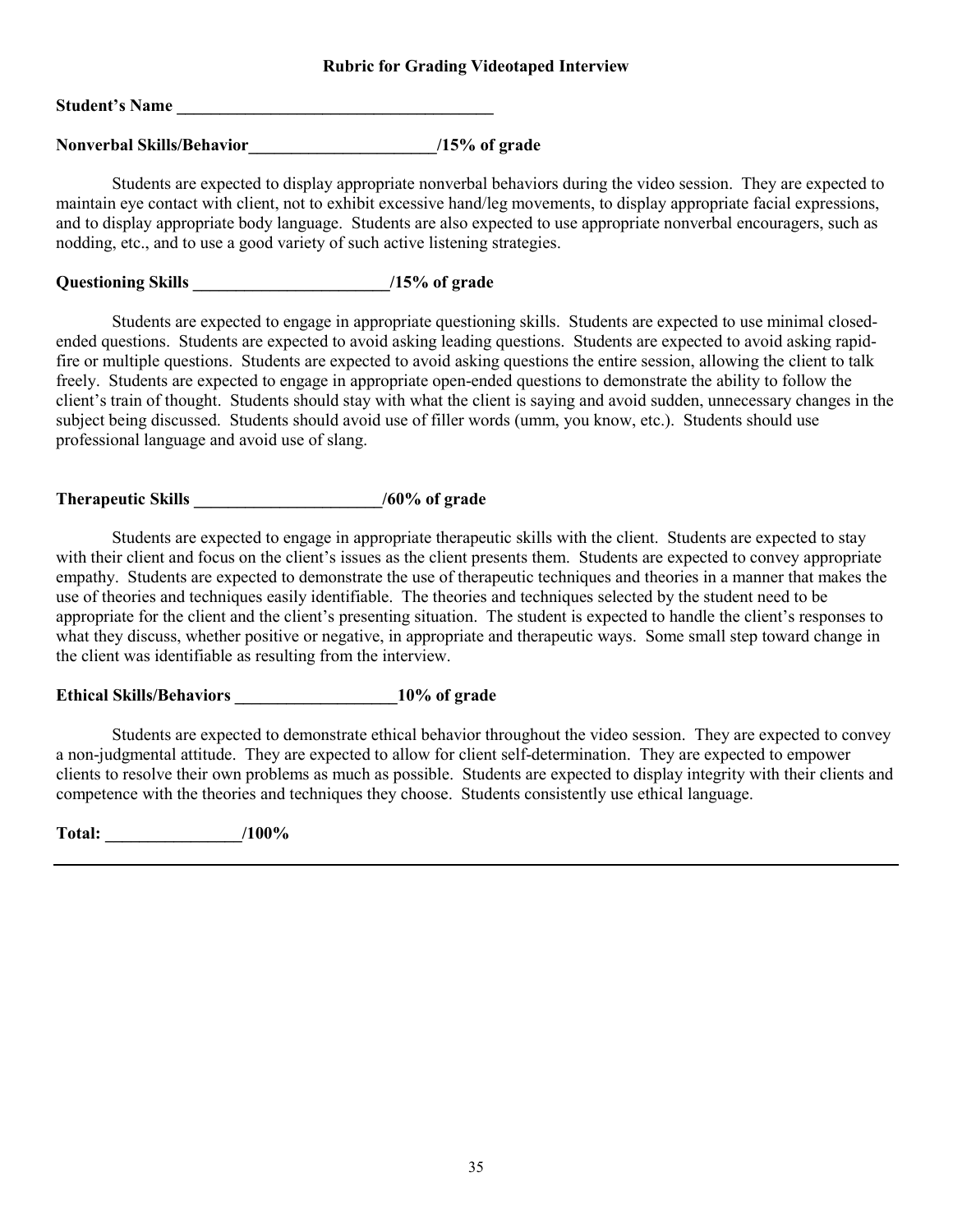#### **Rubric for Grading Videotaped Interview Self-Analysis Paper**

Student's Name

## **Interviewing Techniques Analysis \_\_\_\_\_\_\_\_\_\_\_\_\_\_\_\_/25% of grade**

Students are expected to analyze their performance accurately and comprehensively in the four areas on which their videotaped interview will be graded (nonverbal skills/behaviors, questioning skills, therapeutic skills, and ethical skills/behaviors – see the rubric for grading videotaped interviews, above, for more details)

# **Theory/Technique Analysis \_\_\_\_\_\_\_\_\_\_\_\_\_\_\_\_\_\_\_\_/35% of grade**

Students are expected to identify the theories and corresponding techniques they used with their client in the video. They are expected to be able to use specific examples from the video to demonstrate that they have used a particular theory or technique. Based on these specific examples, it should be evident to the viewer that the technique or theory has been used. The student is also expected to identify whether the theory or technique was used appropriately or inappropriately for the client and his/her situation and to make any necessary recommendations about how the use of the theories and techniques could have been improved.

**Strengths Analysis \_\_\_\_\_\_\_\_\_\_\_\_\_\_\_\_\_\_\_\_\_\_\_\_\_/20% of grade**

Students are expected to identify all of their strengths from their interactions with the client in the video. These strengths are to include an assessment of their interviewing skills, their therapeutic skills, and their nonverbal skills. It is also expected to include an accurate assessment of their ability to understand and follow the client's presenting issues and to develop effective interventions to help the client make positive changes.

# **Areas of Growth Analysis \_\_\_\_\_\_\_\_\_\_\_\_\_\_\_\_\_\_\_/20% of grade**

Students are expected to identify their limitations or areas in which they need to grow from their interactions with the client in the video. These limitations or areas of growth are to include an assessment of their interviewing skills, their therapeutic skills, and their nonverbal skills. It is also expected to include an accurate assessment of their ability to develop effective interventions to make positive changes in the client's presenting issues.

**Total: \_\_\_\_\_\_\_\_\_\_\_\_\_\_\_\_\_/100%**

## **SEE THE SYLLABUS FOR THE RUBRIC FOR GRADING THE 25% OF THE PAPER THAT IS BASED ON QUALITY OF PROFESSIONAL WRITING.**

### **APA CHECKLIST**

**------------**

The following checklist is designed to serve as a guide for you when writing papers in the Social Work Department. Use of this guide will support your success when using APA and help to prevent plagiarism. All instructors in the Social Work Department will use this checklist as a guide when grading your papers for APA policy adherence, so it is advisable that you become familiar with and apply these rules to all papers.

#### A. Entire document MUST HAVE

- $\Box$  Times New Roman Font (preferred by the professor)
- $\Box$  12 font size
- $\Box$  1-inch margins on all four sides
- Double spacing after periods at the end of a sentence (except in the "Reference" page)
- □ Double spacing *between lines* in paragraphs (remove double spacing between paragraphs)
- $\Box$  Numbers 1-9 spelled out (e.g. "one", "five", "seven")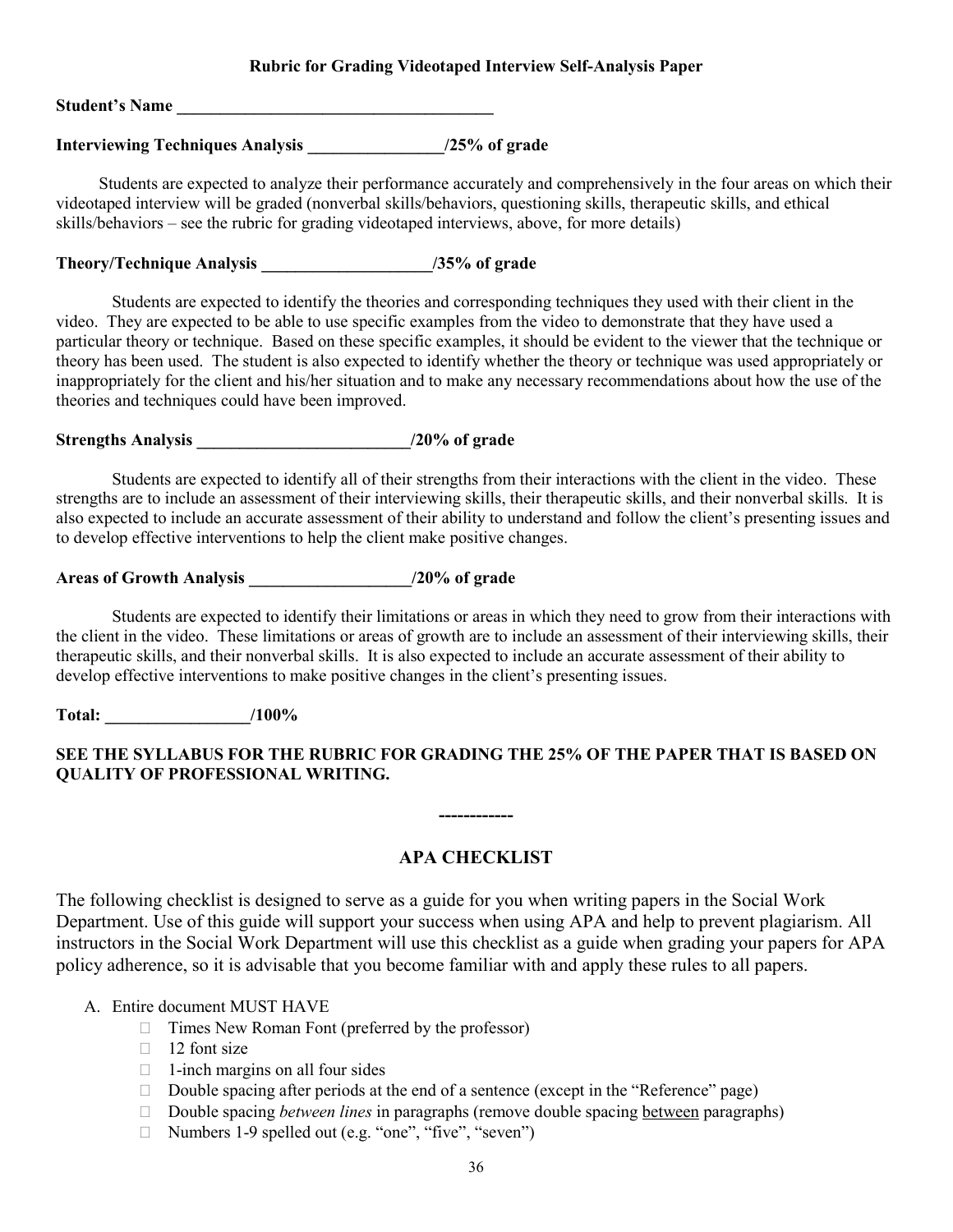- $\Box$  Numbers 10 and above not written out (except at the beginning of a sentence)
- Introduction of acronyms (e.g. "Supplemental Security Income (SSI)", "SSI" may be used alone thereafter)
- $\Box$  Paragraphs versus bullets (unless approved by professor)
- $\Box$  No use of "I" (unless approved by professor due to nature of the assignment)
- $\Box$  No contractions (won't, can't, don't), lbs, %, \$ (percent signs may be used directly after numbers)
- $\Box$  Complete sentences
- $\Box$  Indented paragraphs (tab once from margin)
- $\Box$  Introduction, body and conclusion (unless otherwise noted by professor)
- $\Box$  Cover page, abstract page, reference page (unless otherwise advised by professor)

#### B. Cover Page

- $\Box$  Page # (always starts with "1" at the top right)
- $\Box$  Title of work (in bold and followed by an extra space), your name, Department of Social Work and the name of the university, professor's name, due date of assignment, all centered and not in bold. This should also be double spaced.
- $\Box$  Title should be no more than 12 words, first letters of words are capitalized except "and", etc.

#### C. Abstract Page

- $\Box$  This is page 2 (upper right corner)
- $\Box$  The word "Abstract" is centered, not bold at the top of the paper
- $\Box$  The Abstract is only 4-5 sentences (max 150-250 words)
- $\Box$  There is no indention at the beginning of this paragraph
- Must be double spaced

### D. START OF YOUR BODY

- $\Box$  Continue page number on every page in upper right corner
- $\Box$  Write the title at the very top. This should be the same one used on the cover page above your name
- $\Box$  The title is centered and not in bold
- $\Box$  All paragraphs must be indented
- □ Using Level Headings where appropriate (refer to your professor on when to use; see APA manual for all levels of headings: 1-5)

#### E. Reference Page

- □ The word "Reference" (or "References" if more than one) is centered and not bold
- $\Box$  The references must be alphabetized (by last name of author of work as listed on the work. DO NOT reorganize the authors in alphabetical order from the source).
- $\Box$  If there is more than one citation with the same author and year, put them in alphabetical order by title and make them 2021a, 2021b, 2021c, etc., as needed.
- Double space references
- □ Remove extra space between references
- $\Box$  Only single spacing after punctuation
- $\Box$  Remember that personal communication in-text citations are not listed on the reference page
- $\Box$  Remove hyperlinks from websites (a line should not appear under websites in your reference page)
- $\Box$  If the reference is long and continues on the next line, then you must indent the second line (this is called a "hanging indent")
- $\Box$  All references MUST have an in-text citation to match (except in personal communication; only in-text citations are used).
- If the reference has an edition, it goes in parentheses and is not italicized. For example, Turner, F. J. (2017). *Social work treatment: Interlocking theoretical approaches* (6<sup>th</sup> ed.). Oxford University Press.

Following are explicit examples that can serve as guides for you when writing your papers.

• Boston University School of Social Work: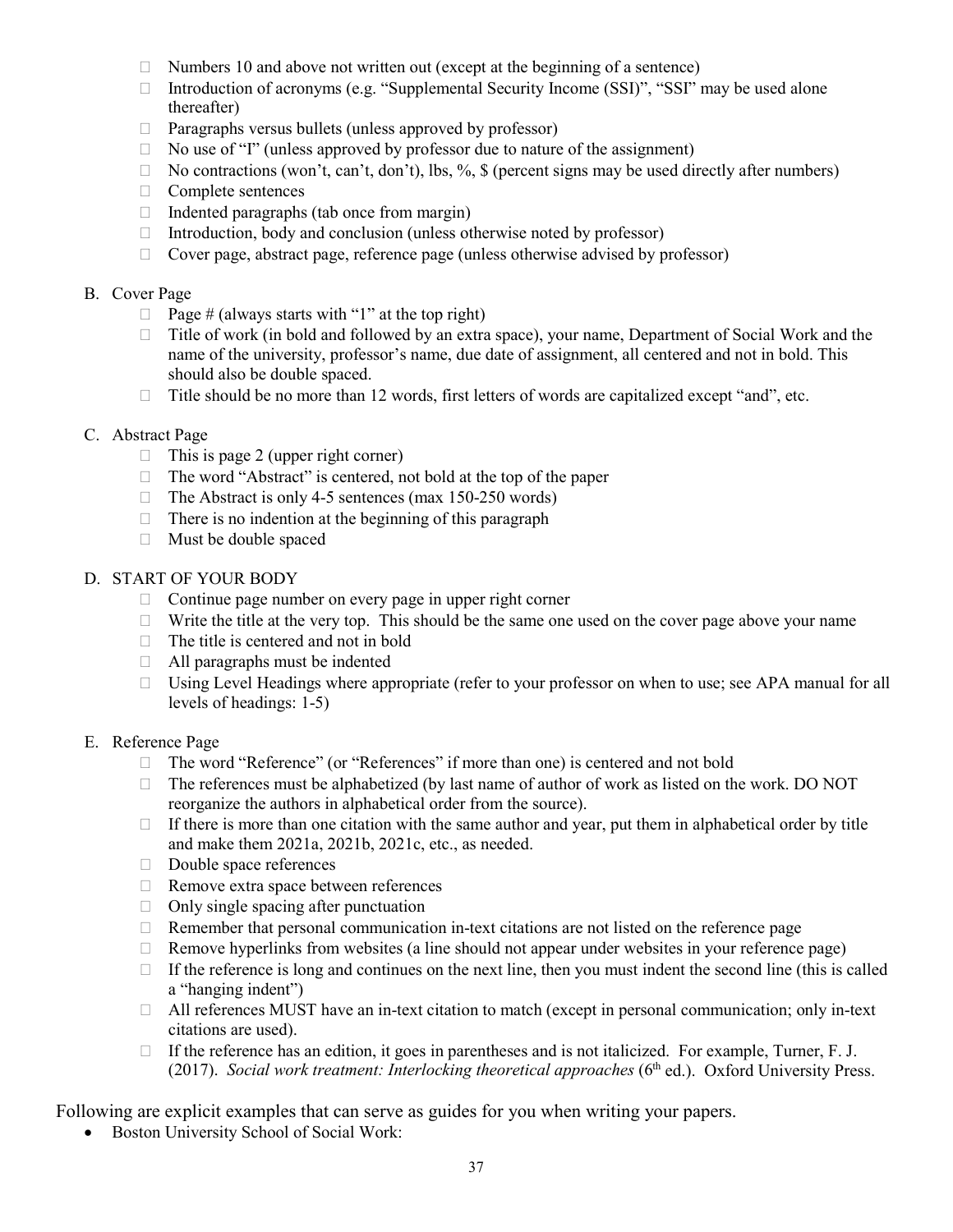<http://www.bu.edu/ssw/files/2010/10/BUSSW-style-guide-6th-ed-April-13.pdf>

- Sample APA Paper Owl Purdue: [http://owl.english.purdue.edu/media/pdf/20090212013008\\_560.pdf](http://owl.english.purdue.edu/media/pdf/20090212013008_560.pdf)
- Son of Citation Machine Citing Support: <http://citationmachine.net/index2.php?reqstyleid=2&newstyle=2&stylebox=2>

## **EXAMPLES OF APA ERRORS**

- ❖ Missing comma after name and before year
	- o Incorrect: (Dobson & Pewter 2013)
	- o Correct: (Dobson & Pewter, 2013)
- $\triangleleft$  Missing parenthesis
	- o Incorrect: Many children in America are diagnosed with ADHD Dobson & Pewter, 2013.
	- o Correct: Many children in America are diagnosed with ADHD (Dobson & Pewter, 2013).
- Using *and* instead of *&* in a citation
	- o Incorrect (Dobson and Pewter, 2013)
	- o Correct: (Dobson & Pewter, 2013)
- Using "pp." instead of "p." to denote page.
	- o Incorrect: "Many children in America are diagnosed with ADHD" (Dobson & Pewter, 2013, pp. 5).
	- o Correct: "Many children in America are diagnosed with ADHD" (Dobson & Pewter, 2013, p. 5).
- $\triangle$  Missing punctuation at the end of sentences when citing.
	- o Incorrect: Many children in America are diagnosed with ADHD. (Dobson & Pewter, 2013)
	- o Correct: Many children in America are diagnosed with ADHD (Dobson & Pewter, 2013).

### Correct Citation Example:

*In-Text:* (Dobson & Pewter, 2013)

Reference Page: Dobson, J. H. & Pewter, W. P. (2013). Understanding writing for bachelor social work

students. *Journal of American Health, 4,* 24-29.

- Using quotation marks without page number/paragraph information.
	- o Incorrect: "Many children in America are diagnosed with ADHD" (Dobson & Pewter, 2013).
	- o Correct: "Many children in America are diagnosed with ADHD" (Dobson & Pewter, 2013, p. 5).
- $\div$  Example of how to cite a class handout: (Be sure to use the hanging indent on your paper)
	- o Rappaport, C. (2021). *The muscular system.* [Class handout]. SOWK 3305: Biological Foundations of Social Work Practice. Social Work Department, Texas A&M University-Central Texas: Killeen, TX.
- Example of how to cite a movie: (Be sure to use the hanging indent on your paper)
	- o Cassavetes, N. (Director). (2002). *John Q.* [Motion picture]. New Line Cinema, Burg/Koules Productions, & Evolution Entertainment.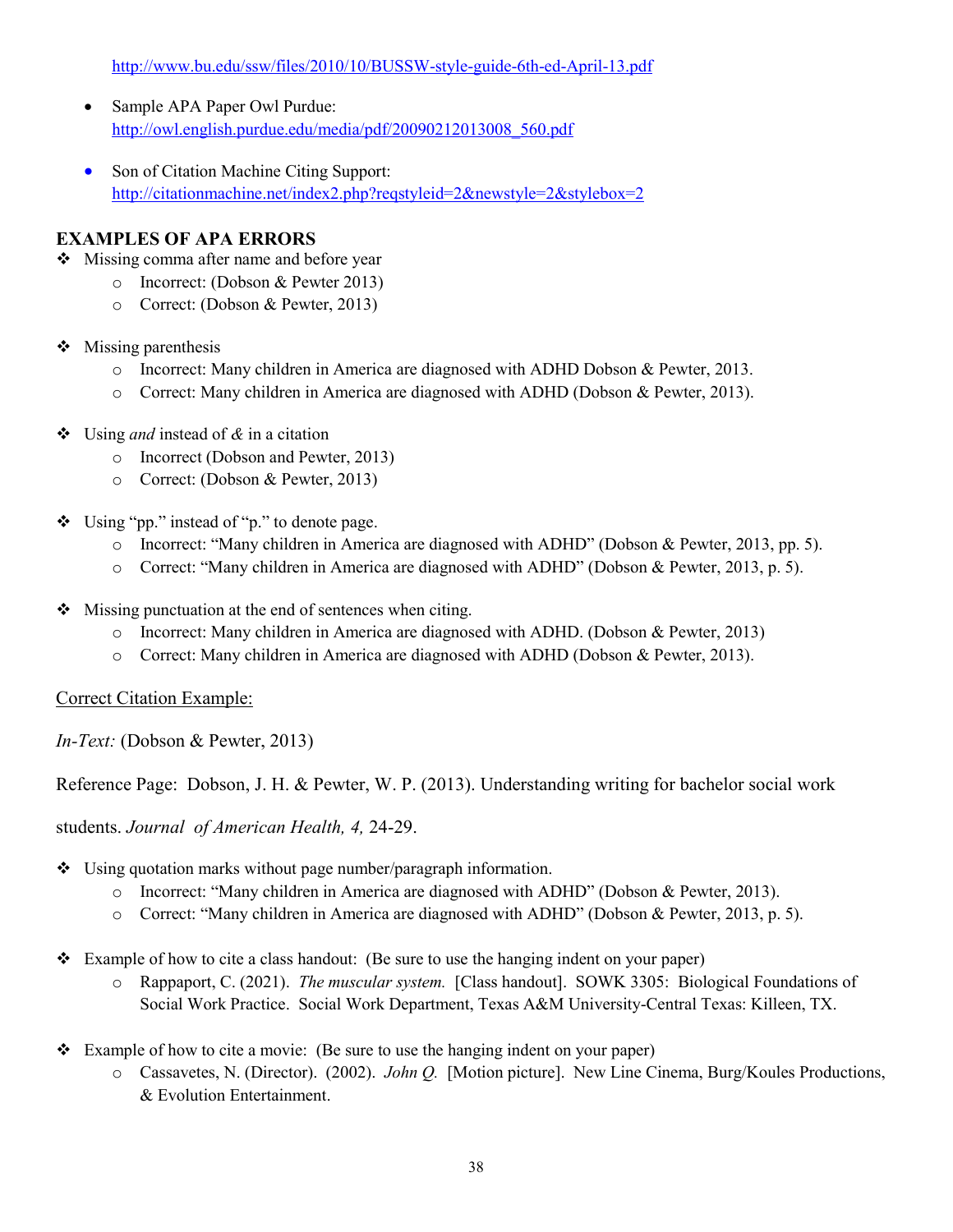- o To obtain information for a movie citation, look up the movie on the internet and select the IMDb listing. Get the name of the director and the year at the beginning of the entry. Click on Full Cast and Crew, then on Company Credits to list the production companies (ignore the list of distributors, but be sure to list all of the production companies).
- Example of how to cite a television show: (Be sure to use the hanging indent on your paper)
	- o Smith, J. W. (Writer and Director), Anderson, D. D. (Director). (2020, March 26). Title of episode (do not use italics), (Season number, Episode number). (TV series episode). In P. P. Johnson (Executive Producer), Title of television series (in italics), Production companies listed and separated by ;

## **Checklist to avoid some common errors using APA in papers Dr. Claudia Rappaport**

**\_\_\_\_\_ The title on the front page is repeated on the first page of the text of the paper, and both titles are exactly the same wording.**

**\_\_\_\_\_ Entire paper has to be in one consistent font (professor prefers Times New Roman 12 font). You can't change font in title, on the front page, etc., to be decorative**

The front page can ONLY contain the page number; the title of the paper (in bold) followed by an **extra space; your name; Department of Social Work, Texas A&M University-Central Texas; Dr. Claudia Rappaport; and due date of assignment. Nothing else!!**

**\_\_\_\_ No contractions (isn't) are used anywhere in the paper unless quoting someone.**

There is no extra line space between paragraphs (to achieve this, go to page layout, then go to **spacing and make sure that the spacing is set to 0).**

All paraphrasing from another source has an in-text citation, and the format would be like this: **(Rappaport, 2022). If exact words are used from the source, then you also use quote marks and the page number is included in the in-text citation (the format would be: Rappaport, 2022, p. 2 or pp. 3-4). If you are using more than one Rappaport handout for citations, you will have to use Rappaport 2022a, Rappaport 2022b, etc., and the letters will be assigned based on the titles of the handouts being in alphabetical order on your reference page.**

When writing a paper about an interview of a person, you use personal communication citations **within the text of the paper. After every paragraph in which you summarize information given in the interview, your in-text citation will appear like this: (C. Rappaport, personal communication, August 1, 2022). THERE IS NO REFERENCE PAGE ENTRY FOR PERSONAL COMMUNICATION CITATIONS.**

## **USES OF COMMAS AND OTHER COMMON PUNCTUATION/GRAMMAR ERRORS**

The following are some common uses of commas:

## **Putting two sentences together, joined by** *and, but,* **or another linking word. Both parts have to have both a subject and a verb, or you don't need a comma.**

- Example: Martha went to the Laundromat, and she discovered that she forgot her money at home.
- Does NOT need a comma: Martha went to the Laundromat and discovered that she forgot her money at home.
- **Note: Two sentences can also be joined together by a semicolon without a connecting word.**
- Example: Martha went to the Laundromat; she discovered that she forgot her money at home.
- Example: I thought this was going to be complicated, but I was surprised; they listened and paid attention.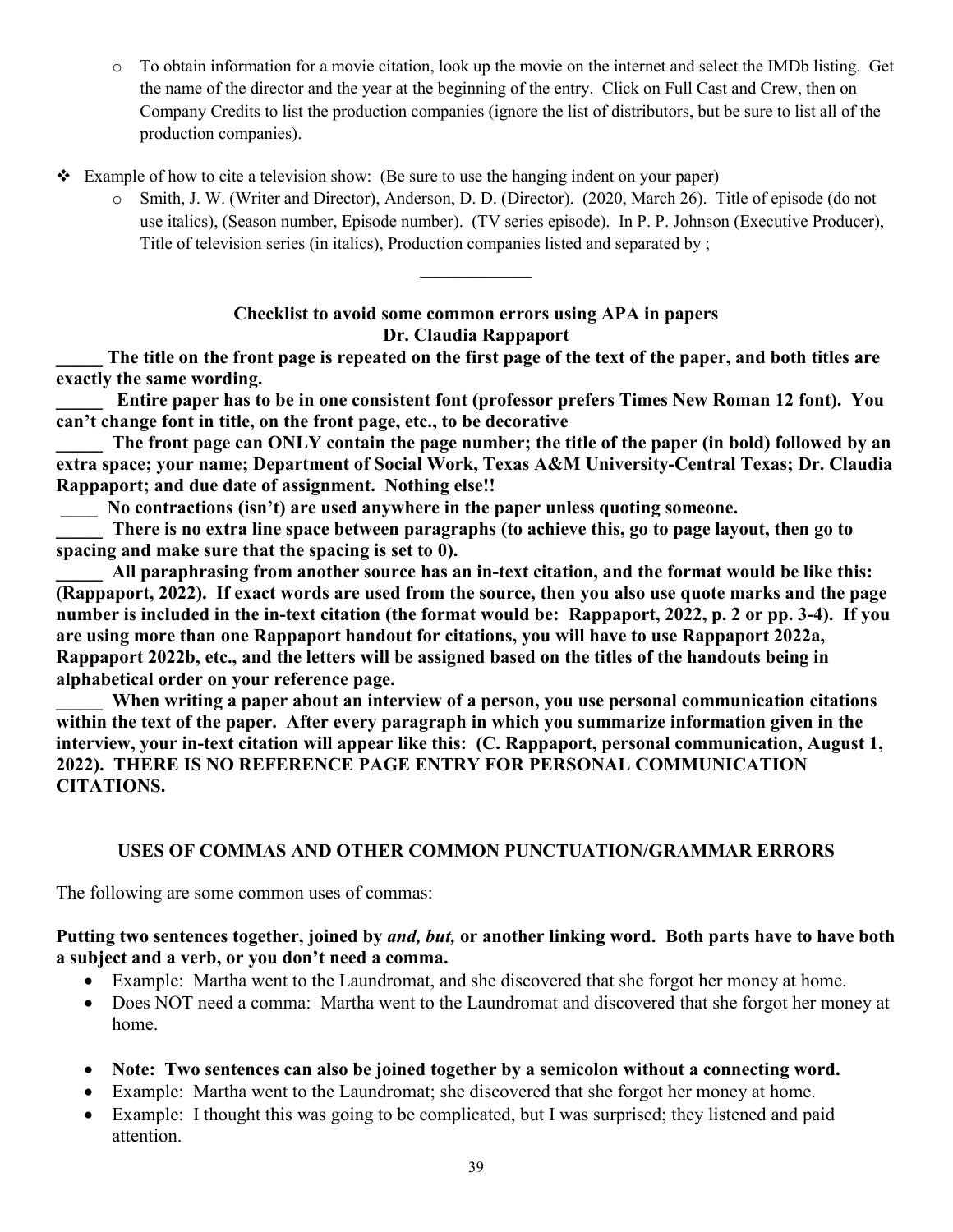- **Note: Two sentences can also be joined together by a semicolon and a connecting word such as**  *however***, followed by a comma.**
- Example: Martha went to the Laundromat; however, she discovered that she forgot her money at home and had to make a return trip.

**Writing a list of objects, when no item of the list requires a comma within the item. If one item requires a comma, then the items have to be separated with semicolons instead of commas.**

- Example: Martha went to the store and bought apples, plums, oranges, and nectarines to make a fruit salad.
- Need to use semicolons instead: Martha went to the store and bought golden, delicious apples; purple, juicy plums; plump, navel oranges; and nectarines to make a fruit salad.

**Note: The above example with semicolons also illustrates another use of commas: When you are using more than one adjective to describe a noun (such as golden, delicious apples), the two adjectives need to be separated with a comma.**

**Separating the name of a city and the state in which it is located.**

• Example: I was born in San Antonio, Texas, in the year 1950.

**Separating a person's name and their relationship to another person, the name of a book and its author, etc.**

- Example: Her father, Burton Rappaport, was born in New York City in 1921.
- Example: Burton Rappaport, the father of Claudia Rappaport, was born in New York City in 1921.
- Example: Harper Lee's novel, *To Kill a Mockingbird*, is required reading in many schools.

# **Separating a prepositional phrase at the beginning of a sentence from the remainder of the sentence.**

- Example: In case of a fire, you need to move quickly to the nearest exit.
	- o **Note another grammar rule: Do not put the adverb in between** *to* **and** *move* **(i.e., do not say "you need to quickly move to the nearest exit"). Doing this is referred to as a split infinitive.** Just remember Shakespeare: It is "To be or not to be," not "To be or to not be."
- Example: From one social worker to another, you need to be on the lookout for signs of social work burnout.
- Example: During the depression of the 1930's, food was scarce and unemployment rates were high.
	- o Question: Why do you not need a comma after scarce?
- Example: If you are not ready to calm down, I want you to go to your bedroom and think about why your behavior has not been appropriate.
- Example: Because she got paid a lot less this week, she was not able to give the landlord her rent.

## **Note: If the prepositional phrase is in the middle of the sentence, it does not require commas.**

- o Example: The hot air in the classroom made it very difficult to study.
- o Example: She couldn't give the landlord her rent because she got paid a lot less this week.

## **After using a single word to catch your attention at the beginning of a sentence; most commonly this will be done in conversation, not in formal writing.**

- Example: "Well," she said, "I guess I need to go ahead and start fixing dinner."
	- o **Note another rule of grammar: Punctuation marks (commas, periods, exclamation points, question marks) always go INSIDE the quotation marks.**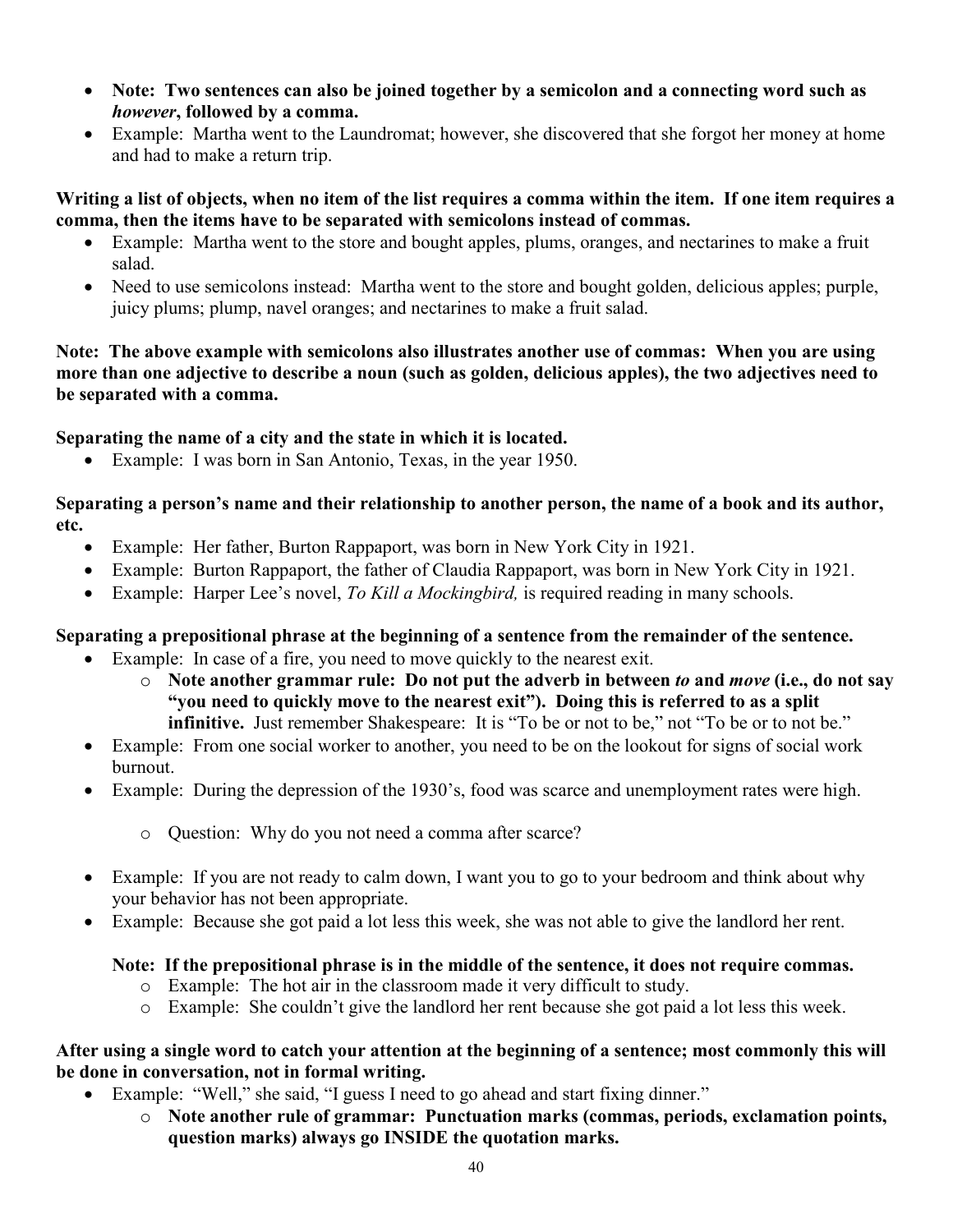- Example: Gosh, it is really hot today.
- Example: Hello, my name is Dr. Rappaport.
- Example: No, you can't have a cookie right now.
- Example: Yes, I heard what you said.
- Example: Unfortunately, one of the social work professors has decided to leave Tarleton.
- Example: However, you need to remember that I expect you to study hard for my tests.
- Example: John, did you have a question you wanted to ask?

# **To add additional details to clarify a sentence; if you removed those additional details, you would still have a complete sentence.**

- Example: When I started college, something I had always dreamed of doing, I decided to major in social work.
- You could remove the phrase in the middle and still have a complete sentence: When I started college, I decided to major in social work. Why do you still need a comma there?

### **When getting ready to quote a sentence – but only if you are really quoting the person's exact words, not paraphrasing.**

- Example: I wasn't saying, "How could you?" Rather, I wanted to know, "What were you thinking when you did that?"
- Example: Dr. Rappaport always said, "Be careful of using Spell Check as your only type of proofreading on papers."
- Example of NOT using quotation marks: Dr. Rappaport always told us to be careful of using Spell Check as our only type of proof-reading on papers.

## **Before adding a phrase starting with** *which* **or** *whose* **to add more details to the sentence.**

- Example: A major strength of the agency is the fact that each social worker uses a different approach, which allows them to complement each other's skills.
- Example: He is a millionaire now, which only goes to show how much a person can accomplish if he really sets his mind to it.
- Example: The crowd, whose patience had worn thin, was threatening to tear down the sign and instigate a riot.
- Example: The building, whose architect had won a national award, was one of the most popular tourist attractions in the city.

## **To separate out parenthetical words from the rest of the sentence.**

- Example: Expensive items, however, will not be included in the auction.
- Example: Expensive items, of course, will not be included in the auction.
- Example: Expensive items, unfortunately, will not be included in the auction.
- Example: Expensive items, therefore, will not be included in the auction.

## **Before a word like** *also* **or** *too* **or** *as well* **at the end of a sentence.**

- Example: We should plan to have another fundraiser before the end of the month, also.
- Example: He's quite good looking, too.

# **Do not use a comma if the additional words identify the subject word and are not additional information.**

The company rewards employees who work hard. (Do not put a comma if what you mean is that the company ONLY rewards employees who work hard. If ALL employees work hard and get rewarded, then put a comma: The company rewards its employees, who all work hard.)